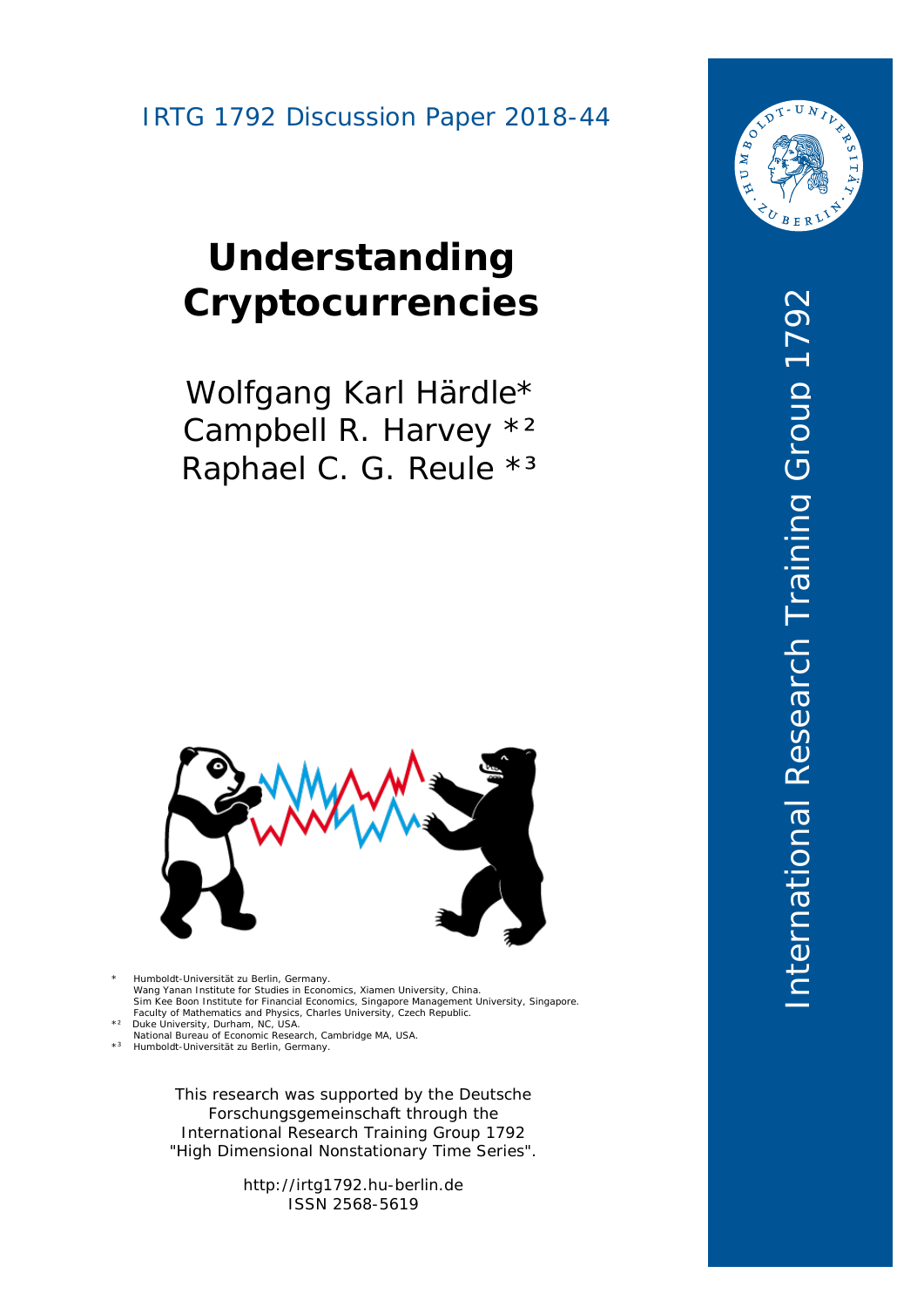# Understanding Cryptocurrencies

Wolfgang Karl Härdle

Humboldt-Universität zu Berlin, Germany. Wang Yanan Institute for Studies in Economics, Xiamen University, China. Sim Kee Boon Institute for Financial Economics, Singapore Management University, Singapore. Faculty of Mathematics and Physics, Charles University, Czech Republic. haerdle[at]hu-berlin.de

Campbell R. Harvey

Duke University, Durham, NC, USA. National Bureau of Economic Research, Cambridge MA, USA. cam.harvey[at]duke.edu

> Raphael C. G. Reule Humboldt-Universität zu Berlin, Germany. irtg1792.wiwi[at]hu-berlin.de

> > 3rd August 2019

#### Abstract

Cryptocurrency refers to a type of digital asset that uses distributed ledger, or blockchain, technology to enable a secure transaction. Although the technology is widely misunderstood, many central banks are considering launching their own national cryptocurrency. In contrast to most data in financial economics, detailed data on the history of every transaction in the cryptocurrency complex are freely available. Furthermore, empirically-oriented research is only now beginning, presenting an extraordinary research opportunity for academia. We provide some insights into the mechanics of cryptocurrencies, describing summary statistics and focusing on potential future research avenues in financial economics.

JEL Classification: C01, C58, E42, E51, G10, K24, K42, L86, O31 Keywords: Cryptocurrency, Blockchain, bitcoin, Economic bubble, Peer-to-Peer, Finance, Cryptographic hashing, Consensus, Proof-of-work, Proof-of-stake, Volatility

The financial support of Czech Science Foundation under grant no.  $19 - 28231X$  is acknowledged.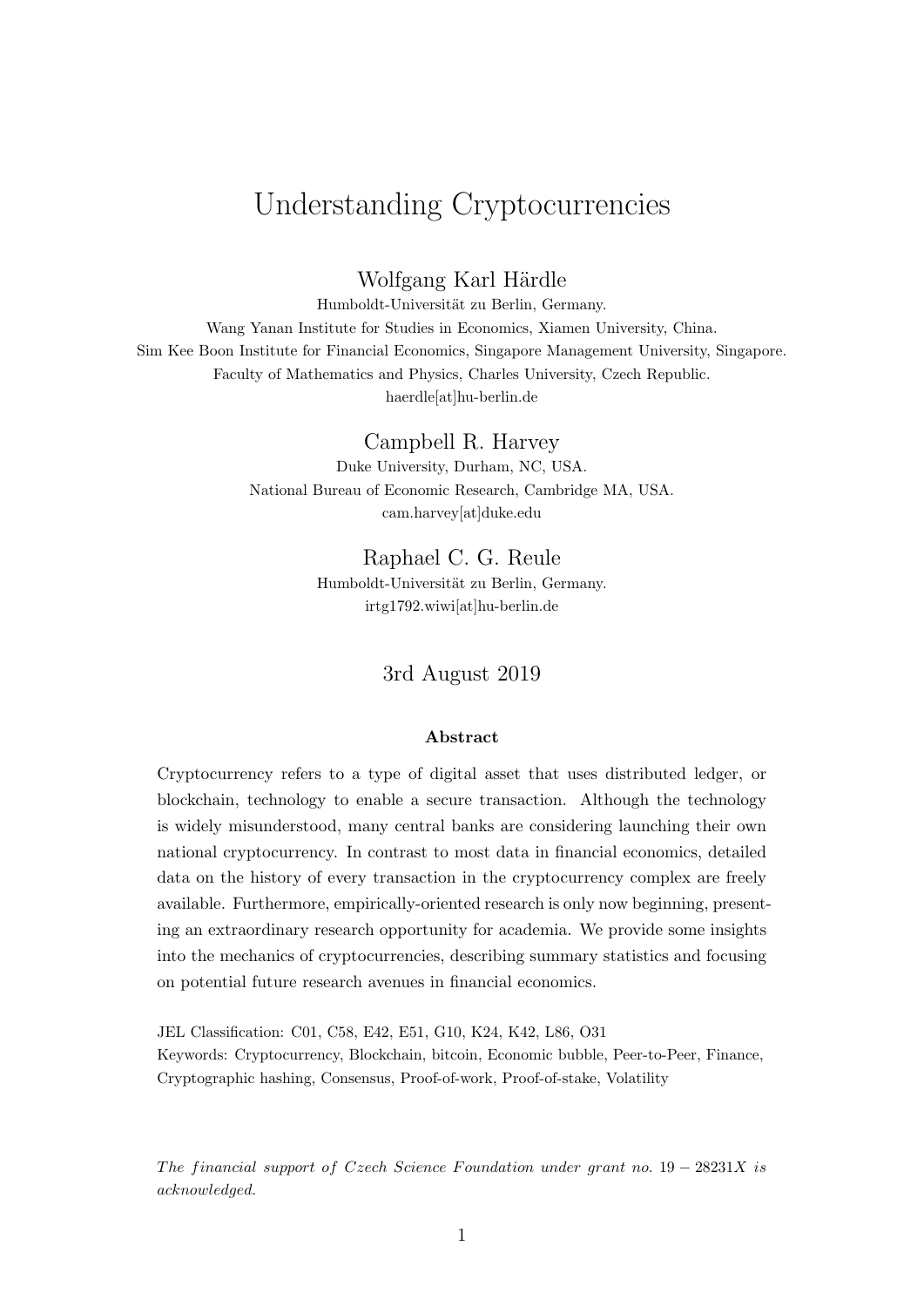### 1 Introduction

In 2008, the pseudonymous "Satoshi Nakamoto" posted a white paper describing an implementation of a digital currency called bitcoin that used blockchain technology. More than ten years later, hundreds of cryptocurrencies and innumerable other applications of blockchain technology are readily available.

The rise of cryptocurrencies poses an existential threat to many traditional functions in finance. Cryptocurrencies embrace a peer-to-peer mechanism and effectively eliminate the "middle man", which could be a financial institution. For example, no bank account or credit card is needed to transact in the world of cryptocurrencies. Indeed, a cryptocurrency "wallet" serves the same function as a bank vault. With a smart phone and the internet, the potential exists for a revolution in financial inclusion  $-$  given that over two billion people are unbanked (GlobalFindex, 2017; World Bank, 2017).

The technology, however, goes well beyond providing banking services to the unbanked. It holds the potential for cheap, secure, and near-instant transactions, allowing billions of people to join the world of internet commerce, paying, and being paid, for goods or services, outside of the traditional banking and credit card infrastructure.

Cryptocurrencies transactions potentially enable near real-time micropayments. Credit cards are not designed to be used for a one-cent charge to download, for example, a product or service from the internet. Cryptocurrency systems promise to make micropayments seamless and allow businesses to offer real-time pay-per-use consumption of their products, such as video, audio, cell phone service, utilities, and so forth.

A cryptocurrency like bitcoin can be thought of as a decentralized autonomous organization (DAO), an open-source peer-to-peer digital network that enforces the rules it is set up with. In this DAO setting, the money supply is set by an algorithmic rule, and the integrity of the network replaces the need to trust the integrity of human participants. The growth of crypotcurrency technology therefore poses a challenge to traditional monetary authorities and central banks, as Facebook's "Libra" coin preemission market acceptance suggests (Taskinsoy, 2019). Central banks understand this, and many banks have initiated their own national cryptocurrency initiatives (Bech and Garratt, 2017).

As with any new technology, risks are present. In the nascent cryptocurrency market, one concern involves the anonymous nature of transactions in some cryptocurrencies, which could allow nefarious actors to conduct illegal business, or worse, to pose a broader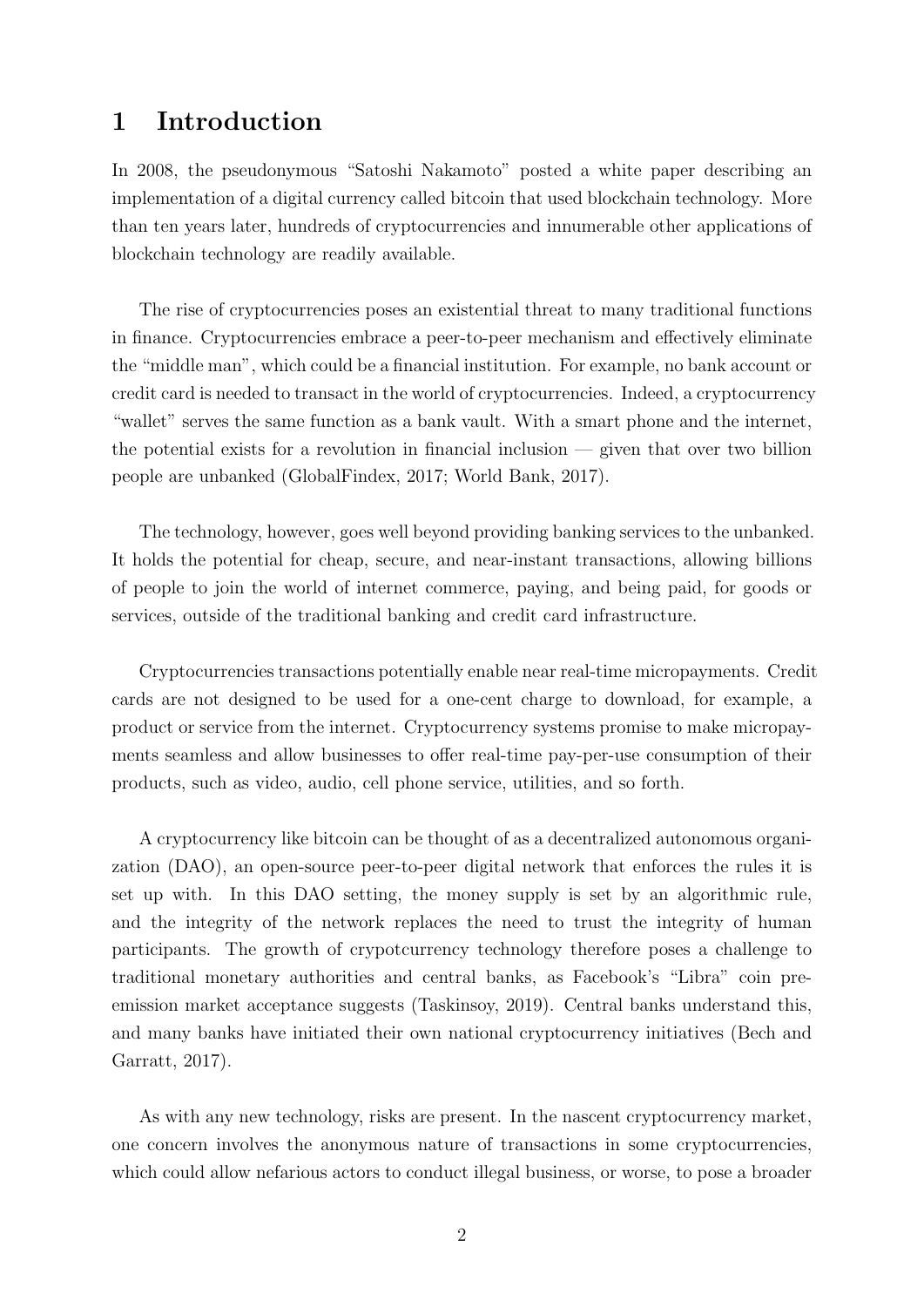threat to our society and institutions (Foley et al., 2018). The benefits, such as low transaction cost, security and the promise of quick processing, are readily measurable, but quantifying the risks is less straightforward.

In our view, any new technology involves risks; if we require no risk, innovation is constrained (Catalini and Gans, 2016). Cryptocurrencies have, in contrast to many markets, a plethora of available and free data, ripe for empirical investigation. We are just now seeing the genesis of academic research focusing on this emerging technology (Harvey, 2014, 2017a, 2017b; Härdle et al., 2018; Kim et al., 2019).

We have four goals in this paper. First, we explain the mechanics of cryptocurrencies at a high level. Second, we detail useful data sources for researchers. Third, we provide basic summary statistics given the available data. Finally, we offer a list of possible research applications.

### 2 Cryptocurrencies and Blockchains

The concept of supplementary (Delmolino et al., 2016), alternative (Ametrano, 2016), or digital currencies (Chaum, 1983) is not new, but the concept of an open-source currency without a central point of trust, such as a central distribution agency or state lead control, is new (King and Nadal, 2012). A cryptocurrency is a digital asset designed to work as a medium of exchange using cryptography to secure transactions, to control the creation of additional value units, and to verify the transfer of assets. Many different cryptocurrencies exist, each with their own set of rules, see, for example, <coinmarketcap.com> (Iwamura et al., 2014; Abraham et al., 2016; Bartos, 2015; Park et al., 2015). Differences among the cryptocurrencies may involve, for example, the choice of the consensus mechanism, the latency, or the cryptographic hashing algorithms.

#### 2.1 High-level description of blockchain

Abadi and Brunnermeier (2018) describe a blockchain trilemma, i.e. that no ledger can satisfy all ideal qualities of any recordkeeping system — correctness, decentralization, and cost efficiency — simultaneously. Yet, a blockchain is more efficient than a centrally managed traditional ledger (Babich and Hilary, 2018a). A blockchain can be implemented in many ways, but most share several common features. We can think of a blockchain as a very special database. A blockchain's structure is shared, or distributed, rather than centralized, and thus is often referred to as distributed ledger technology (DLT). Figure 1 shows a distributed network. As we discuss later, the distributed network provides some level of security, because it is unlikely an attack can be launched on every copy of the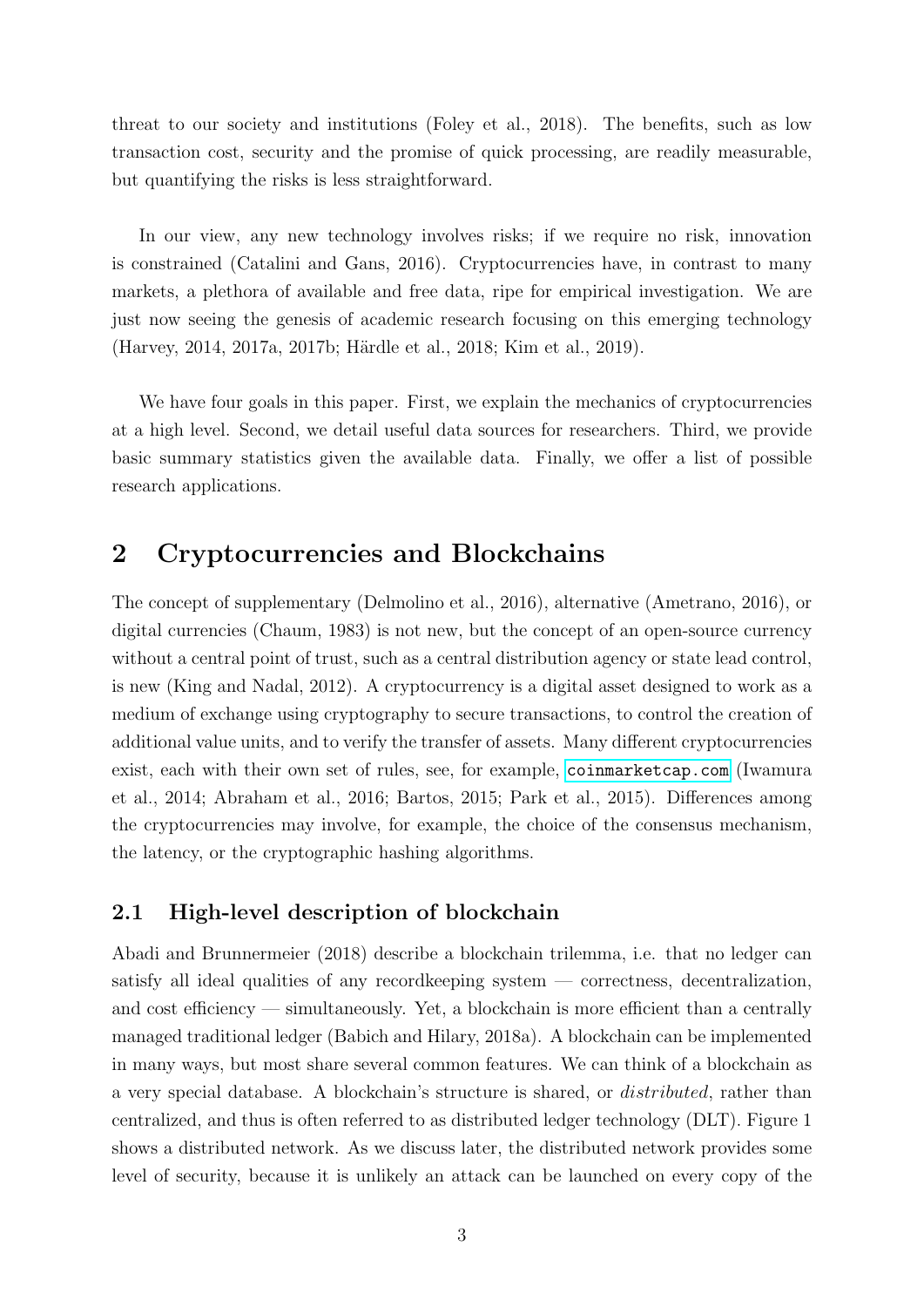database. Distributed databases are not new, and most distributed databases are not blockchains. The key difference between a regular distributed database and one set on a blockchain is the structure (Babich and Hillary, 2018b).

A blockchain is divided into subsheets of data, each one called a block. At the end of each block is a digest that summarizes the contents of the block. The digest is repeated as the first line of the next block. If any change is made in the content of a historical block, the digest changes for that block and it will not match the first line of the next block. When the network detects such an inconsistency, it throws out the corrupted block and replaces the block with the original. In this sense, the database is immutable. Given this structure (i.e., data organized in blocks with updates to the blockchain being append-only, based on the respective consensus mechanism), it is extremely unlikely that history can be rewritten. The digest at the end of a block and at the beginning of the next is generated by a cryptographic hashing function.



Figure 1: Types of networks.

All presented numerical and pictoral examples shown are reproducible and can be found on  $\Omega$  <www.quantlet.de> (Borke and Härdle, 2018).

#### 2.2 Hashing

A hash function is a one-way mathematical algorithm that takes an input and transforms it into an output, known as the hash or digest. Hashing functions have a long history in computer science and are integral to the blockchain technology. Hashing should not be confused with encryption. With encryption, a file is encrypted with a key and decrypted with a key. Hashing has no decryption step. Additionally, a good hashing algorithm makes it computationally infeasible to find two input values that produce the same hash value (output); this is known as collision resistance (Paar and Pelzl, 2010; Derose, 2015; Harvey, 2016).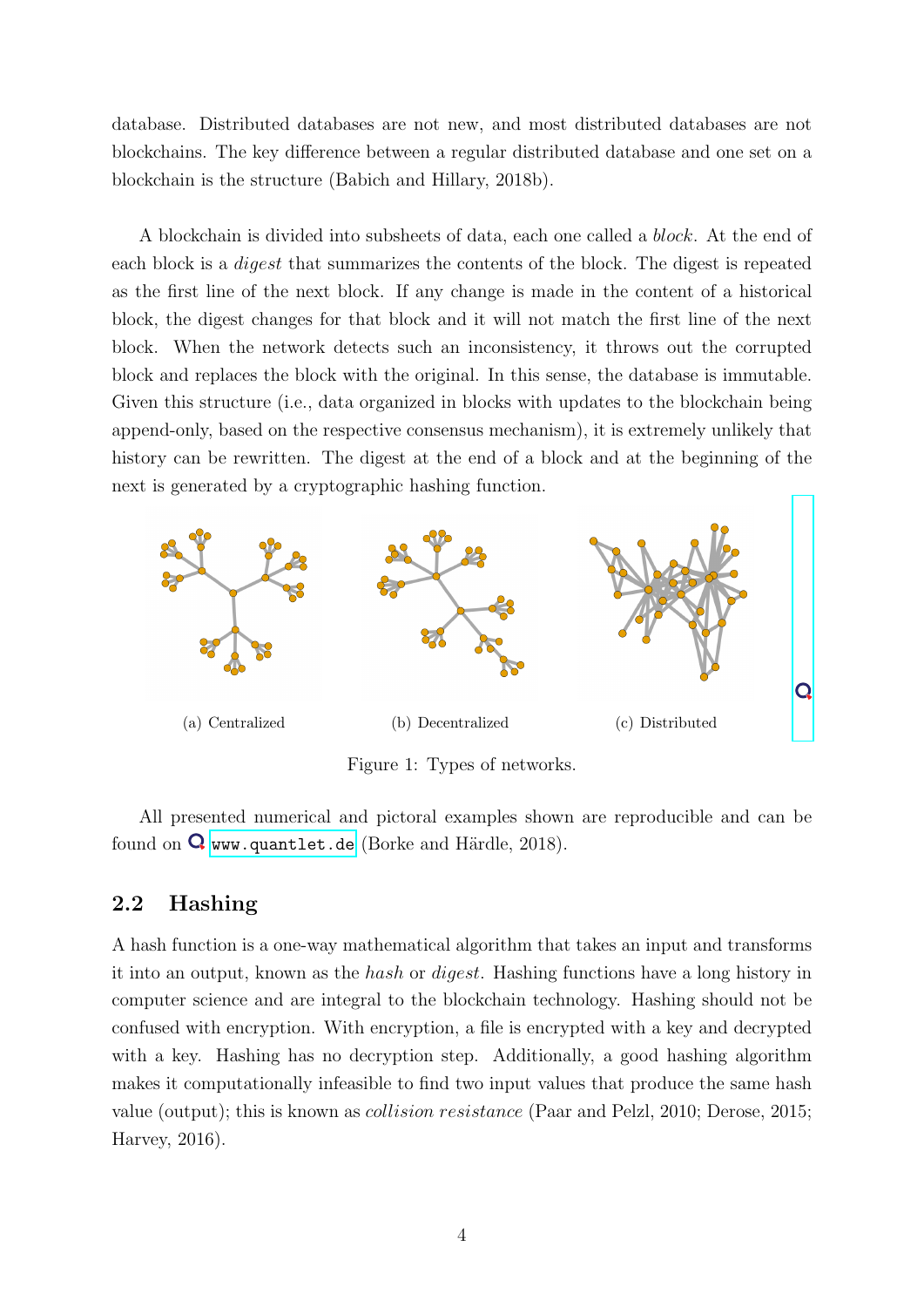One common cryptographic hashing algorithm, the Secure Hash Algorithm (SHA- $(256)$ , has a maximum input size of  $2^{64}$ -1 bits (more than 2 million terabytes) and an output of 256 bits. We usually represent the SHA-256 output in hexadecimal form, also called base 16 (the characters 0-9 and a-f). In order to make the theoretical maximal input size more visual, we assume that 1 bit equals to 1 mm<sup>2</sup>. A soccer field has the dimensions of 7,140  $\text{m}^2$ , therefore  $2^{64}$ -1 bits could theoretically fill 2,583,577,601 soccer fields. As the whole surface of the earth equals to  $510,000,000,000,000$  m<sup>2</sup>, we could also cover around 36170 times the earth with the theoretical input size. This input information will be stored in a very short output, the hash. If just one piece of the input, like for example a blank space or a comma, is changed, then the hash output be completely different.

Importantly, the digest does not reveal the original information. For example, suppose we want to send an electronic document via email, but are worried that the document could be corrupted and the content altered. One way to verify the integrity of the email is to use a hashing function, such as the SHA-256. Before sending the email, we obtain a SHA-256 of the document and post the SHA-256 on our website. We then send the document. The recipient also hashes the document to verify the hash is the same as the hash on our website. If they are identical, we have securely sent the document. Posting the hash on our website does not reveal the content of the email.

Here are some examples, which you can try by using the R package ["digest",](https://cran.r-project.org/web/packages/digest/digest.pdf) the Python libary ["hashlib",](https://docs.python.org/2/library/hashlib.html) or many online programs such as [interactive Github-based repositories.](http://emn178.github.io/online-tools/sha256.html)

Input: Hello CRIX Output: f9a2b57d86cc4ba463a3bedbbe0c7e850da5b34c6bcc1a92b794308ceaf93761

Input: Hallo CRIX Output: 0198c2ea3632efd2758cd40a5609037fe4aa1590850339ad6d6a7fd3e518ec65

Note that changing a single letter from "e" to "a" completely changes the hash.

#### 2.3 Blockchains

Haber and Stornetta (1991) were the first to propose a linear hash chain or blockchain. They solved the problem of how to certify when a digital document was created or last changed by timestamping a cryptographic hash of the document. By not timestamping the data itself, the privacy of the content was preserved. Haber and Stornetta's timestamping proposal also solved the potential problems of collusion and lack of trust by linking hash values together and using digital signatures, which uniquely identify the signer.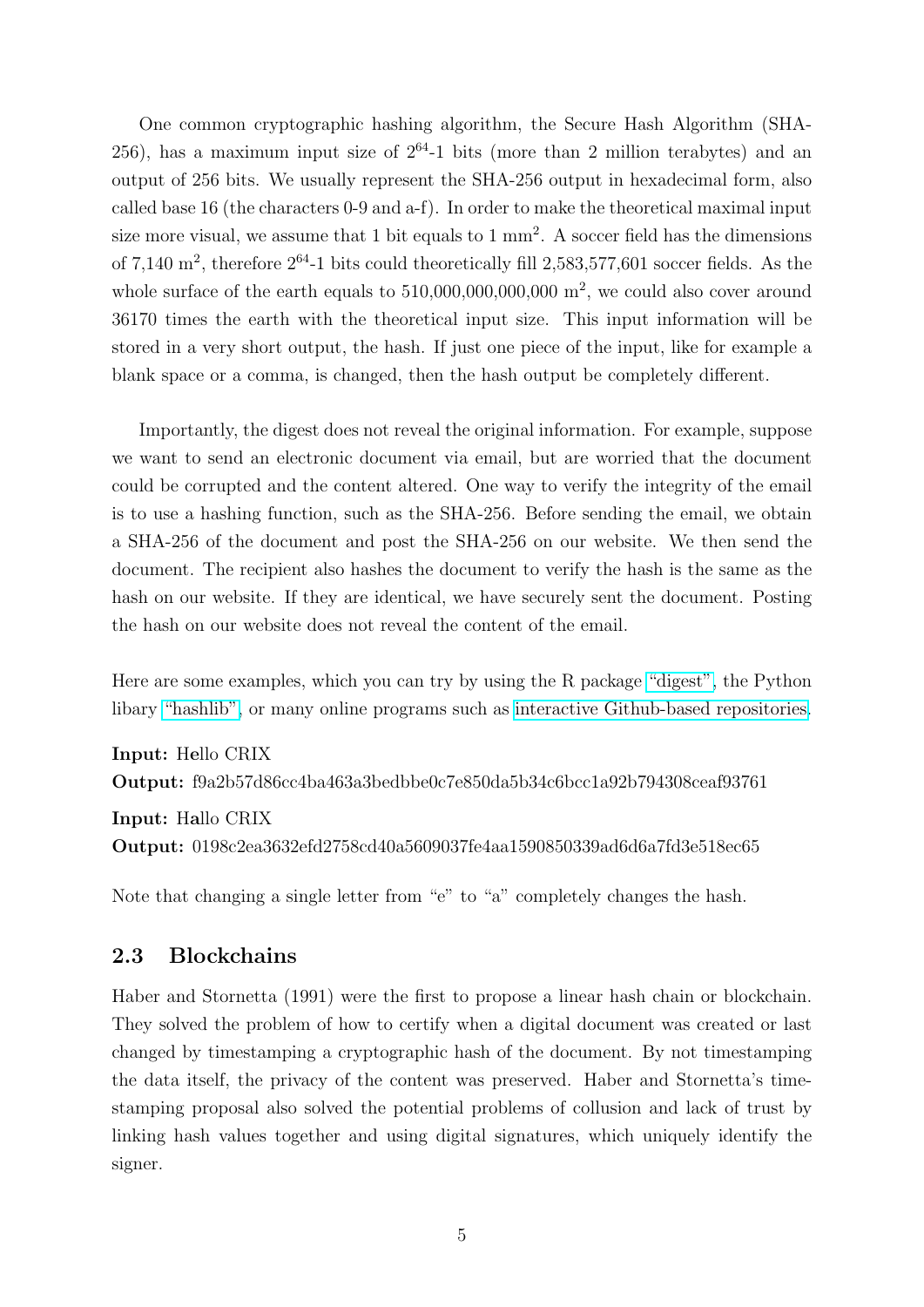A year later, Dwork and Naor (1992) proposed a proof-of-work system to combat junk email. Their idea was to provide each email with a header containing virtual postage in the form of a single calculation, which the receiver could verify with very little effort. This postage stamp was to be proof that a modest amount of CPU time was expended for calculating the stamp prior to sending the email. Whereas an individual email could be sent at a very low cost, the intent was to defeat spammers, who send millions of emails. Spamming would come at a high price. Back (2002) coined the term hashcash to describe this proof of work, the computational cost of producing each hash, a term first used by Jakobsson and Juels (1999).

Many applications of blockchain technology exist, but we focus our attention on cryptocurrencies. [Bitcoin](https://bitcoin.org/en/) (cryptocurrency known as BTC) was the first example of a digital asset, which has no backing or intrinsic value, based on blockchain technology  $(Nakamoto, 2008; Böhme et al., 2015, for a review).$ 

A common characteristic of cryptocurrencies is a network of peers with equal standing. Each participant has a copy of the ledger and offers an algorithmic consent on the correct ledger (i.e., which new block is accepted and which block is rejected to form a new part of the blockchain). It is unneccesary to know your peers in a blockchain or to trust them. It is also possible to design a blockchain so that only specific trusted parties have the ability to add to the ledger. Private, permissioned blockchains are a source of considerable interest for many central banks (MAS, 2017; Bundesbank, 2017; SARB, 2018). In contrast to cryptocurrencies such as bitcoin, trust is necessary in the permissioned blockchain, because the central banks actually "own" the coins, i.e. as a governing layer they have the right to change the supply of coins (Bordo and Levin, 2017).

Any type of transaction, for example, a financial contract for any type of property transfer, can be put into a blockchain. Given its immutability, a blockchain provides an official record of the contract and a single agreed-upon version of the contract, which is unlikely to be disputed.

To summarize, a blockchain is distinguished from an ordinary distributed database by its unique structure, which linearly connects smaller pieces of the database, or the blocks. The chaining comes in the form of a cryptographic hashing function. Any change to history will break the chain on a particular copy of the database. When a chain is broken, the network fixes it by replacing any corrupted block with a valid block.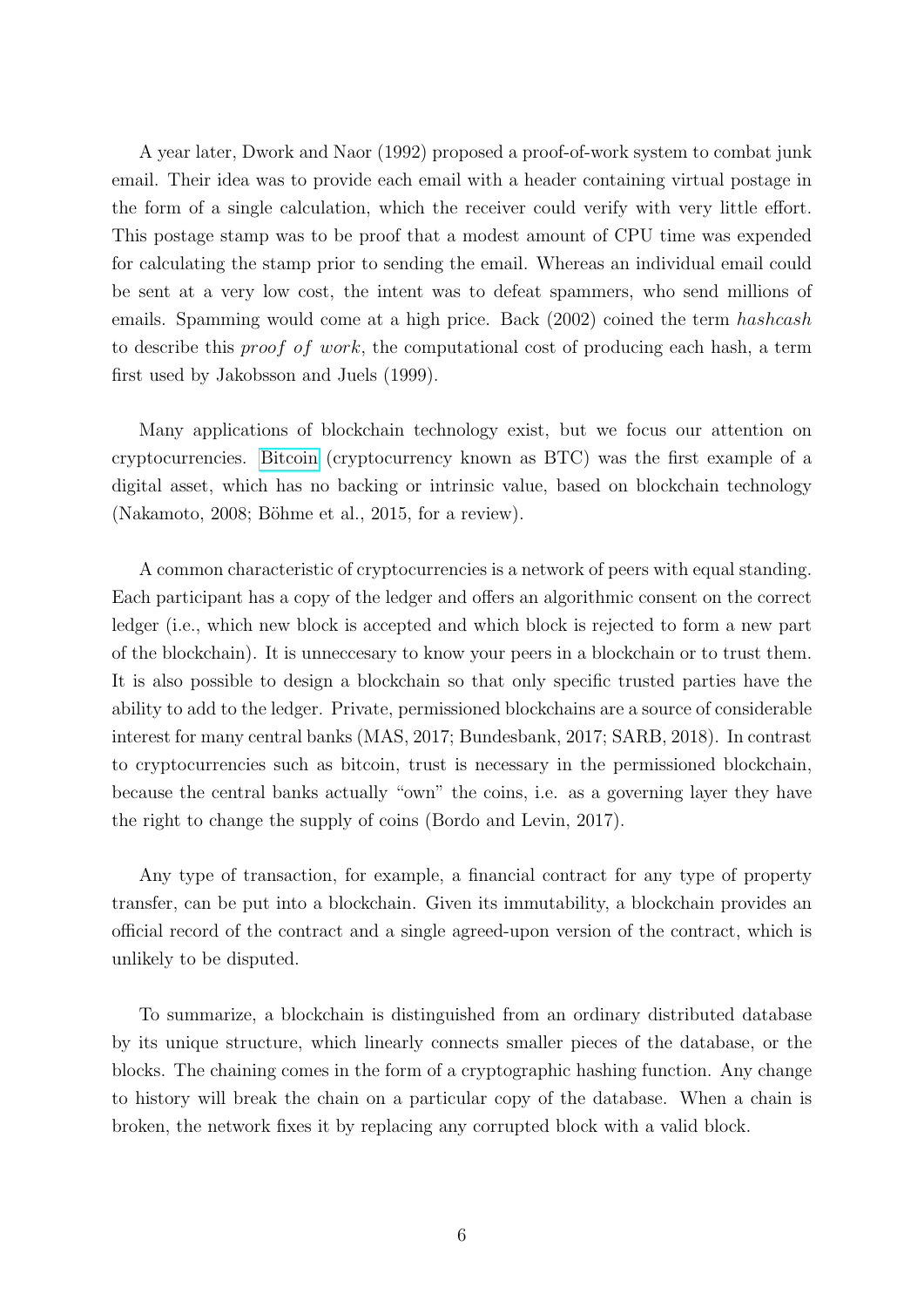#### 2.4 Cryptocurrencies

A currency without an intrinsic value, such as a cryptocurrency like bitcoin, can only function if sufficient market acceptance is present and if the belief exists that the currency has the value attributed to it. With a conventional fiat system, money has value because people trust the central bank. For a cryptocurrency, additions to the public ledger are confirmed by a crowd of participants. There is no central bank and participants do not need to trust each other — trust only applies to the algorithm and the network that defines the particular blockchain. A transaction is only valid if the output is equal to the input, that is, the transactor actually has the funds she or he wants to transfer. The only exceptions are new issues of the cryptocurrency, which are algorithmicly predetermined.

We have demonstrated the simplicity of creating a SHA-256 hash to link one block to the next. Why is it then that massive computing power is needed to maintain the bitcoin network? The power required has to do with the proof-of-work consensus concept. The danger of using a simple SHA-256 is that a nefarious actor could change a historical block and all subsequent blocks, essentially rewriting history, by ensuring all hashes match. To make this unlikely, Nakamoto (2008) proposed the idea of requiring "work". Thus, instead of simply providing any SHA-256 output, a special SHA-256 output, which has many leading zeros, is required. In other words, the proposed SHA-256 hash needs to be lower than or equal to the current *target* in order for the block to be accepted by the network as the next block to be added to the blockchain. This "difficulty" ensures that a new block is added on average every [10 minutes](https://bitinfocharts.com/comparison/bitcoin-confirmationtime.html) to the bitcoin blockchain (so-called block time). To find this special hash, certain nodes, called miners, will take a candidate group of verified transactions and cycle through numbers, say,  $1, 2, 3, \ldots$  [very large number], until the output of the SHA-256 has some leading zeros. This number, which is added to a digest of the transactions, is called a nonce.

The computing power requirement arises because the leading zeros are determined via a brute-force search. The probability of one leading zero is 1/16, but the probability of, for example, 18 leading zeros is a very small number,  $(1/16)^{18}$ . The search is why the vast computing power is needed, see subsection 2.2.

The first miner that finds the (currently) 18 leading zeros, as in our example, presents its group of transactions and the nonce to the network. Verifying that the transactions plus nonce delivers the leading zeros is easy. Once each node verifies the candidate block, the new block is added to the bitcoin blockchain. This process is the bitcoin consensus mechanism. The miner that found the winning block is rewarded with freshly "minted" bitcoin. If technology advances or additional computing joins the mining efforts in the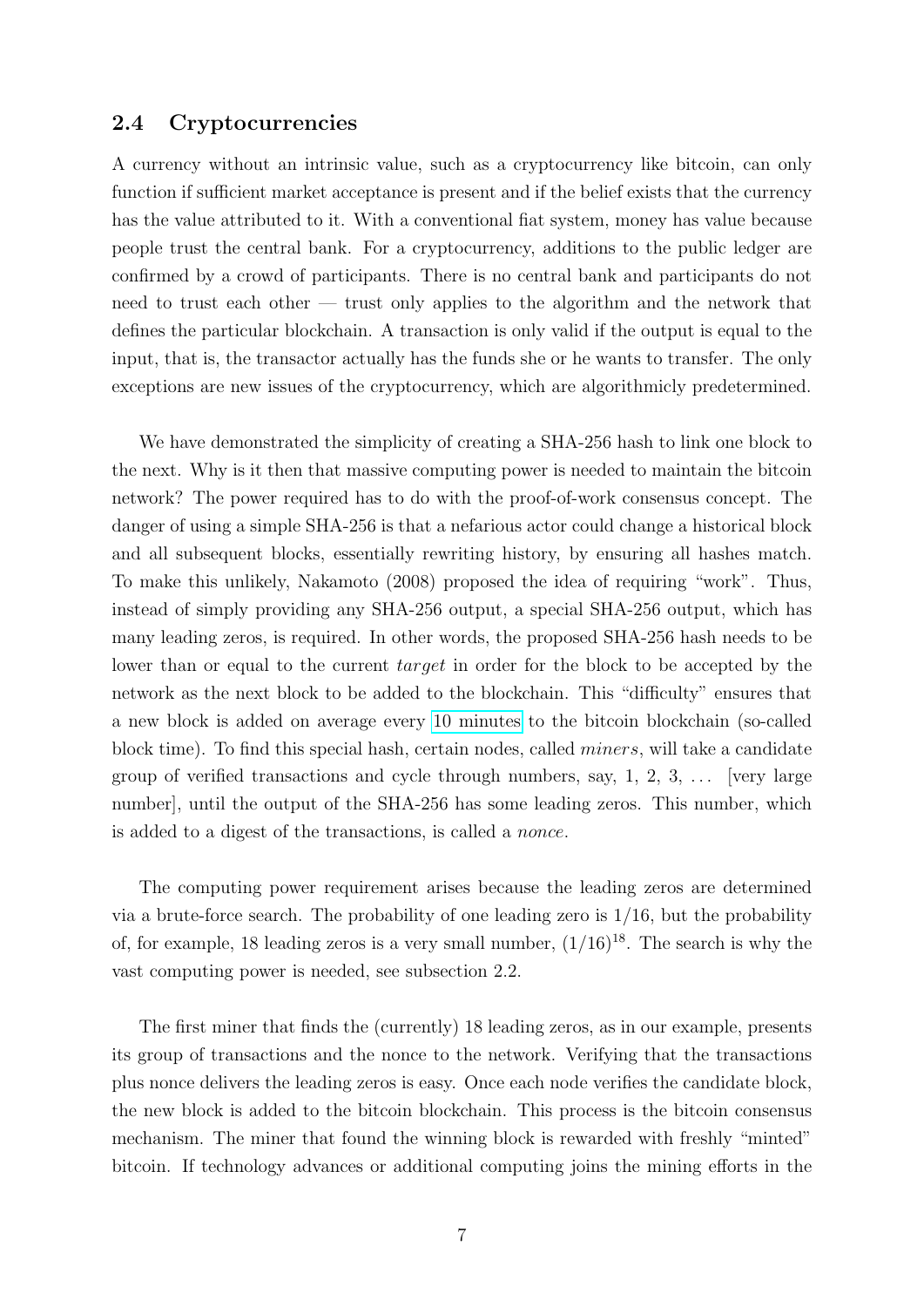network so that blocks are being solved in less than 10 mintues, the algorithm adjusts the difficulty to, perhaps, 19 leading zeros. If computing power leaves the network, the difficulty can be reduced.

Cryptocurrency mining is therefore analogous to gold mining. Gold mining is expensive. Cryptocurrency miners spend computing power to find the hash as described above. A gold miner only gets rewarded if gold is found. Cryptocurrency miners only get rewarded if they are the first to find the winning hash. Like mining for gold, mining for cryptocurrency is risky. The continuous expenditure of resources such as for hardware and energy (see also subsection 4.9) for a prolonged period without being rewarded is an inherent risk.

Proof of work makes it unlikely that a historical block and all subsequent blocks can be altered, but securing the highly specialized computing power needed to rewrite history is not currently likely. Nakamoto (2008) states that if a single entity gains 51% of the computing power, it is possible.

Proof of work is only one approach to consensus, many alternative mechanisms exist and they may not entail the high equipment and energy costs that bitcoin miners face. The second leading cryptocurrency, [ethereum,](https://www.ethereum.org/) uses a similar proof-of-work mechanism. Ethereum, however, has committed to change to a proof-of-stake mechanism (Franco, 2015; ETH, 2018). Instead of allocating block mining proportionally to the relative hashing power, the proof-of-stake protocol allocates blocks proportionally to the current holdings (Buterin, 2014; Cotillard, 2015). As a result, the participants with the most cryptocurrency are particularly incented to do the right thing to keep the system running and healthy. Such a method holds the promise of much-improved latency and substantially less energy consumption. A participant who possesses 1% of the cryptocurrency could mine 1%, on average, of the proof-of-stake blocks. Ethereum has a number of other differences from bitcoin. Ethereum blocks are added approximately every [14 seconds](https://etherscan.io/chart/blocktime) rather than every 10 minutes, and importantly, ethereum allows for *smart contracts*, or small computer programs, to be deployed in its blockchain. These smart contracts are run redundantly on each node.

Many other consensus mechanisms are currently available: STEEM's proof of brain rewards participants for creating and curating content in their social network [\(STEEM.io](https://steem.io/steem-bluepaper.pdf) [Bluepaper\)](https://steem.io/steem-bluepaper.pdf) and Slimcoin's proof of burn bootstraps one cryptocurrency off another by demonstrating proof of having "burnt" some units of value by sending a specific amount to a verifiable unspendable address [\(Slimcoin Whitepaper\)](https://github.com/slimcoin-project/slimcoin-project.github.io/raw/master/whitepaperSLM.pdf), or different implementations of the Byzantine fault tolerance, which was first described as the Byzantine Generals' Problem by Lamport et al. (1982), are used by systems such as [NEO,](https://neo.org) [Stellar](https://stellar.org) and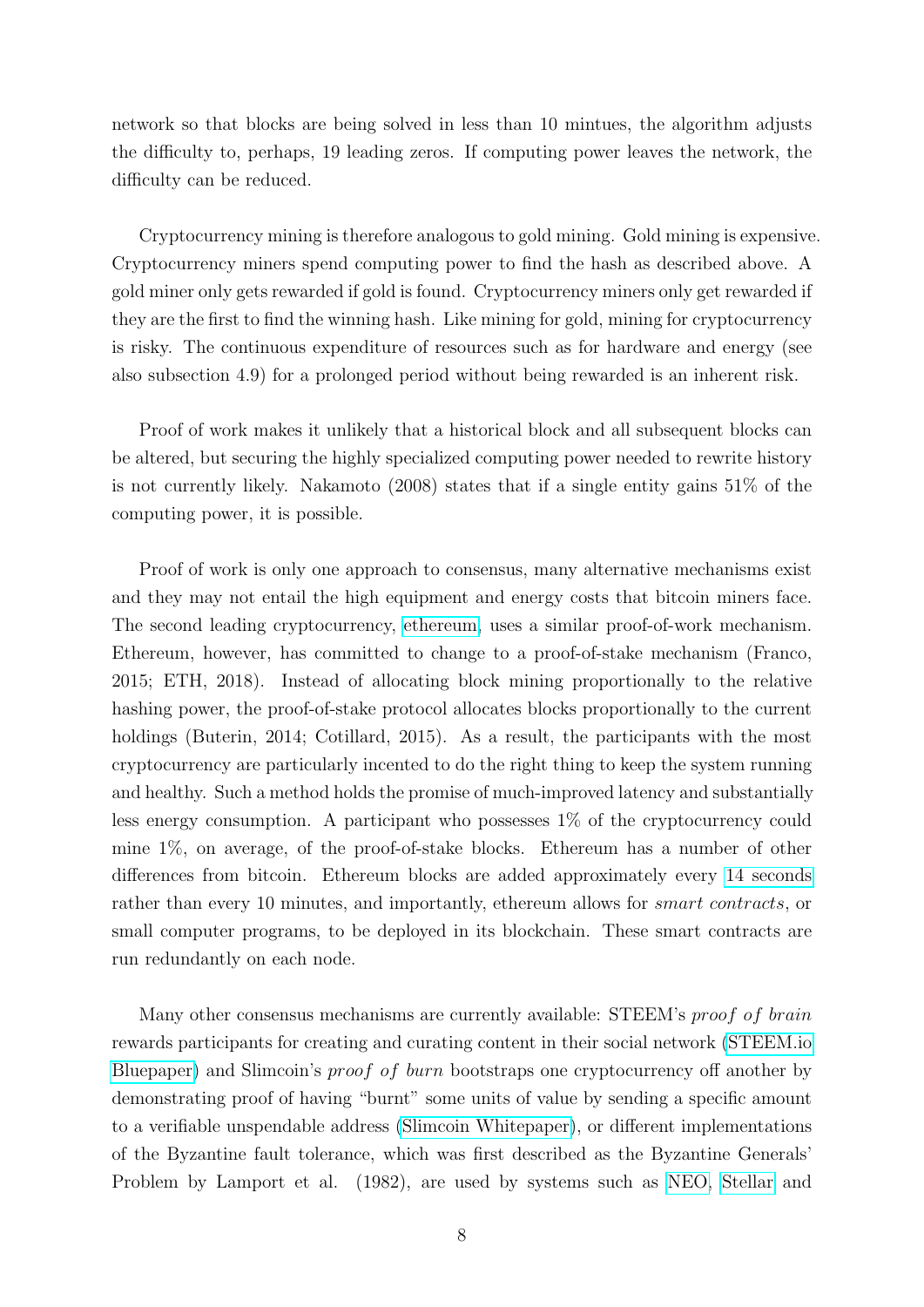[Hyperledger Fabric.](https://hyperledger-fabric.readthedocs.io/)

#### 2.5 Not all cryptocurrencies are the same

We can group cryptocurrencies into seven broad classes. Bitcoin falls into the first category; it was originally designed as a transaction mechanism. Think of it as Gold 2.0. [Litecoin](https://litecoin.org/) is very similar to bitcoin and was one of the first alternatives to bitcoin. Litecoin's blocks are added every [2.5 minutes,](https://bitinfocharts.com/comparison/litecoin-confirmationtime.html) on average, compared to every [10 minutes](https://bitinfocharts.com/comparison/bitcoin-confirmationtime.html) for bitcoin.

Ethereum falls into the second class: a distributed computation token. As mentioned earlier, it is possible to run a computer program on the ethereum network. Think of it as an Internet computer where small programs, smart contracts, are executed when called upon, on every node. Other examples in this class include [Tezos,](https://tezos.com/) [EOS](https://eos.io/) and [DFinity.](https://dfinity.org/)

The third class of cryptocurrency is called a *utility* token. A utility token is a programmable blockchain asset. One example is [Golem,](https://golem.network/) a currency that allows the user to buy computing power from a network of users or to sell excess capacity to others. [Storj](https://storj.io/) is similar and allows the user to rent out unused disk storage. Other examples in this class are [Sia](https://sia.tech/) and [FileCoin.](https://filecoin.io/)

The fourth class of cryptocurrency is a *security* token, a token that represents stocks, bonds, derivatives, or other financial assets. New security token offerings are called STOs. This type of token could lead to substantial efficiency gains in both clearing and settlement.

The fifth class is called fungible tokens. The most popular is called ERC-20 which is issued on the ethereum blockchain. Here a small amount of ETH represents something different – and more valuable.

A non-fungible token is the sixth classification. In this case, each token is unique and not interchangeable with another. One popular protocol is ethereum's ERC-721. Dhrama debt agreements fall into this classification. Two other eamples of non-fungible tokens are [Cryptokitties](https://www.cryptokitties.co/) and [Decentraland \(LAND\).](https://decentraland.org/)

The final class of cryptocurrencies are called *stablecoins*. There are four categories. The first category is collateralized with fiat currency. This includes stablecoins such as [tether \(USDT\)](https://tether.to/) and [Circle's USDC.](https://www.circle.com/en/usdc) These cryptocurrencies are designed to be fully collaterized by US dollar deposits. [LBXPeg](https://lbx.com/blog/lbx-peg/) is tied to pound sterling. An emerging market, Mongolia has a cryptocurrency called [Candy](https://www.candy.mn/#/) tied to their currency. This class also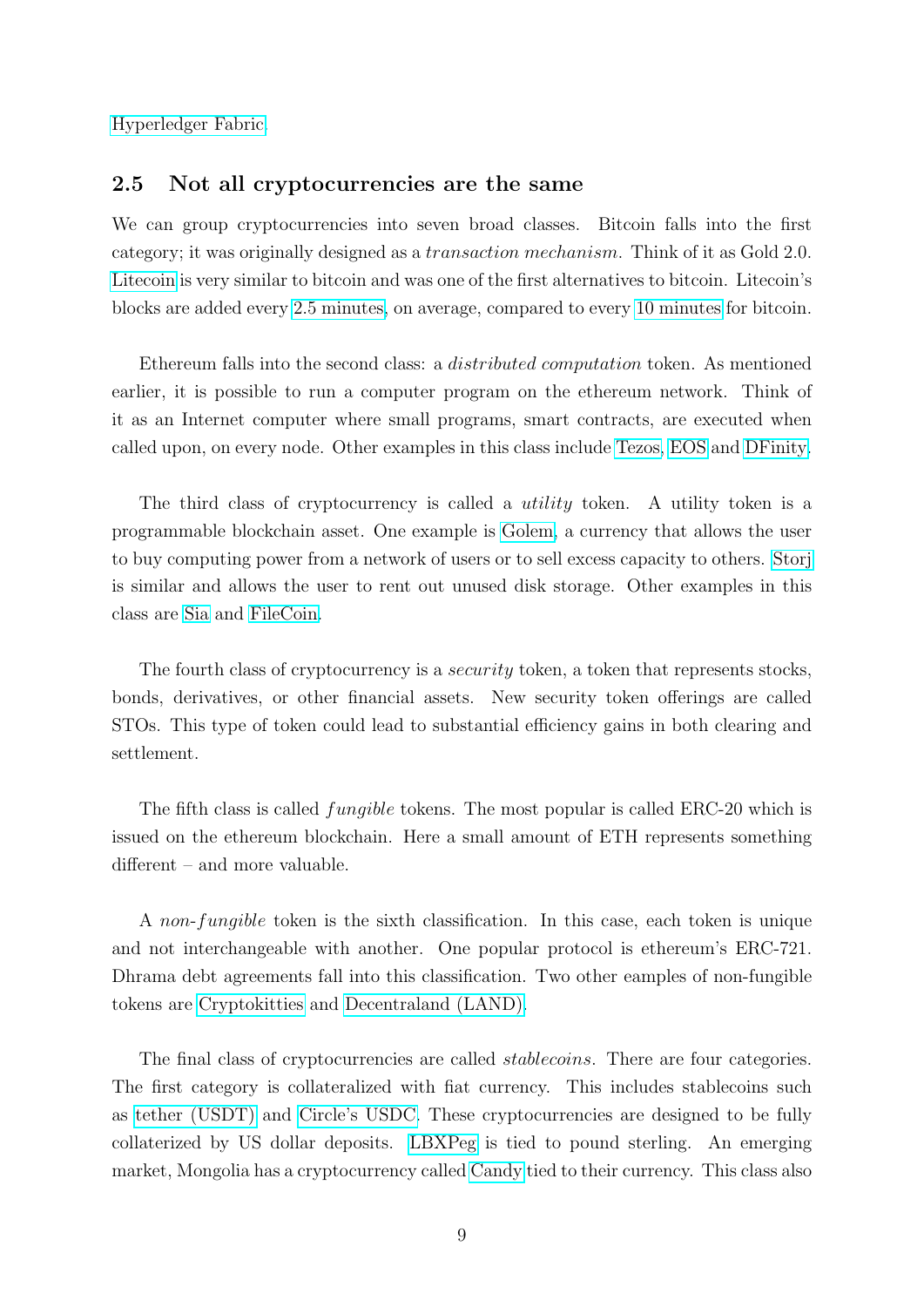includes national cryptofiats. As mentioned earlier, many central bank are investigating the potential [Fedcoin \(US Federal Reserve\),](https://law.yale.edu/system/files/area/center/global/document/411_final_paper_-_fedcoin.pdf) [Eurocoin \(European Central Bank\),](https://coinmarketcap.com/currencies/eurocoin/) [CADCoin](https://www.r3.com/wp-content/uploads/2017/06/cadcoin-versus-fedcoin_R3.pdf) [\(Bank of Canada\),](https://www.r3.com/wp-content/uploads/2017/06/cadcoin-versus-fedcoin_R3.pdf) for example. Venezuela already issued a national crypto called [Petro.](https://www.petro.gob.ve/)

The second category of stablecoins are collateralized with real assets. Examples include currencies that are collateralized by gold [\(Digix Gold, DGX\)](https://digix.global/), a basket of seven precious metals used in technology [\(Tiberius coin, TCX\)](https://www.tiberiuscoin.com/) or even Swiss real estate [\(Swiss](https://www.swissrealcoin.io/) [Real Coin, SRC\)](https://www.swissrealcoin.io/).

The third category of stablecoins are cryptocurrency collateralized. The leading example is the collateralized debt positions that [MakerDAO](https://makerdao.com/en/) offers that enable their [DAI](https://makerdao.com/en/dai) [coin](https://makerdao.com/en/dai) to be pegged to the US dollar.

The final category of stablecoins are uncollateralized. An example of this type of inititive is the [Basis project](https://www.basis.io/) and their basecoin which has been put on hold given regulatory concerns.

This list of classifications is not exhaustive because many cryptocurrency concepts, such as [Overlay](https://overlay.market) or [Facebook's Libra,](https://developers.libra.org/docs/assets/papers/libra-move-a-language-with-programmable-resources.pdf) do not easily fit within our seven-category taxonomy. Our point is simple: cryptocurrencies have many uses and characteristics that extend beyond the traditional cryptocurrencies of bitcoin and ethereum.

# 3 Summary Analysis of Cryptocurrencies

We will now focus on an econometric analysis of the currently most liquid cryptocurrencies. Valuation of currencies that are not collateralized or linked to real assets is a challenge. These currencies are highly volatile and subject to bubble-like behavior. These currencies, however, provide an ideal testing ground for economic theory. In the fall of 2017, bitcoin rose to over \$19,000. The bubble burst in 2018. Because every bitcoin transaction is freely available, we are provided with an extraordinary research opportunity. We begin with a simple benchmarking analysis using the S&P 500 Index (S&P 500), SPDR Gold Shares (GOLD), and CBOE Volatility Index [\(VIX\)](http://www.cboe.com/vix), which measures the implied volatility of the S&P 500 index.

#### 3.1 Cryptocurrency data sources

Many, sometimes very generic, data sources are available for cryptocurrencies, which unlike traditional assets trade 24/7, creating a vast amount of data to capture. Blockchainbased systems — most of which are open to the public for participation — have data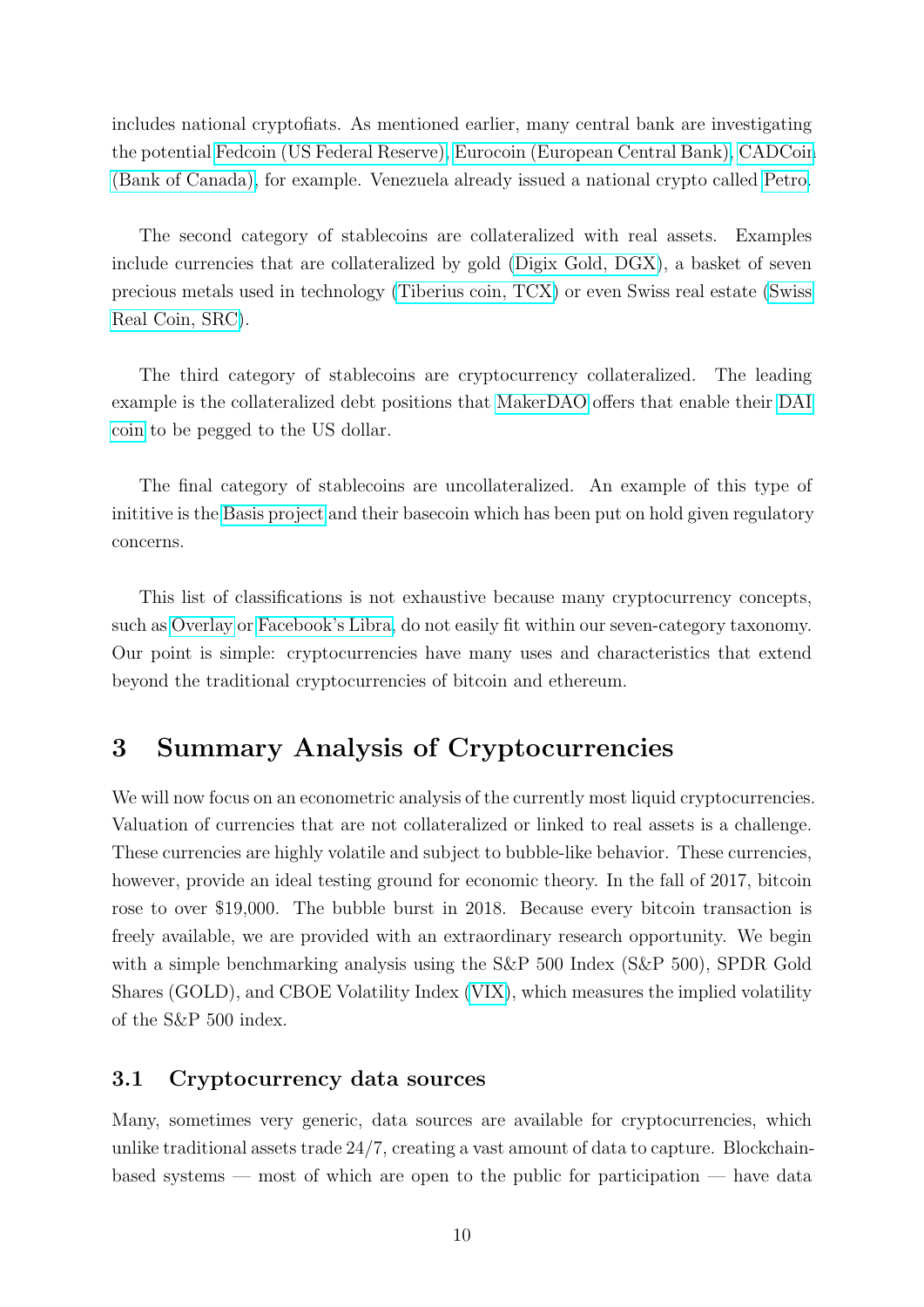that are readily available using basic API's (application programming interface).<sup>[1](#page-11-0)</sup> In subsection 4.3, we discuss exchange APIs, which provide the data for actual cryptocurrency market transactions (Guo and Li, 2017). Several of the more important data sources include [CoinGecko,](https://www.coingecko.com/en) a cryptocurrency ranking and evaluation site that breaks down quantitative and qualitative data for a number of different metrics, as well as [Coinmarketcap,](https://coinmarketcap.com/) [Onchainfx,](https://onchainfx.com/) [Cryptocompare,](https://www.cryptocompare.com/) [BitInfoCharts,](http://www.bitinfocharts.com) [CoinCheckup,](https://coincheckup.com/) and [Coincodex.](https://coincodex.com/) Each has unique attributes.

#### 3.2 Statistical overview of cryptocurrencies

While there are thousands of cryptocurrencies, we focus our analysis on three: [bitcoin](https://bitcoin.org/en/) (BTC), [ethereum](https://ethereum.org/) (ETH), and [Ripple](http://www.ripple.com) (XRP). To represent traditional assets, we have chosen S&P 500, GOLD, and VIX. Each cryptocurrency has a different implementation. Some, like Litecoin, are very similar to BTC. As previously mentioned, ETH allows for distributed computation. In contrast to BTC, ETH may be easier to value because it has a tangible component (i.e., running a computer program on a network).

XRP focuses on the banking sector with the promise of fast and secure transfers of tokens, whether in fiat, cryptocurrency, commodity, or other unit of value, across different networks, geographic borders, and currencies (Aranda and Zagone, 2015). The Ripple system's efficiency and security challenges the traditional SWIFT system for transfers, which is now also interested in blockchain-based technologies (Arnold, 2018).

In Figure 2, we show the cumulative return over time for  $BTC$ , XRP, ETH, SPDR GOLD Shares and S&P 500 from May 1, 2017 to Jun. 30, 2019. We chose this short time period because, prior to this, the cryptocurrency market was substantially illiquid; it was not until 2016 that the initial influx of exchanges and users entered the market. By May 2017, all three cryptocurrencies were active and had achieved sufficiently high market capitalizations. Although BTC has the highest market capitalization and had received intensive media exposure prior to our sample period, this time period allows us to capture both the liquid trading period and the full sample of ETH and XRP in addition to BTC.

<span id="page-11-0"></span><sup>&</sup>lt;sup>1</sup>For this brief analysis, we are using cryptocurrency data provided by the [CRIX database \(thecrix.de\)](http://thecrix.de/) and the [Cryptocompare API,](https://www.cryptocompare.com/api/) as well as data for the traditional assets provided through the Bloomberg Terminal. Further information can also be found at [Jameson Lopp's Bitcoin Resources.](https://lopp.net/bitcoin.html)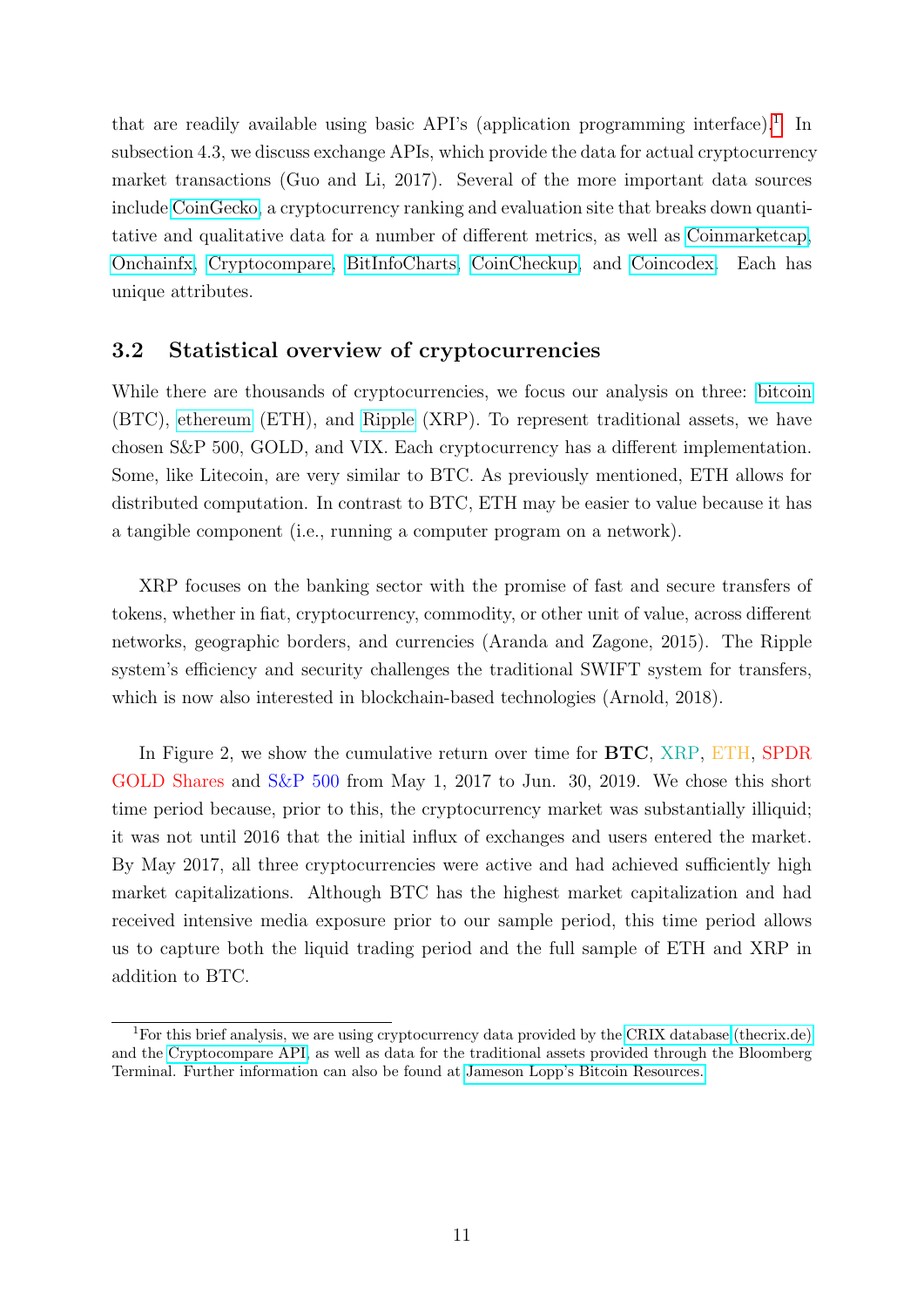

Figure 2: Cumulative return over time between May 1, 2017 and Jun. 30, 2019 of BTC, XRP, ETH, GOLD and S&P 500.

Tables 1 and 2, as well as Figure 3, provide the correlations of the daily and monthly returns from May 1, 2017 to Jun. 30, 2019 for the five assets and VIX. Red indicates a positive correlation and blue indicates a negative correlation, with significant correlations being marked in a darker color. The correlations are likely time varying. Figure 3 shows the correlation time series of rolling windows of one trading year (250 days) relative to BTC. Both XRP and ETH are positively correlated with BTC. No evidence is shown of a significant correlation with S&P 500, GOLD or the VIX.

| Daily        | <b>BTC</b> | ETH XRP |         | GLD     | SP500   | VIX     |
|--------------|------------|---------|---------|---------|---------|---------|
| BTC          |            | 0.42    | 0.21    | 0.04    | 0.04    | $-0.06$ |
| <b>ETH</b>   | 0.42       |         | 0.20    | 0.06    | 0.01    | $-0.01$ |
| <b>XRP</b>   | 0.21       | 0.20    |         | 0.04    | $-0.01$ | $-0.02$ |
| <b>GLD</b>   | 0.04       | 0.06    | 0.04    |         | $-0.15$ | 0.13    |
| <b>SP500</b> | 0.04       | 0.01    | $-0.01$ | $-0.15$ |         | $-0.80$ |
| VIX          | $-0.06$    | $-0.01$ | $-0.02$ | 0.13    | $-0.80$ |         |
|              |            |         |         |         |         |         |

Table 1: Daily Correlation, May 1, 2017 to Jun. 30, 2019.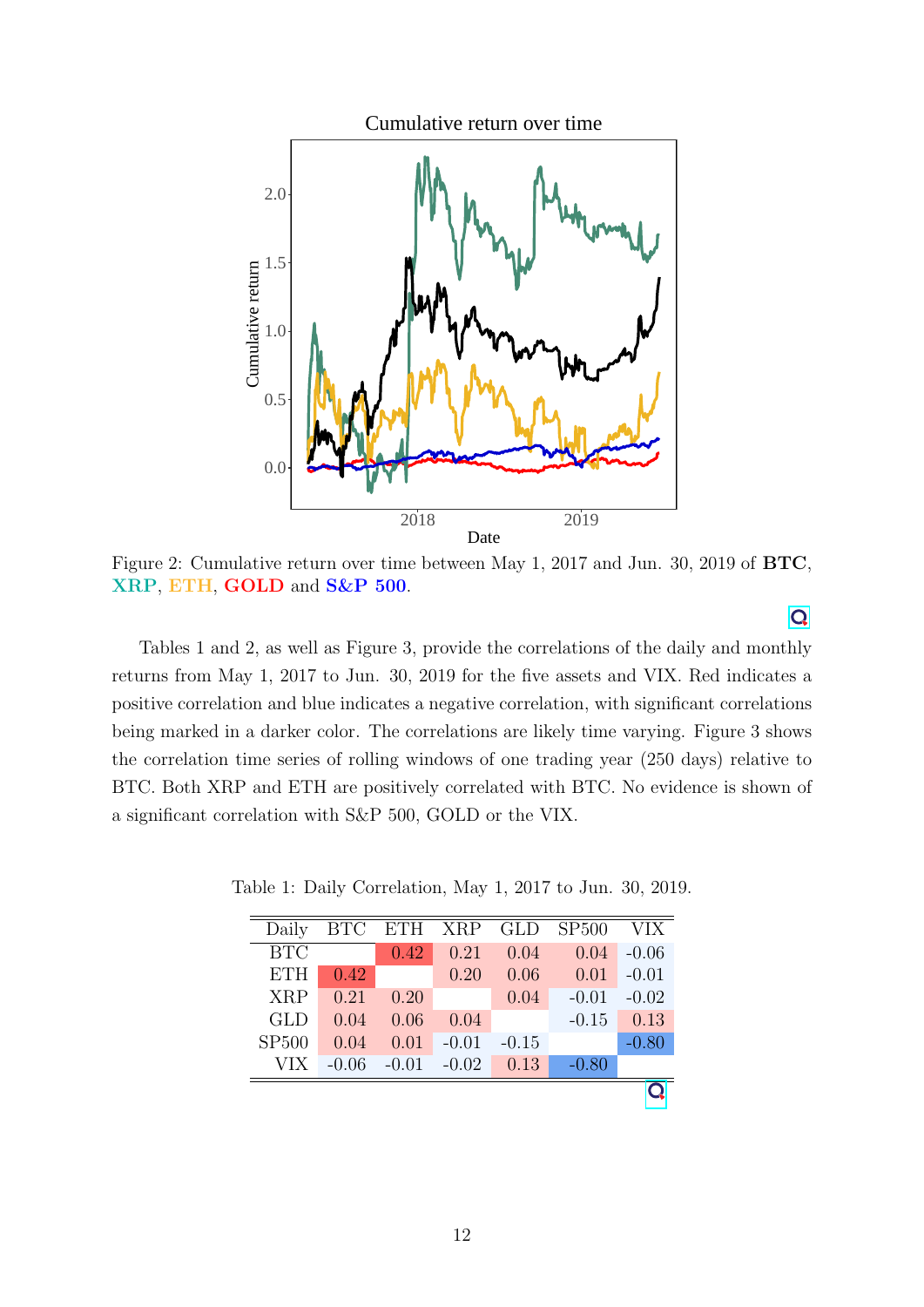|              | <b>BTC</b> | <b>ETH</b> | <b>XRP</b> | <b>GLD</b> | SP500   | VIX     |
|--------------|------------|------------|------------|------------|---------|---------|
| <b>BTC</b>   |            | 0.48       | 0.45       | 0.08       | 0.13    | $-0.08$ |
| <b>ETH</b>   | 0.48       |            | 0.58       | 0.26       | 0.12    | $-0.19$ |
| <b>XRP</b>   | 0.45       | 0.58       |            | 0.15       | $-0.08$ | 0.02    |
| GLD          | 0.08       | 0.26       | 0.15       |            | $-0.10$ | 0.17    |
| <b>SP500</b> | 0.13       | 0.12       | $-0.08$    | $-0.10$    |         | $-0.75$ |
| VIX          | $-0.08$    | $-0.19$    | 0.02       | 0.17       | $-0.75$ |         |
|              |            |            |            |            |         |         |

Table 2: Monthly Correlation, May 1, 2017 to Jun. 30 2019.

We note, first, the cryptocurrencies are positively correlated, which is especially evident in an analysis of the monthly data. Second, the correlations of the cryptocurrencies with both S&P 500 and GOLD are relatively low over the limited sample. We also include the correlation with VIX, which largely hovers around zero.

Figure 4 plots the 100-day rolling window standard deviations for each asset and VIX. Most cryptocurrencies are an extremely risky store of value given their volatility, which is evident from the volatility of the cryptocurrencies being much higher than those of GOLD and S&P 500.





Figure 3: 250 days Rolling Windows Correlations of XRP, ETH, GOLD, S&P 500 and VIX to BTC; daily data, May 1, 2017 to Jun. 30, 2019.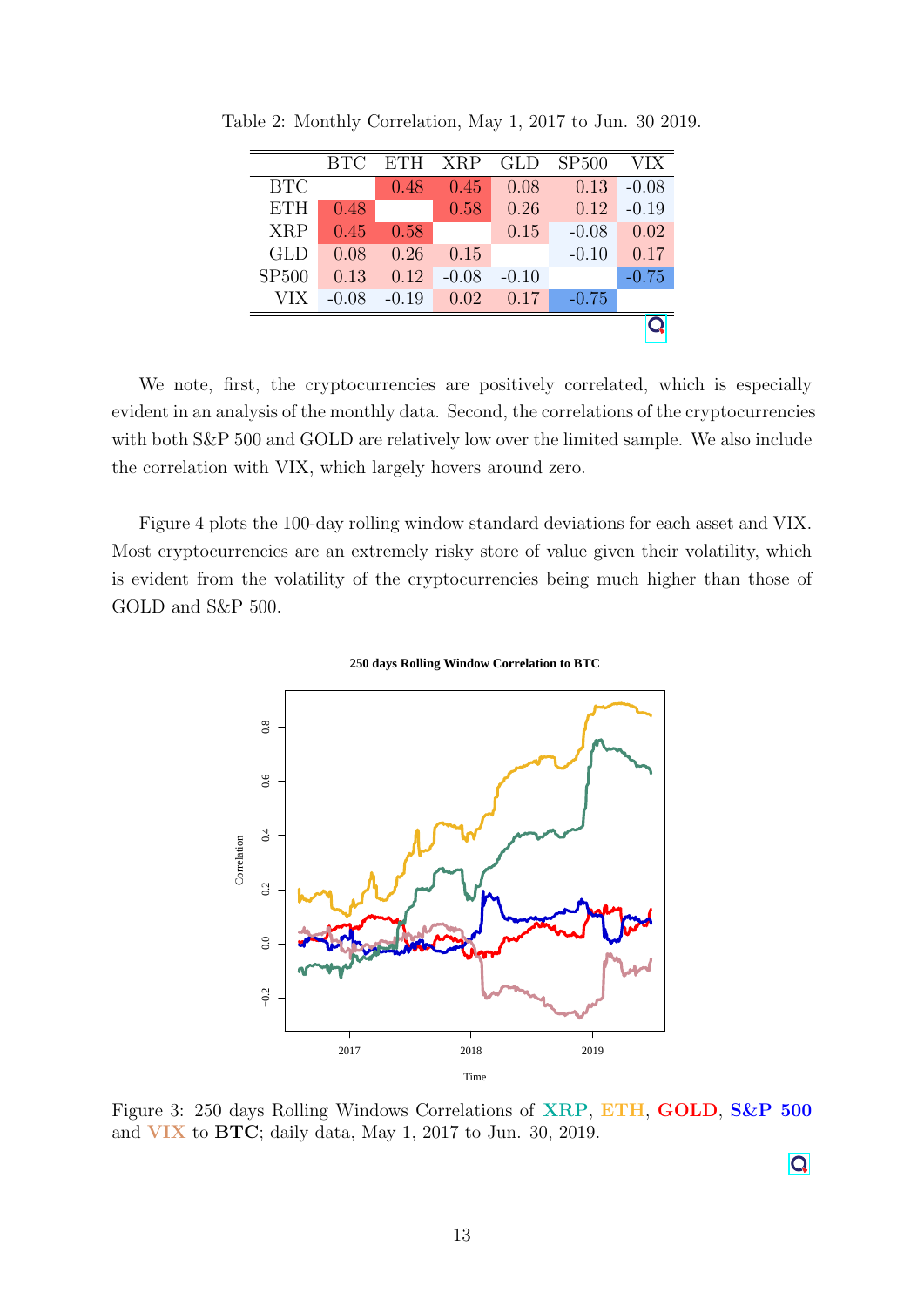**100 days Rolling Window Standard Deviation**



Figure 4: 100 days Rolling Window Standard Deviation of BTC, XRP, ETH, GOLD and S&P 500; daily data, May 1, 2017 to Jun. 30, 2019.

Further insights into the distributional properties of cryptocurrencies can be gained by studying the higher moments of returns, for example, excess kurtosis and skewness, as shown in Table 3. Not surprisingly, the higher moments of the cryptocurrencies are far from what we would expect for a normal distribution. This observation is also evident in the QQ plots for BTC and GOLD shown in Figure 5.

|            | Mean   |        |           | Std. Dev. Skewness e. Kurtosis | Min.      | Max.   |
|------------|--------|--------|-----------|--------------------------------|-----------|--------|
| <b>BTC</b> | 0.0028 | 0.0454 | 0.0452    | 2.8227                         | $-0.1892$ | 0.2276 |
| <b>ETH</b> | 0.0019 | 0.0594 | 0.1501    | 2.0517                         | $-0.2228$ | 0.2602 |
| <b>XRP</b> | 0.0028 | 0.0767 | 1.6053    | 10.3886                        | $-0.3671$ | 0.6183 |
| <b>GLD</b> | 0.0002 | 0.0062 | 0.1681    | 1.0159                         | $-0.0172$ | 0.0254 |
| SP500      | 0.0004 | 0.0086 | $-0.5997$ | 5.1430                         | $-0.0418$ | 0.0484 |
|            |        |        |           |                                |           |        |

Table 3: Log Daily Returns Statistics, May 1, 2017 to Jun. 30, 2019.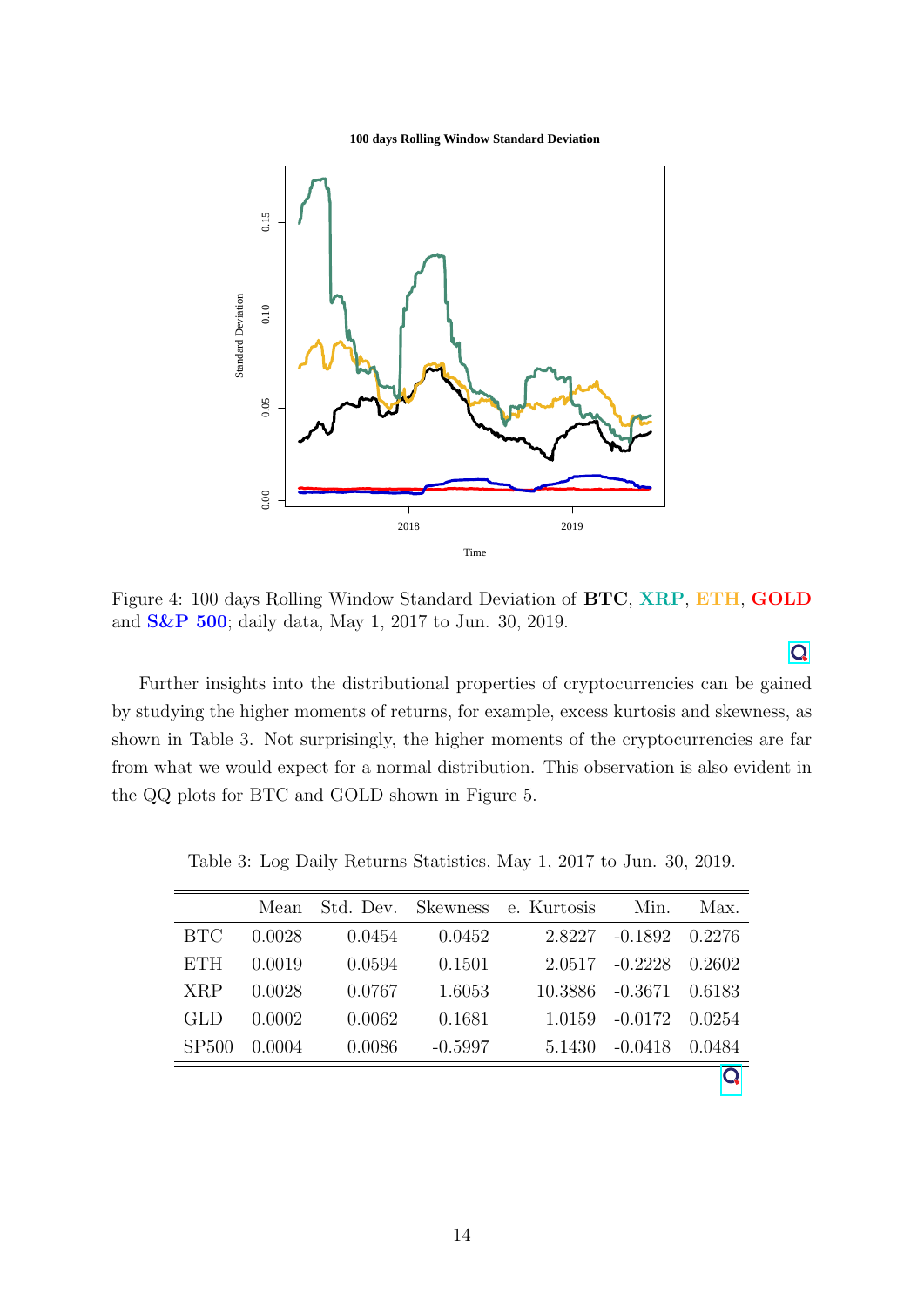

Figure 5: Standard Normal QQ plots for BTC and GOLD, May 1, 2017 to Jun. 30, 2019.

| $H_0$      | Test statistic $10\%$ |                   | - 5 % |
|------------|-----------------------|-------------------|-------|
| $r \leq 1$ | 3.11                  | 7.52 9.24         |       |
| $r=0$      |                       | 18.22 13.75 15.67 |       |

Variable r corresponds to the number of cointegration relations.  $\mathbf Q$ 

While cryptocurrencies have many similarities to gold (e.g., no central supply, no official price, and they can be mined), the correlation analysis suggests very little evidence of co-movement - at least over our limited sample. Not surprisingly, as shown in Table 4, we find no evidence that a cointegrating relationship exists (Johansen and Juselius, 1990; Johansen, 1991; Dwyer, 2015). Our findings are consistent with the findings of Klein et al. (2018), see subsection 4.6.

Table 5: Onatski and Wang cointegration of gold and bitcoin, May 1, 2017 to Jun. 30, 2019.

| $H_0$      | Test statistic $10\%$ |                  | - 5 % |
|------------|-----------------------|------------------|-------|
| $r \leq 1$ |                       | 0.52 6.50 8.18   |       |
| $r=0$      |                       | 8.12 12.91 14.90 |       |

Variable r corresponds to the number of cointegration relations.  $\mathbf Q$ 

By testing our data with a new method suitable for high-dimensional nonstationary time series, as researched by Onatski and Chen (2018), we can underline the previous finding of the non-existence of a cointegrating relationship as shown in Table 5.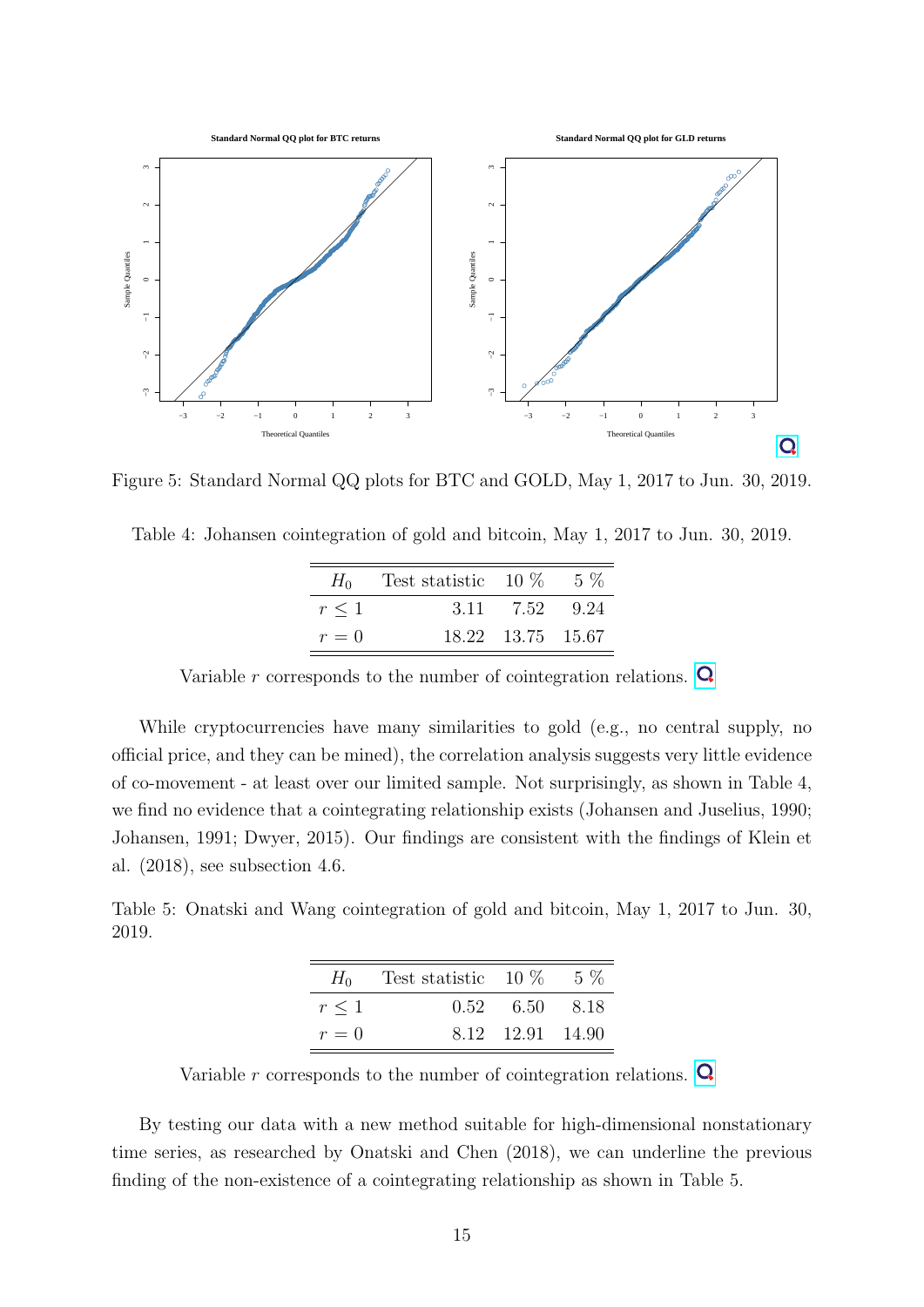### 4 Potential Research Areas

Cryptocurrencies, as a new type of asset, offer many research opportunities for financial econometrics. For example, research on the dynamics of cryptocurrency trading, pricing, and volatility forecasting is advancing at a rapid pace (Briere et al., 2013; Gronwald, 2014; Cheung et al., 2015; Fry and Cheah, 2016; Chan et al., 2017; Kim et al., 2019). We will focus on the areas of network design, sentiment, and valuation; monetary systems and financial development; institutions; adoption, price discovery and high-frequency data; index construction; portfolio diversification; bubbles; alternative methods to raise capital; and the role of energy in consensus mechanisms.

#### 4.1 Network design, sentiment, and valuation

The acceptance of this new technology has risen rapidly and activity in cryptocurrency trading has led to the establishment of more than 200 highly fragmented, mostly unregulated cryptocurrency exchanges, which act more like broker-dealers than traditional exchanges (Hansen, 2018). There is considerable "off chain" trading. This might be intrabroker trading matching or even dark pool trading which might lead to price jumps at exchanges (Sharma, 2018). More types of cryptocurrency are being traded in parallel, on different exchanges, with different prices (see subsections 3.1 and 3.2.). These parallel information sources yield dynamic high-dimensional interdependencies.

Robinson et al. (2019) introduce a "cross chain" technique which allows transactions to be executed and their respective value to be validated across sidechains. They outline a programming model of a swap contract for exchanging value between sidechains, and discuss how this technology can be readily applied to many blockchain systems to provide cross-blockchain transactions.

A major problem for blockchain applications is the respective networks' scalability. Bu et al. (2019) research a distributed ledger system run by targeting algorithms that ensure a high throughput for the transactions generated in Internet-of-Things (IoT) systems. Transactions are continuously appended to an acyclic structure called tangle and each new transaction selects as parents two existing transactions (called tips) that it approves. This new metamorphic algorithm for tip selection by approving left behind tips, and improving confidence within the main tangle offers the best guaranties of both constructions called [IOTA](https://www.iota.org/) and its proposed improved version G-IOTA.

A number of papers study the economic incentives of current consensus methods (Huberman et al., 2017). Biais et al. (2018) model the proof-of-work blockchain protocol as a stochastic game and analyse the equilibrium strategies of rational, strategic miners.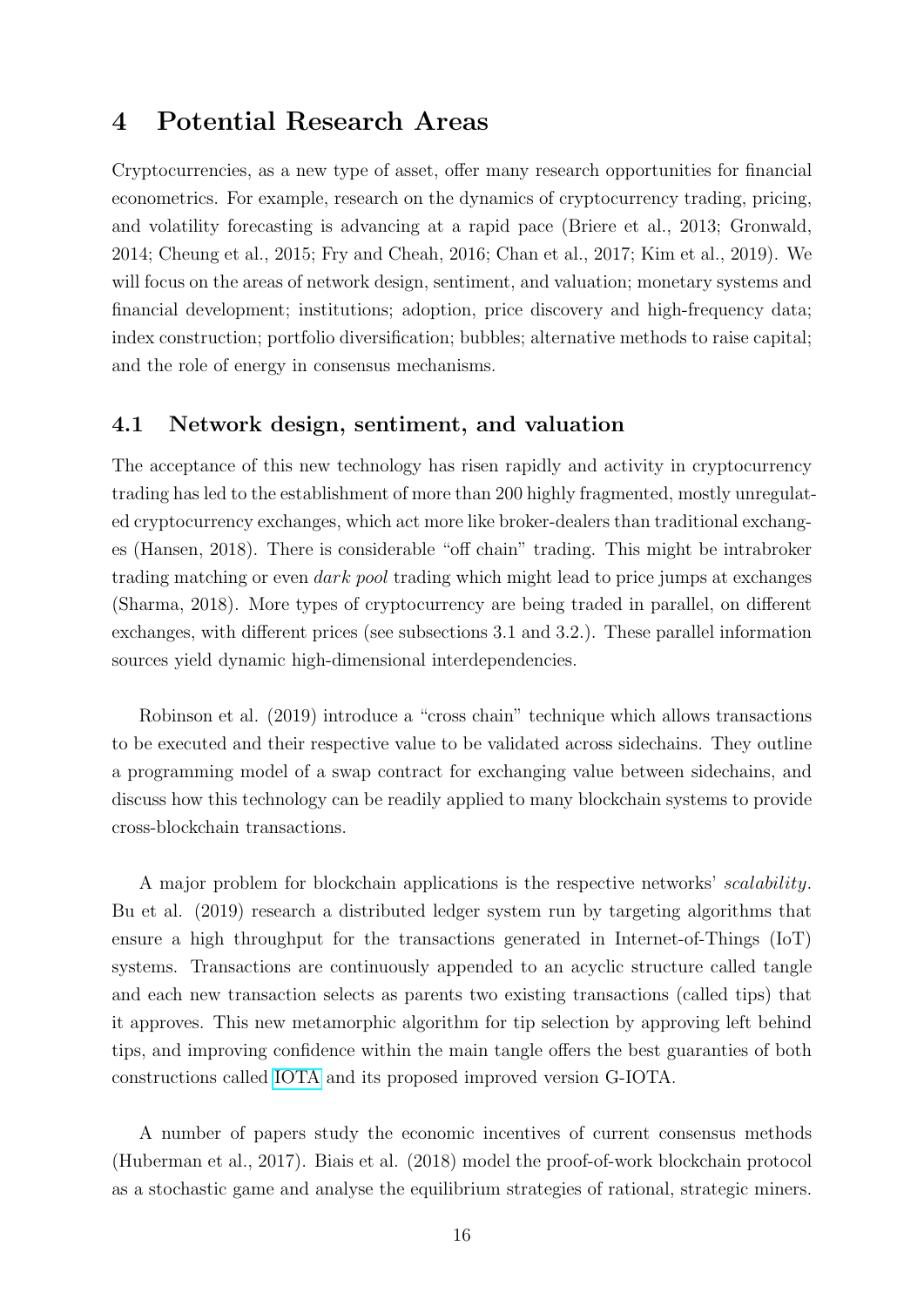They show how forks can be generated by information delays and software upgrades, and identify negative externalities. Easley et al. (2018) investigate the role that transaction fees play in the evolution of bitcoin from a mining-based structure to a market-based ecology. They develop a game-theoretic model to explain the factors leading to the emergence of transactions fees, as well as to explain the strategic behavior of miners and users. They highlight the role of mining rewards and trading volume, and examine how microstructure features such as exogenous structural constraints influence the dynamics and stability of the bitcoin blockchain. Cong et al. (2018a) develop a theory of mining pools that highlights risk sharing as a natural centralizing force.

Bhambhwani et al. (2019) research if cryptocurrencies have an intrinsic value related to the networks' computing power and network adoption. Their hypothesis is motivated by the fact that miners expend real resources to generate the computing power required to secure and operate the blockchain. An optimally performing blockchain serves as a medium for transactions and attracts users, developers, and intermediaries, thereby leading to an increase in the cryptocurrency's network size. They find, that there is a positive and statistically significant relationship among price, computing power, and network size (adoption levels respectively), which can be used to construct asset pricing factors.

Ong et al. (2015) use social media data and find four key variables related to the market capitalization of a cryptocurrency: 1) merged pull requests on GitHub, 2) number of merges, 3) number of active accounts, and 4) number of total comments. The biggest cryptocurrencies by market capitalization experience the most activity, which is to be expected. However, the collection of this information is unique to cryptocurrencies. In the equity market, for example, similar information can be gleaned from third-party sources, like analyst reports and recommendations, and perhaps news flow and conference calls. The different sources of information available for cryptocurrencies presents new opportunities.

Research on trading patterns, herding effects, and economic decision making has started on sentiment construction/projection and cryptocurrency-specific lexica. Natural language processing techniques in combination with other machine learning techniques allow researchers to build sentiment measures. Cretarola and Figa-Talamanca (2017) propose a confidence-based model for asset and derivative prices in the bitcoin market with prices influenced by measures linked to the confidence in the underlying technology. Aste (2018) studies the dependency and causal structure of the current cryptocurrency market and investigates the collective movements of both prices and social sentiment related to almost 2,000 cryptocurrencies traded during the first six months of 2018.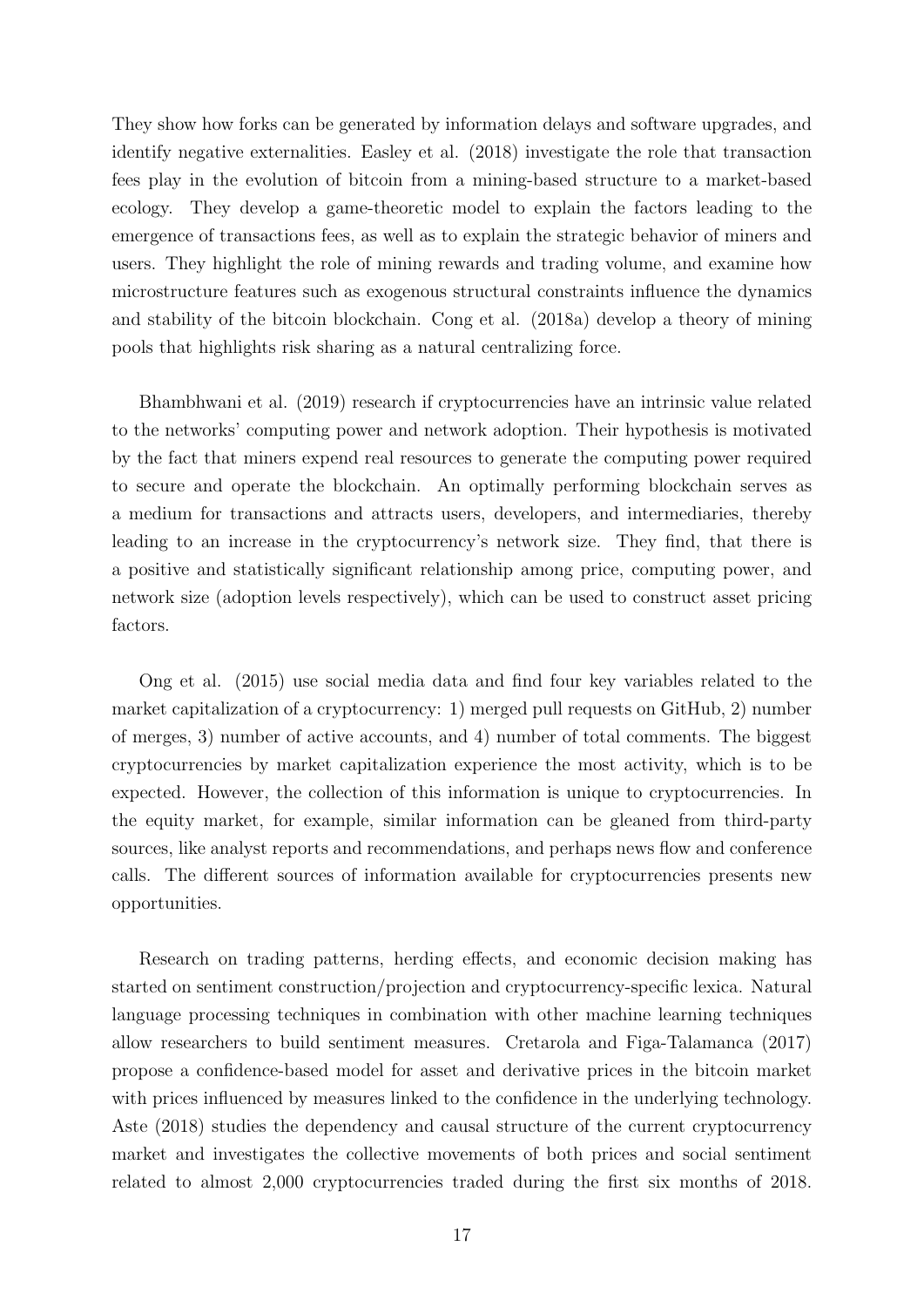His results uncover a complex structure of interrelations, in which prices and sentiment influence each other across different currencies both instantaneously and with lead–lag relations.

Nasekin and Chen (2019) study investor sentiment on cryptocurrencies using a cryptocurrency-specific lexicon proposed in Chen et al. (2018b) and statistical learning methods. Accounting for context-specific information and word similarity by learning word embeddings, they apply natural language processing methods for sentence-level classification and sentiment index construction. They argue that the constructed sentiment indices are value-relevant in terms of its return and volatility predictability for cryptocurrency market indices, see subsection 4.5. Pagnotta and Buraschi (2018) also address the valuation of cryptocurrencies, and characterize the demand for bitcoins by the available hashrate and show that the equilibrium price is obtained by solving a fixed-point problem. They find, that "price/hashrate-spirals" amplify the demand and supply shocks.

Schilling and Uhlig (2018) analyze the coexistence and the competition between the USD and bitcoin. They analyze bitcoin price evolution and interaction between the bitcoin price and monetary policy which targets the USD, and obtain a fundamental pricing equation, which in its simplest form implies that bitcoin prices form a martingale.

#### 4.2 Monetary systems and financial development

Blockchain-based monetary systems hold the potential to impact the macroeconomy, as the new payment systems challenge the traditional roles that banks have always played. Cryptocurrencies may be viable competition for fiat currencies during periods when a central bank is perceived as weak or untrustworthy. However, the technology behind cryptocurrencies has the potential to improve a central banks' operations and can serve as a platform to launch their own cryptocurrencies (Raskin and Yermack, 2016). The petromondea (petro) issued by the government of Venezuela is an early example of these so-called central bank digital currencies (CBDC) (Keister and Sanches, 2018).

On June 18, 2019 Facebook announced to release a cryptocurrency on it's own in 2020 coined "Libra". Central authorities were fast to criticize this step and governments, including the United States, France, the United Kingdom, Germany, and Japan, expressed their resentment and scepticism. However, the propagation of systemic banking crises fostered by too-big-to-fail financial institutions' neverending propensity to take greater risks was a compelling reason behind the birth of cryptocurrencies over a decade ago and the design of Libra with its governance network of 28 high-profile firms already being in the project, looks similar to the Board of Governors of the Federal Reserve System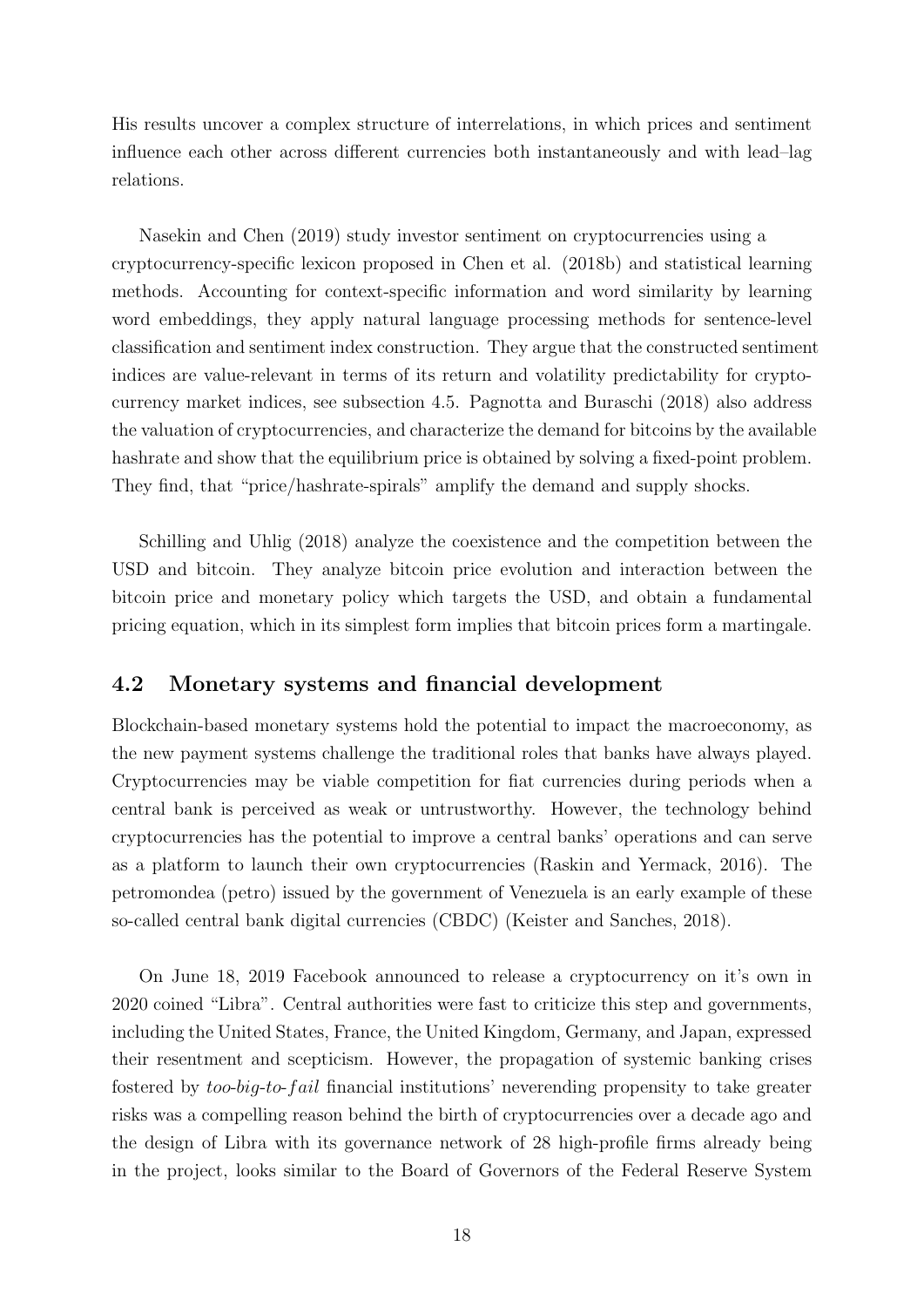comprising the twelve Federal Reserve Banks in the United States - with the difference of being in the hand of private actors and not a governement (Taskinsoy, 2019).

Almosova (2018) studies the economics of blockchain currency systems and the respective value competition by applying a matching function of money demand to the operation of a blockchain to observe a monetary equilibrium. With cryptocurrencies already substituting for fiat money, Hendry and Zhu (2017) model the co-existence of different types of transactions and show that monetary authorities' coordination capabilities are being restricted by the use of nonregulated cryptocurrencies.

The Catalini et. al (2019) paper on a market design for a blockchain-based financial system provides an extended abstract on a theory of long-run equilibrium in blockchainbased financial systems. Their theory elucidates the key market design features that separate proof-of-work and proof-of-stake approaches in the long run and when each design might each be appropriate (see subsection 2.4) and conclude, that with weak relational contracts or substantial concerns about outside interference, proof-of-work designs may be preferable. With regions that have local institutions that are reliable enough to make delegation feasible, proof-of-stake designs can lead to efficiency gains and improvements in governanc.

Cryptocurrencies may also increase financial inclusion and fuel economic activity in emerging markets, especially in sub-Saharan Africa, where only 34% of adults had a bank account in 2014 (Blockchain Africa Conference 2018, blockchainafrica.co; GlobalFindex, 2017; World Bank, 2017). The possibility of using this technology for inclusion of the unbanked could allow billions to join the modern world of internet commerce and spur the creation of new businesses.

#### 4.3 Institutions

There are hundred of cryptocurrency exchanges around the world. Some of the bestknown are: [Binance,](https://www.binance.com/en) [Bitfinex,](https://www.bitfinex.com/) [Kraken,](https://www.kraken.com) [Bitstamp,](https://www.bitstamp.net/) [Coinbase,](https://www.coinbase.com/) [Bitflyer,](https://bitflyer.com/en-eu/) [Gemini,](https://gemini24.zendesk.com) [itBit,](https://www.itbit.com/) [Bittrex](https://international.bittrex.com/) and [Poloniex.](https://poloniex.com/) Each of these exchanges has its own specific traits. Kraken claims to be the largest bitcoin exchange in EUR volume and liquidity as well as being a partner in the first cryptocurrency bank, collaborating with the German [BaFin-](https://www.bafin.de/EN/Homepage/homepage_node.html)regulated bank Fidor. Shapeshift, in contrast, is an exchange that allows trades without signing up for an account. Gemini, being a fully US-regulated and licensed bitcoin and ethereum exchange, met its capital requirements by placing all USD deposits at a FDIC-insured bank. [Coinmarketcap](https://coinmarketcap.com/exchanges/volume/24-hour/) lists 218 exchanges, but even the measurement of trading volume is controversial. A recent filing to the SEC (2019) argues that 95% of the trading volume in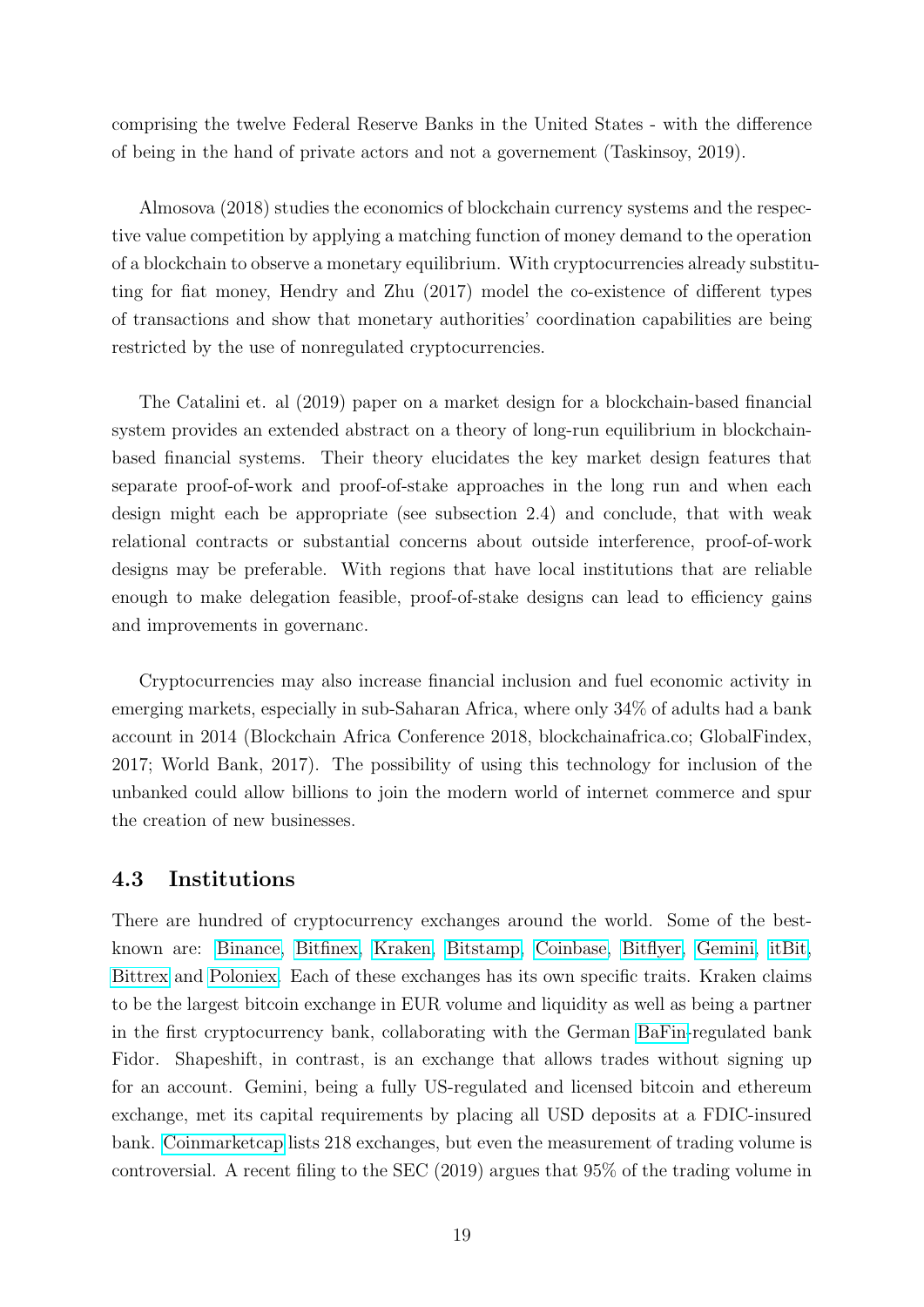bitcoin is fake. The research identifies 10 exchanges with actual volume (out of 81), Binance, Bitfinex, Kraken, Bitstamp, Coinbase, Bitflyer, Gemini, itBit, Bittrex and Poloniex.

Due to the large number of exchanges with an ever increasing number of cryptocurrencies, price discrepancies due to market inefficiencies inherently exist. The low level of regulation and sentiment driven prices make pricing discrepancies larger than in other financial markets, such as fiat currency exchanges and stock exchanges. However, when one goes outside the ten exchanges with credible volume, some of the price discrepancies may not be real. Bistarelli et al. (2019) show via a theoretical model and via an empirical strategy, that arbitrage opportunities are possible by trading on different exchanges (Cretarola et al., 2017). Their approach is complementary to other theoretical studies on bitcoin arbitrage such as Barker (2017) or Pieters and Vivanco (2015), where the researchers study triangular arbitrage with bitcoin, i.e., buying bitcoin in USD and selling them in RMB.

Makarov and Schoar (2018) observe large recurrent arbitrage opportunities in cryptocurrency prices relative to fiat currencies across exchanges. These opportunities often persist for several days or weeks, and the price dispersions exist even in the face of significant trading volumes on many of the exchanges. Makarov and Schoar find that spreads are much smaller when cryptocurrencies are traded against each other, suggesting that cross-border controls on fiat currencies play an important role in creating the arbitrage opportunities. By constructing a common component and an idiosyncratic component, they conclude that the order flow plays an important role in explaining the spreads between exchanges. Further research in regards to arbitrage in bitcoin markets is done by Krueckeberg and Scholz (2018).

Bistarelli et al. (2018) show that cryptocurrency arbitrage strategies are profitable because the exchanges have different prices in the short run. Indeed, the fragmentation of exchanges is ideal for high-frequency trading bots. Bloomberg (2017) reports that Chinese high-frequency traders have used algorithms to identify mispricings and arbitrage opportunities across numerous exchanges in China. However, later in 2017, China banned all cryptocurrency exchanges.

Hautsch et al. (2018) note that consensus protocols confront traders with random waiting times until the transfer of ownership is accomplished. This settlement process exposes arbitrageurs to price risk and imposes limits to arbitrage. They derive theoretical arbitrage boundaries under general assumptions and show, by using high-frequency bitcoin data, that these increase with expected latency, latency uncertainty, spot volatility, and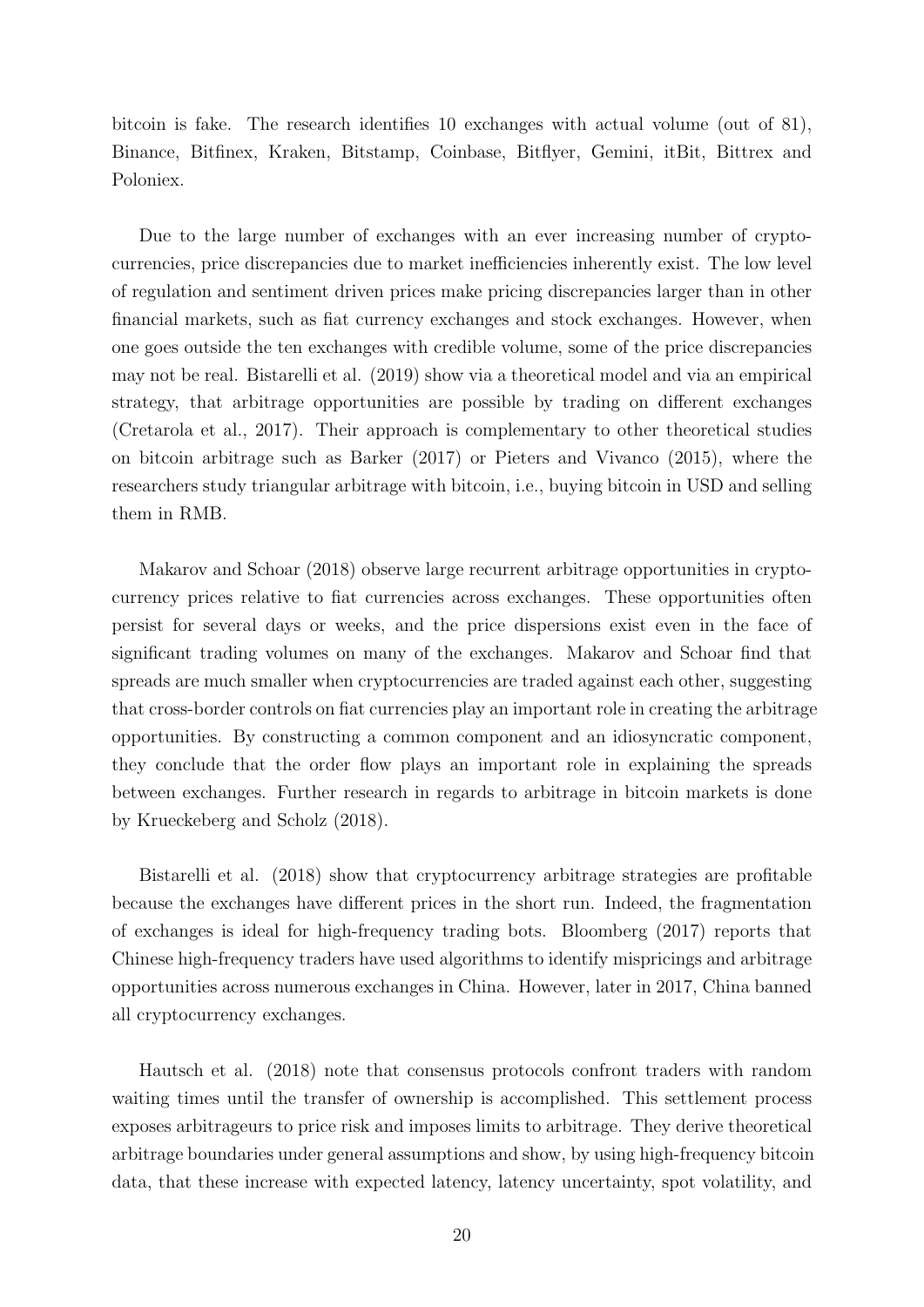risk aversion. They conclude, that settlement through decentralized systems induces non-trivial frictions affecting market efficiency and price formation.

#### 4.4 Adoption, price discovery and high-frequency data

Cong et al. (2018b) provide the first fundamentals-based dynamic pricing model of cryptocurrencies and platform tokens, taking into consideration the user-base externality and endogenous user adoption. Because the expectation of token price appreciation induces more agents to join the platform, tokens capitalize future user adoption, generally enhancing welfare and reducing user-base volatility (Sockin and Xiong, 2018). Catalini and Gans (2019) show that entrepreneurs have an incentive to use subsequent product pricing choices to ensure that crypto tokens issued to fund start-up costs — a subject we discuss in subsection 4.8 — retain their value even when they do not confer the typical rights associated with equity.

Athey et al. (2016) develop a theoretical framework for bitcoin adoption and bitcoin pricing. Their paper relates to a variety of broad themes in the study of information technology adoption and usage. They conclude, that bitcoin presents a unique opportunity to observe both the adoption and micro-level user-to-user transaction and interaction data in the context of a new information technology product, and in an environment where the usage data is publicly available.

Ghysels and Nguyen (2018) examine price discovery and liquidity provision in the secondary market for bitcoin and find that order informativeness generally increases with order aggressiveness, but that this pattern reverses in the outer layers of the book. Aggressive orders are more attractive to informed agents in a volatile market as reflected by the increased information content of such orders. They also find that market liquidity appears to migrate outward in response to the information asymmetry.

Griffin and Shams (2018) investigate whether tether — see subsection  $2.5$  — influences bitcoin and other cryptocurrency prices, and whether the growth of a pegged cryptocurrency is primarily driven by investor demand, or is supplied to investors as a scheme to profit from pushing cryptocurrency prices up. Their findings provide support for the view that price manipulation may be behind substantial distortive effects in cryptocurrencies.

Wildi and Bundi (2018), analyze momentum trading strategies, and claim that bitcoin markets have become much more efficient markets. The impact of high-frequency trading combined with 24/7 trading opportunities has yet to be researched. It remains to be seen if an increase in liquidity will reduce the heretofore observed harsh swings in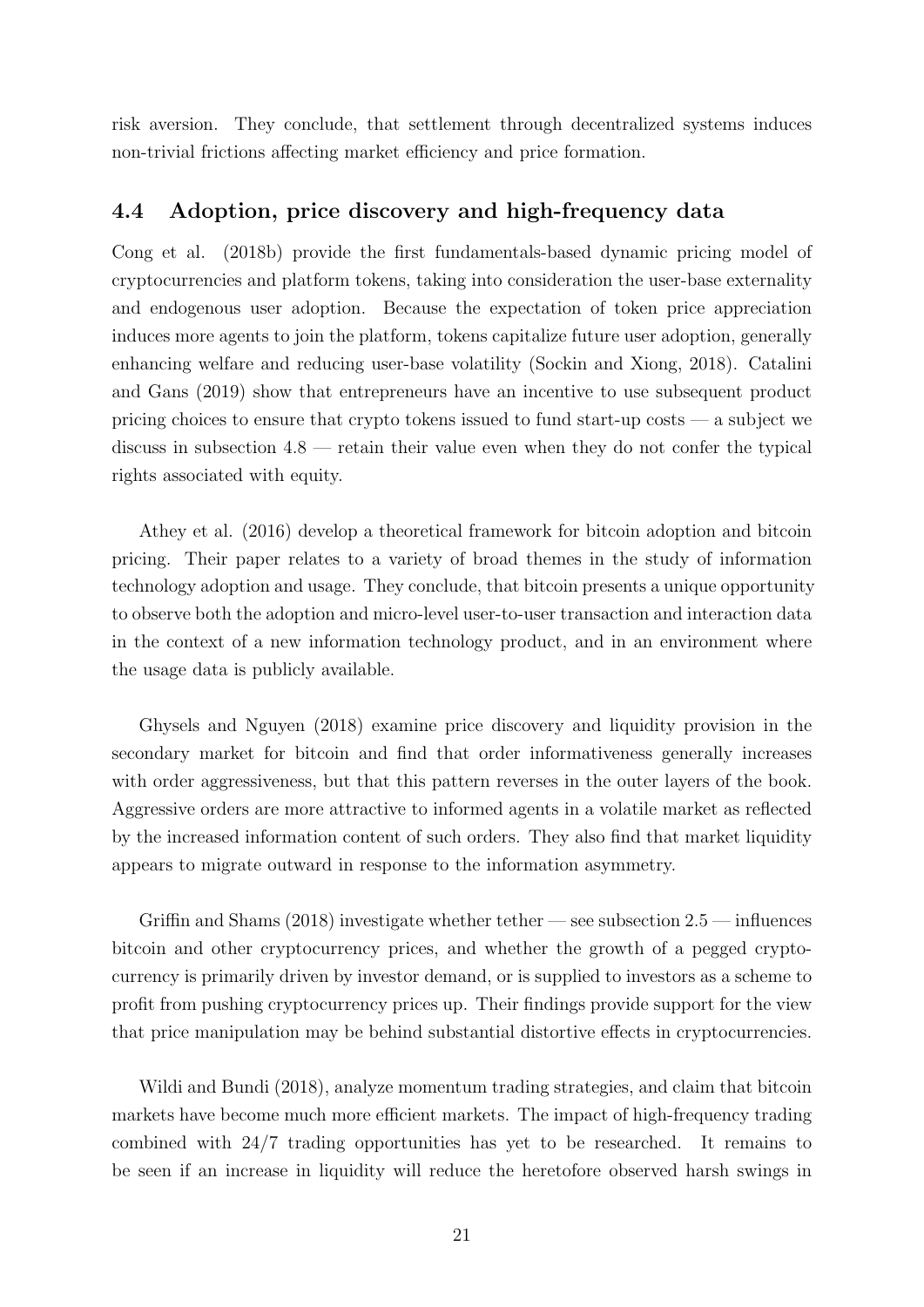cryptocurrency prices.

The launch of bitcoin futures on both the CME as well as the CBOE (XBT) provides opportunities to study price discovery (Karkkainen, 2018). Bitcoin futures trading gives many institutional investors the ability to invest in bitcoin and also allows to settle contracts in fiat money, potentially boosting liquidity. Currently the bitcoin futures volume is approximately the same as the largest exchange, Binance. Almost all of the volume is in the CME contract. The CBOE has announces they will no longer offer a bitcoin futures contract.

Scaillet et al. (2018) identify high-frequency jump components in the bitcoin market and link them to new information arrival over time. Guo et al. (2018) perform a spectral clustering analysis of dynamic return-based network structures with coin attributions. This latent group structure in the cryptocurrency market leads them to conclude that comovements are influenced by the type of algorithm used. Makarov and Schoar (2018) study price deviations across cryptocurrency exchanges and interpret the deviations as the result of a balance between idiosyncratic sentiments of noise traders and the efforts of arbitrageurs to equilibrate prices across exchanges.

#### 4.5 Index construction

Index construction poses unique challenges when it comes to cryptocurrencies. Traditional indices, such as the S&P 500 or Russell 3000, gather data from stocks that are traded over particular time intervals in a small numbers of venues. Cryptocurrencies are traded 24/7 on hundreds of venues, like [WorldCoinIndex,](https://www.worldcoinindex.com/) [CoinMarketCap,](https://coinmarketcap.com/) [CryptoCompare,](https://www.cryptocompare.com/) [CryptoCurrencyIndex30,](https://cci30.com/) or the [CME CF Cryptocurrency Indices.](https://www.cmegroup.com/trading/cryptocurrency-indices.html) Preliminary research on index construction is made, for example, by Trimborn and Härdle (2018), Chen et al. (2018a) and Kim et al. (2019).

While there are many exchanges, liquidity widely varies. Hence, the first challenge is what price should be used for individual cryptocurrencies. Even the original two bitcoin futures contracts (CME and CBOE) use different data sources for the price of bitcoin. Indeed, bitcoin is the most liquid cryptocurrency and there is no agreement on the "spot" price. The difficulty in establishing a price and the possibility of price manipulation on certain exchanges has lead the SEC to block the creation of cryptocurrency ETFs.

Kim et al. (2019) have set the goal of capturing the expectations on the cryptocurrency market (represented by [CRIX\)](https://thecrix.de/) through the construction of an implied volatility proxy in absence of the derivatives for the majority of cryptocurrencies. The "fear index" VIX of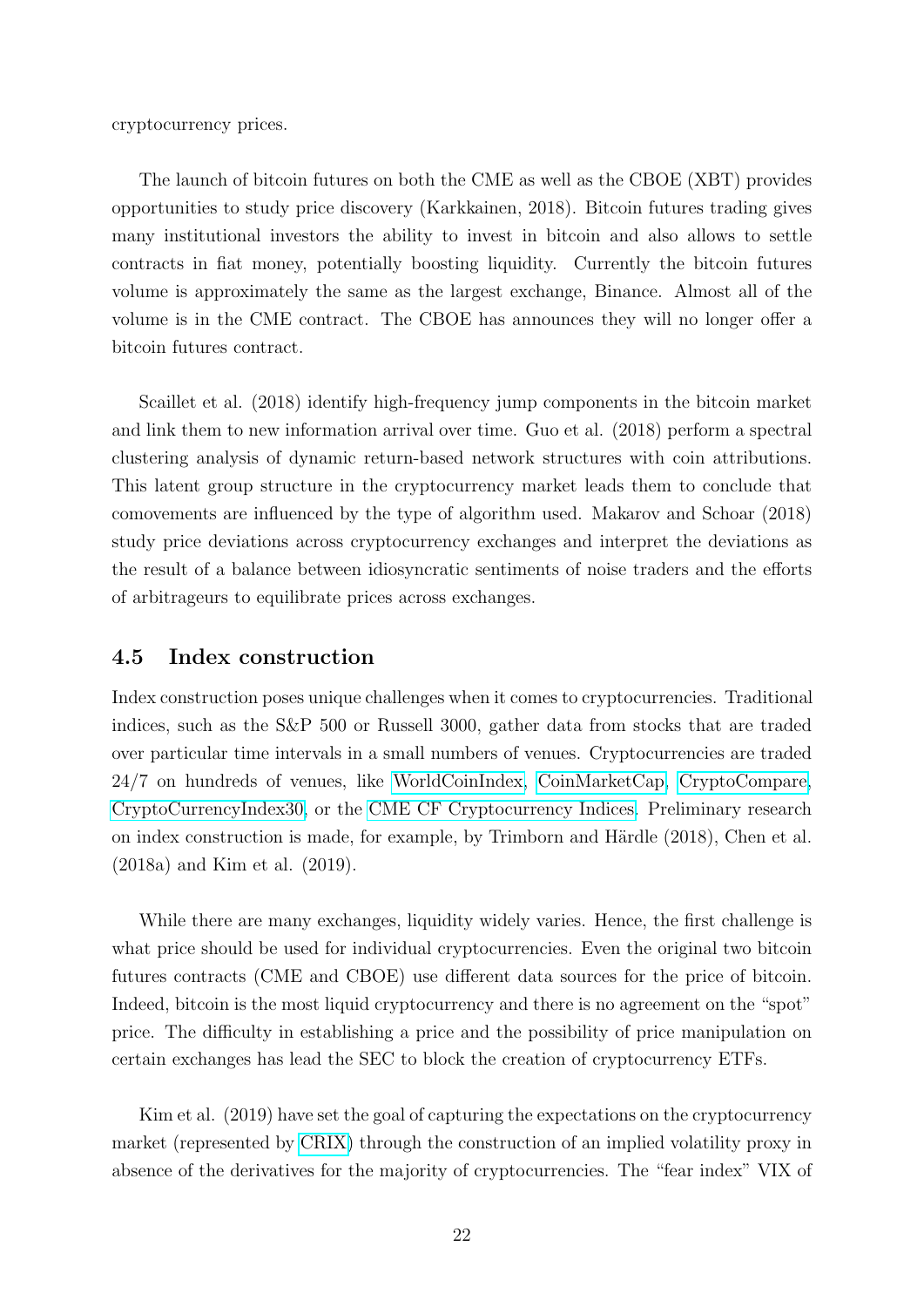the United States stock market was selected as a guidance. Analysis of the relationships between VIX and volatility of the underlying assets provide an insight for the selection of a respective proxy. The established VCRIX index provides a daily forecast for the mean annualized volatility of the next 30 days.

There are other issues that provide a challenge in index construction such as forking. When are forked cryptocurrencies added to the index? If the index focuses on large capitalized cryptocurrencies, should a smaller capitalized fork be included? Forks are a new concept that poses a challenge to financial engineering. The forking problem is also a challenge for the single currency futures contracts.

#### 4.6 Portfolio diversification

For millenia, gold has been an accepted store and measure of value, offering very longterm stability and security in the financial marketplace (Erb and Harvey, 2013). Bitcoin and gold are similar from both a psychological perspective and, especially, as a resource. Neither can be created arbitrarily: each must be mined and each has a finite supply (at least on planet Earth). That said, gold has fundamental value when used for jewelry and art as well as electronic or medical components. The limited supply of "digital gold", combined with the market's current acceptance of it, suggests that bitcoin and other cryptocurrencies may be able to serve a similar role as gold. Klein et al. (2018) show that the volatility dynamics of cryptocurrencies do share some similarities with those of gold and silver.

Gkillas and Longin (2018) argue that bitcoin is the new digital gold and they investigate the potential benefits of bitcoin during extremely volatile market periods. They find that the correlation of extreme returns between bitcoin and US and European equity markets increases during stock market drawdowns and decreases during stock market booms. Their conclusion is that bitcoin can play an important role in asset management and provide similar results as those of gold. Furthermore, Gkillas and Longin find a low extreme correlation between bitcoin and gold, implying that the assets can be used together in turbulent times. That said, we suggest caution in interpreting these results given the very limited data.

Petukhina et al. (2018) find that due to the volatility structure of cryptocurrencies, the application of traditional risk-based portfolios — such as equal-risk contribution, minimum-variance and minimum-CVaR portfolios — does not boost the performance of investments significantly. Liu et al. (2019a) examine common risk factors in cryptocurrencies, and capture the cross-sectional expected cryptocurrency returns. By con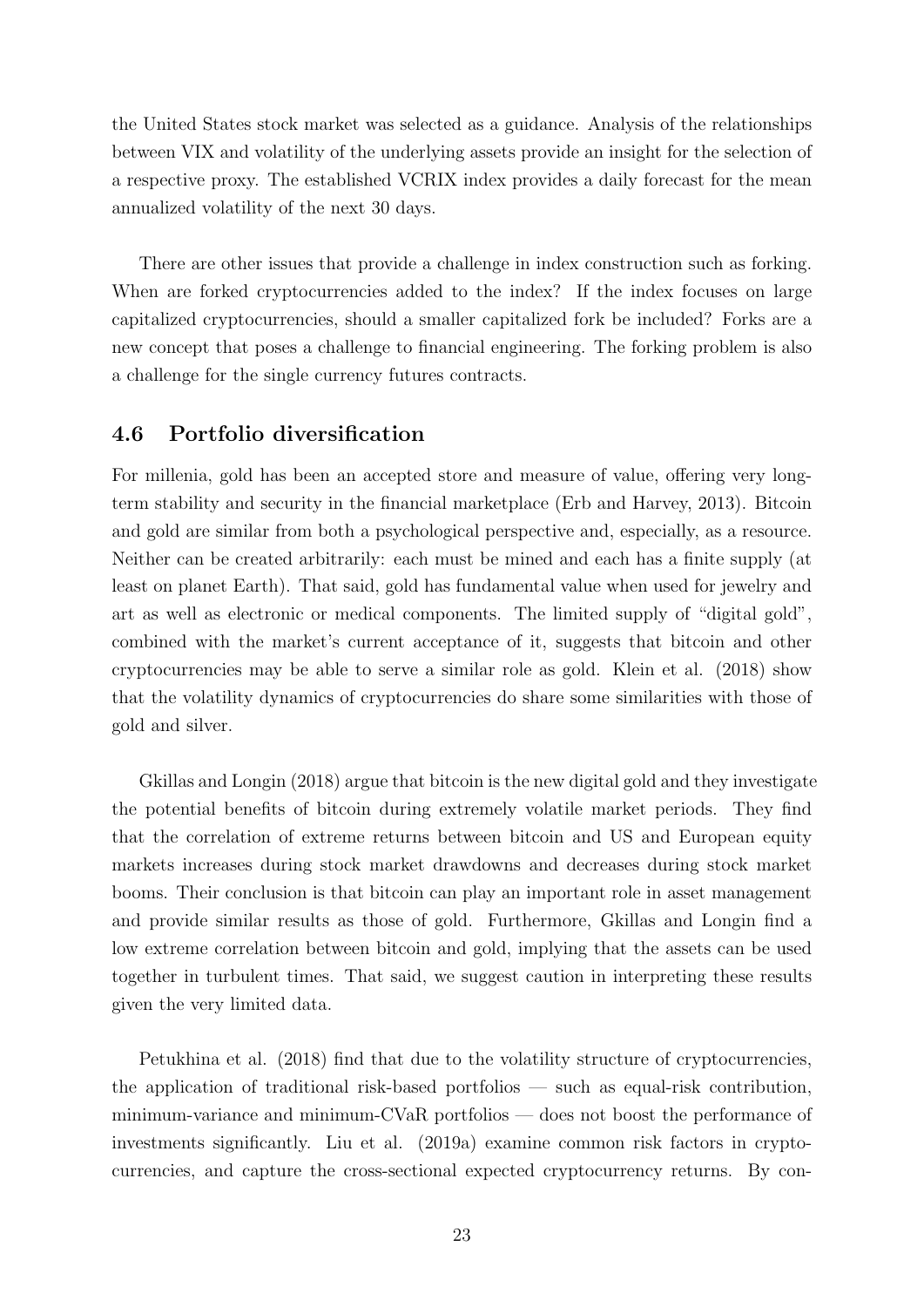sidering a comprehensive list of price- and market-related factors in the stock market, they construct cryptocurrency counterparts. Their cryptocurrency factors claim to be successful long-short strategies that generate sizable and statistically significant excess returns. The paper thus establishes a set of stylized facts on the cross-section of cryptocurrencies that can be used to assess and develop theoretical models.

#### 4.7 Bubbles

Chaim and Laurini (2019) analyze daily returns of bitcoin between January 2015 and March 2018 to empirically investigate the price bubble hypothesis. Bitcoin returns have characteristics one would expect of a bubble: it is very volatile, exhibits large kurtosis, and negative skewness (Camerer, 1989). By following previous research, they conclude that bitcoin-USD prices being a bubble is plausible, but the evidence is inconclusive.

In contrast, Henry and Irrera (2017) argue that cryptocurrencies exhibit bubblelike behavior. Recent research by Hafner (2018) extends traditional bubble tests to the case of time-varying volatility. Dong et al. (2018) investigate the positive and negative outcomes of a cryptocurrency model as risky and costly bubbles in an infinitehorizon production economy with incomplete markets that has the following framework for bitcoin: 1) enormous volatility, 2) price dynamics are significantly sensitive to both investor sentiment and policy stances, and 3) the market exhibits diverse cyclical features for US and China. Their quantitative results, however, rely heavily on the severity of the market distortion, i.e. the intervention in the given market by a governing body, which, in turn, determines the size of the bitcoin bubbles.

Shu and Zhu (2019) employ the log-periodic power law singularity (LPPLS) confidence indicator as a diagnostic tool for identifying bubbles using the daily data on bitcoin price. The LPPLS confidence indicator fails to provide effective warnings for detecting the bubbles when the bitcoin price suffers from a large fluctuation in a short time, especially for positive bubbles. In order to diagnose the existence of bubbles and accurately predict the bubble crashes in the cryptocurrency market, their research proposes an adaptive multilevel time series detection methodology based on the LPPLS model and high frequency data, which effectively detects bubbles and accurately forecasts bubble burts. On a day to week scale, the LPPLS confidence indicator has a stable performance in terms of effectively monitoring the bubble status on a longer time scale - on a week to month scale. Their adaptive multilevel time series detection methodology claims to provide real-time detection of bubbles and advanced forecast of crashes to warn of the imminent risk.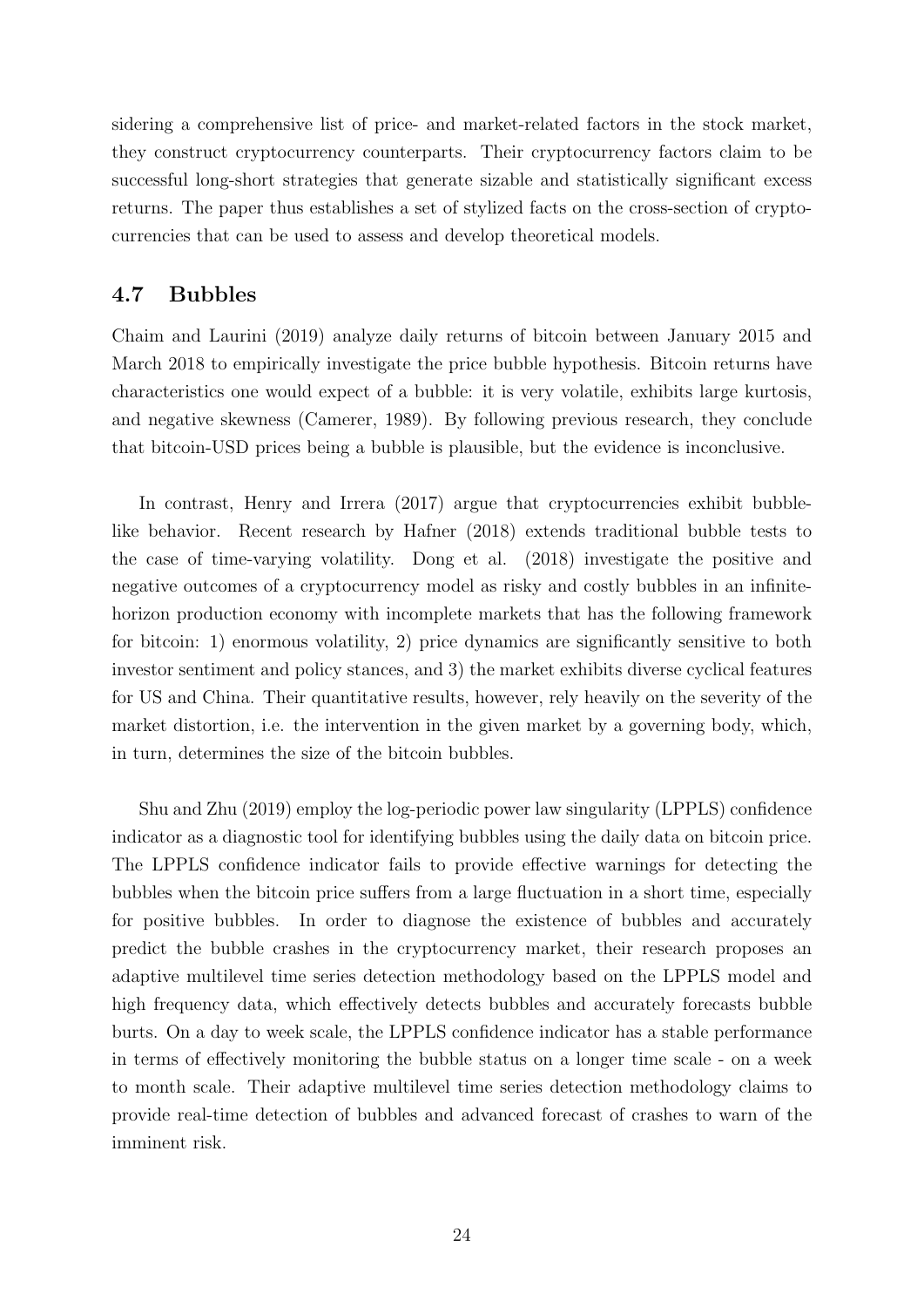#### 4.8 Alternative methods to raise capital

The year 2017 brought a surge in initial coin offerings (ICOs), similar to initial public offerings (SEC-approved stock offerings). ICO's are a potentially new financing channel for entrepreneurs (Cong and He, 2017). The space has also generated a lot of attention because some investors are buying into ICOs without fully understanding the technology as well as some companies are offering an ICO without an economically meaningful use case for the cryptocurrency (Ernst & Young, 2017; Amsden and Schweitzer, 2018).

Indeed, cryptocurrencies hold the potential to significantly reduce cost, complexity, and simultaneously increase the speed of trading and settlement processes in a secure manner. Cryptocurrencies are tokens, but other assets such as shares of a company can similarly be tokenized and traded.

In summary, 329 ICOs out of 2027 ICOs listed on [tokendata.io](http://www.tokendata.io) have failed (16.23%). Extensive research is maintained regarding ICOs (Santo et al., 2016; Bajpai, 2017; SEC, 2017a, 2017b; Adhami et al., 2018; Momtaz, 2018; Kostovetsky, 2018; Guegan and Henot, 2018; Howell et al., 2018; Liu et al., 2019b). In the sample used by Bourveau et al. (2018) approximately 85% of ICOs are successful.

Basic alternatives to traditional banking services that have a cryptocurrency backbone are being researched as well. Panwar et al. (2019) research a blockchain-based credit network where credit transfer between a sender-receiver pair happens on demand. Distributed credit networks (DCNs) are distributed systems of trust between users, where a user extends financial credit, or guarantees assets to other users whom it deems credit worthy, with the extended credit proportionate to the amount of trust that exists between the users — essentially peer-to-peer lending networks, where users extend credit, borrow money and commodities from each other directly, while minimizing the role of banks, clearing-houses, or bourses. They present preliminary experiments and scalability analyses based on their proposed DCN framework.

#### 4.9 The role of energy in consensus mechanisms

As we have detailed, there are many different consensus mechanisms. Bitcoin uses a particularly energy-intensive method, which raises environmental concerns, especially with the prevalence of bitcoin mining dependent on coal-fired power plants in China (Hileman and Rauchs, 2017). Cong et al. (2018a) show that mining pools, as a financial innovation, significantly exacerbate energy consumption for proof-of-work-based blockchains in their research output regarding decentralized mining in centralized pools. As of April 2018, aggregate energy devoted to bitcoin mining alone exceeded 60 TWh, roughly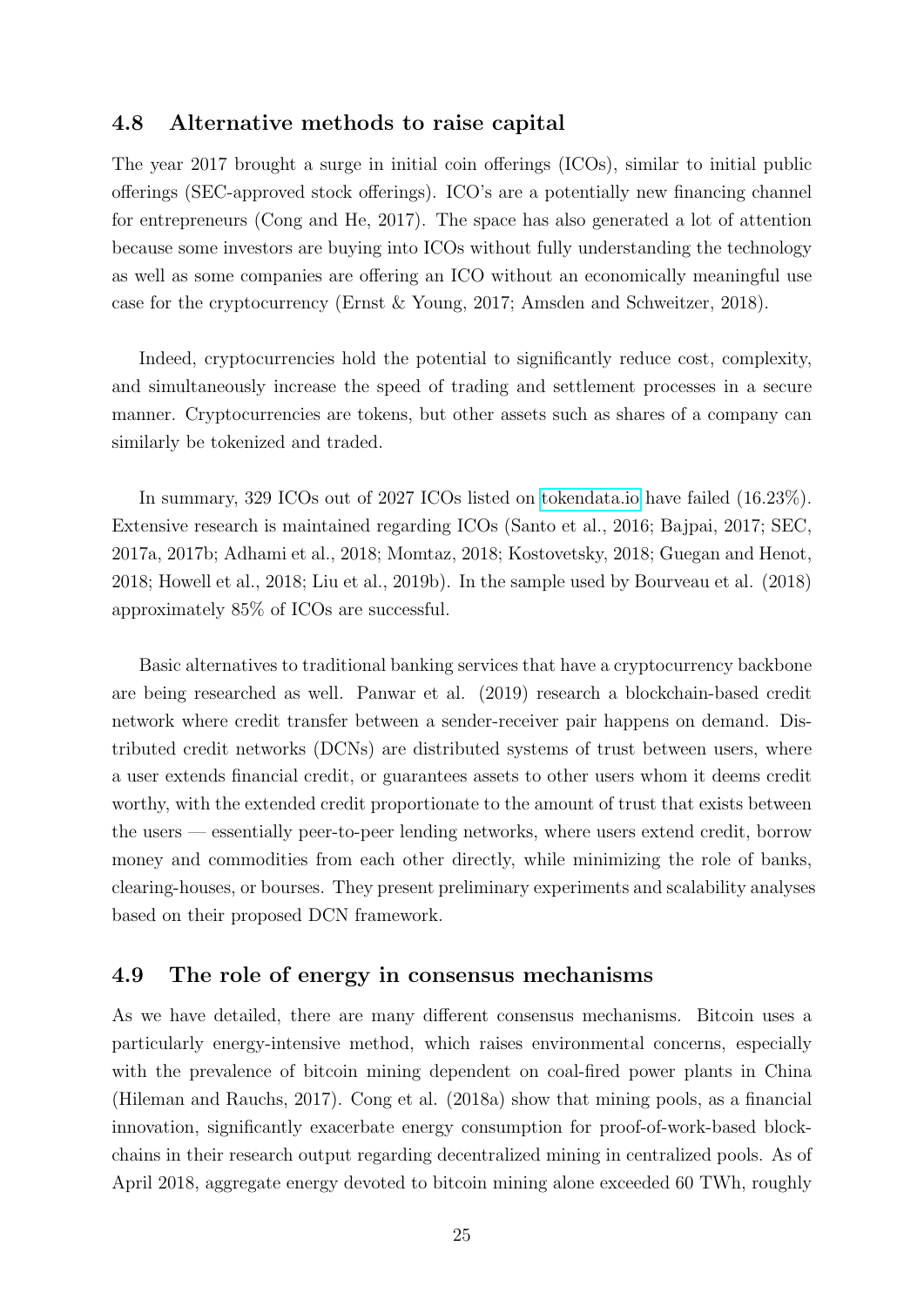the annual energy consumed by Switzerland as a country (Lee, 2018). Mishra et al. (2018) investigate how the mining protocol of bitcoin impacts the computing capacity needs of miners and demonstrate, that the mining algorithm as well as the transaction volume increase computing resource needs, which in turn raises the energy consumption. Eventually they argue resource requirements both from a computing hardware and energy consumption needs that the future growth of the bitcoin network and the use of bitcoin as a currency could be questionable.

As the annual electricity consumption for cryptocurrency mining is growing yearly. Total carbon production from mining now likely exceeds that generated by the entire nation of Portugal. Corbet et al. (2019) investigate how Bitcoin's price volatility and the underlying dynamics of cryptocurrency's mining characteristics affect the energy markets, utilities companies, and green ETFs. The results claim that continued cryptocurrency energy-usage impacts the performance of energy sector, which emphasises the importance of further assessment of environmental impacts of cryptocurrency growth. Blockchain technology offers a number of innovative environment-related research opportunities (Hayes, 2017; Pop et al., 2018).

### 5 Closing Remarks

Cryptocurrencies are an intriguing financial innovation and offer many possible research avenues. As with many new technologies, considerable confusion exists about both the underlying concept of cryptocurrencies and the approaches for valuing them.

Our first goal in this paper is to provide a high level understanding of the blockchain technology behind the cryptocurrencies. Second, we want to emphasize that there are many different classes of cryptocurrencies — too often cryptocurrency is summarized as bitcoin. Cryptocurrencies vary, however, and can be tokens representing shares of traditional assets, provide direct utility such as computational power, and even represent a fiat currency.

Finally, we would like to emphasize the large number of research avenues available in the cryptocurrency space. In 2018, we witnessed the bursting of a bubble in the most liquid cryptocurrencies, but the research opportunities go well beyond bubbles. There is much to do in this new field of finance and economics.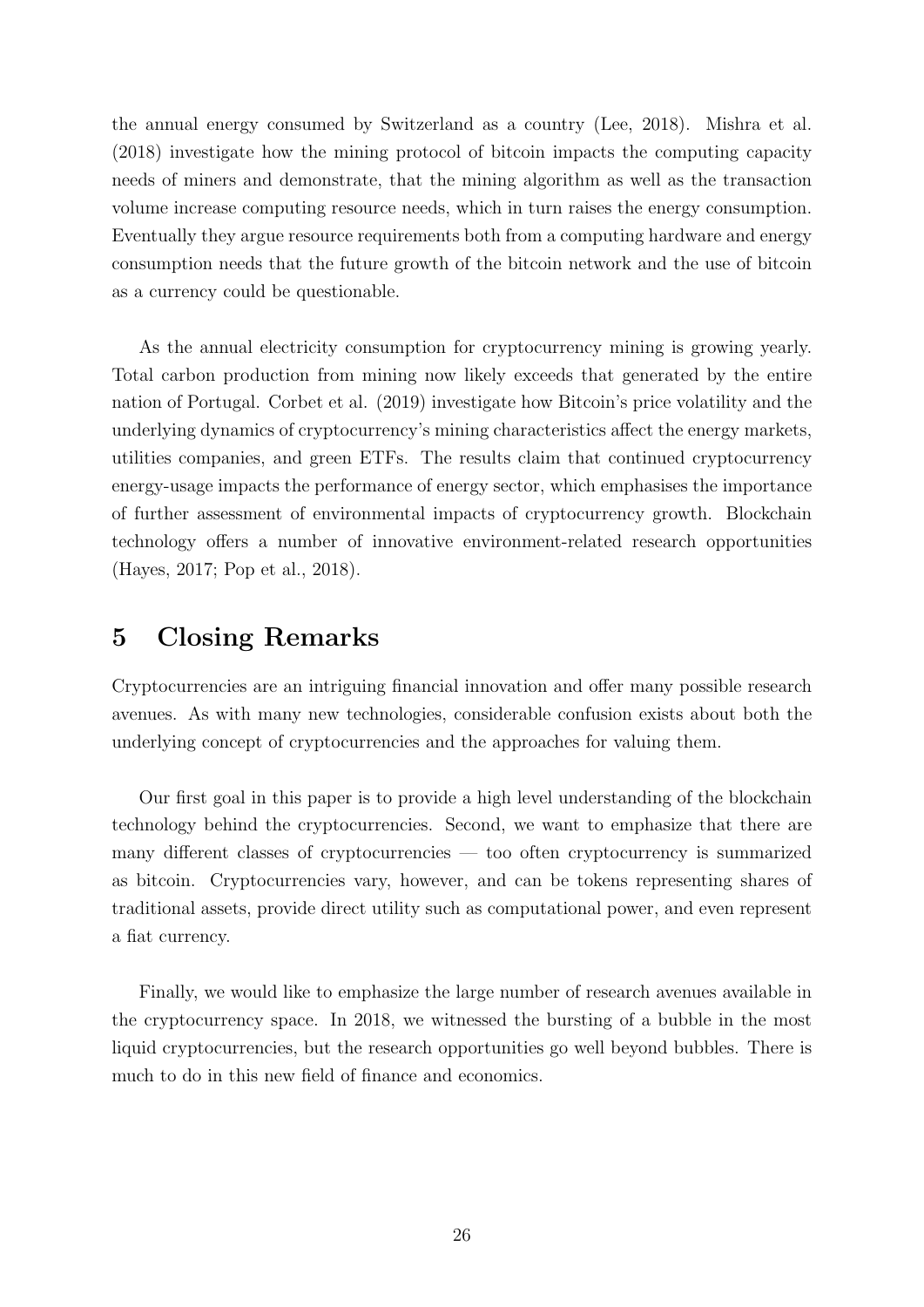### 6 References

Abadi, J., and M. Brunnermeier. 2018. "Blockchain Economics". Princeton University. Retrieved on the 24.01.2019 from [https:](https://scholar.princeton.edu/sites/default/files/markus/files/blockchain_paper_v3g.pdf)

[//scholar.princeton.edu/sites/default/files/markus/files/blockchain\\_paper\\_v3g.pdf](https://scholar.princeton.edu/sites/default/files/markus/files/blockchain_paper_v3g.pdf).

Abraham, I., D. Malkhi, K. Nayak, L. Ren, and A. Spiegelman. 2016. "Solidus: An incentive-compatible cryptocurrency based on permissionless Byzantine consensus." Retrieved on the 24.11.2018 from <https://arxiv.org/abs/1612.02916>.

Adhami, S., G. Giudici, and S. Martinazzi 2018. "Why Do Businesses Go Crypto? An Empirical Analysis of Initial Coin Offerings." Journal of Economics and Business. Forthcoming.

Almosova, A. 2018. "A Monetary Model of Blockchain." IRTG 1792 DP 2018-008. Retrieved on the 12.02.2018 from [https://www.wiwi.hu-berlin.de/de/forschung/irtg/results/discussion](https://www.wiwi.hu-berlin.de/de/forschung/irtg/results/discussion-papers/discussion-papers-2017-1/irtg1792dp2018-008.pdf)[papers/discussion-papers-2017-1/irtg1792dp2018-008.pdf](https://www.wiwi.hu-berlin.de/de/forschung/irtg/results/discussion-papers/discussion-papers-2017-1/irtg1792dp2018-008.pdf).

Ametrano, F. 2016. "Hayek money: The cryptocurrency price stability solution." Retrieved on the 24.11.2018 from <http://dx.doi.org/10.2139/ssrn.2425270>.

Amsden, R., and D. Schweizer 2018. "Are Blockchain Crowdsales the New 'Gold Rush'? Success Determinants of Initial Coin Offerings." Retrieved on the 12.10.2018 from [https://papers.ssrn.com/sol3/papers.cfm?abstract\\_id=3163849](https://papers.ssrn.com/sol3/papers.cfm?abstract_id=3163849)

Athey, S., Parashkevov, I., Sarukkai, V., and J. Xia. 2016. "Bitcoin Pricing, Adoption, and Usage: Theory and Evidence". Stanford University. Retrieved on the 11.03.2019 from [https://siepr.stanford.edu/sites/default/files/publications/17-033\\_1.pdf](https://siepr.stanford.edu/sites/default/files/publications/17-033_1.pdf).

Aranda, D., and R. Zagone. 2015. "The 'Ripple' Effect: Why an Open Payments Infrastructure Matters." Consultative Group to Assist the Poor. Retrieved on the 26.11.2018 from [http://www.cgap.org/blog/%E2%80%98ripple%E2%80%99-effect-why-open-payments](http://www.cgap.org/blog/%E2%80%98ripple%E2%80%99-effect-why-open-payments-infrastructure-matters)[infrastructure-matters](http://www.cgap.org/blog/%E2%80%98ripple%E2%80%99-effect-why-open-payments-infrastructure-matters).

Arnold, M. 2018. "Ripple and Swift slug it out over cross-border payments." Financial Times. Retrieved on the 25.08.2018 from

<https://www.ft.com/content/631af8cc-47cc-11e8-8c77-ff51caedcde6>.

Aste, T. 2018. "Cryptocurrency market structure: connecting emotions and economics. Special Issue of Digital Finance on Cryptocurrencies." Digital Finance. Smart Data Analytics, Investment Innovation, and Financial Technology. ISSN 2524-6186.

Babich, V., and G. Hilary. 2018a. "Blockchain and Other Distributed Ledger Technologies in Operations". SSRN. Retrieved on the 15.01.2019 from [https://papers.ssrn.com/sol3/papers.cfm?abstract\\_id=3232977](https://papers.ssrn.com/sol3/papers.cfm?abstract_id=3232977).

Babich, V., and G. Hilary. 2018b. "Distributed Ledgers and Operations: What Operations Management Researchers Should Know about Blockchain Technology." Georgetown McDonough School of Business Research Paper No. 3131250.

Back, A. 2002. "Hashcash - A Denial of Service Counter-Measure." Retrieved on the 24.12.2018 from <http://www.hashcash.org/papers/hashcash.pdf>.

Bajpai, P. 2008. Bitcoin: A peer-to-peer electronic cash system. Retrieved on the 24.11.2018 from <http://www.bitcoin.org/bitcoin.pdf>.

Barker, J. 2017. "Triangular arbitrage with Bitcoin." Texas A&M University. Retrieved on the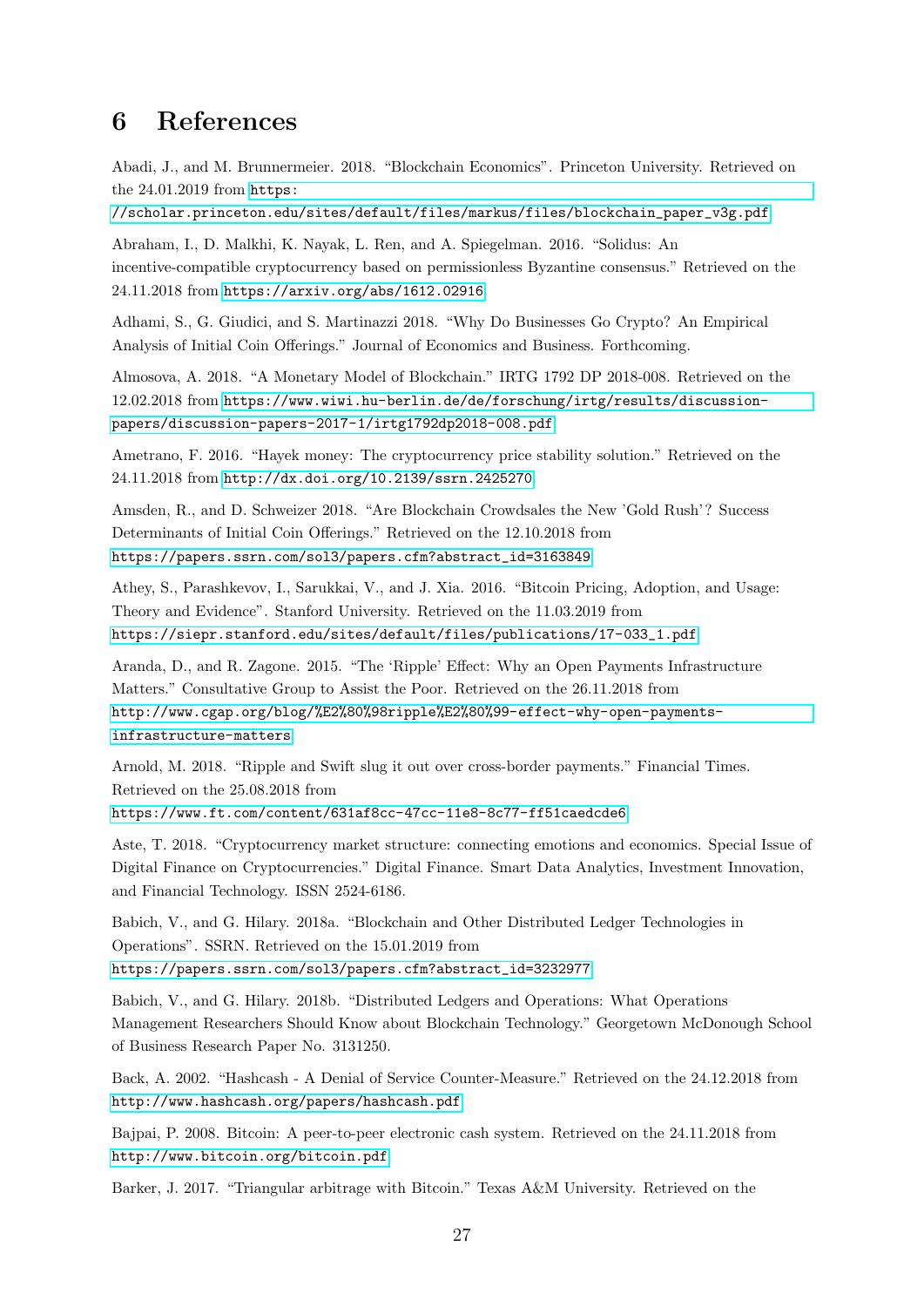24.02.2019 from [https://oaktrust.library.tamu.edu/bitstream/handle/1969.1/164589/BARKER-](https://oaktrust.library.tamu.edu/bitstream/handle/1969.1/164589/BARKER-DOCUMENT-2017.pdf?sequence=1&isAllowed=y)[DOCUMENT-2017.pdf?sequence=1&isAllowed=y](https://oaktrust.library.tamu.edu/bitstream/handle/1969.1/164589/BARKER-DOCUMENT-2017.pdf?sequence=1&isAllowed=y).

Bartos, J. 2015. "Does bitcoin Follow the Hypothesis of Efficient Market?" International Journal of Economic Sciences, IV, 2, 10–23.

Bech, M., and R. Garratt. 2017. "Central bank cryptocurrencies". BIS Quarterly Review. Volume 55, September 2017.

Benedetti, H., and L. Kostovetsky. 2018. "Digital Tulips? Returns to Investors in Initial Coin Offerings". SSRN. Retrieved on the 16.02.2019 from [https://papers.ssrn.com/sol3/papers.cfm?abstract\\_id=3182169](https://papers.ssrn.com/sol3/papers.cfm?abstract_id=3182169).

Biais, B., Bisière, Ch., Bouvard, M., and C. Casamatta. 2018. "The blockchain folk theorem". SSRN. Retrieved on the 08.01.2019 from

[https://papers.ssrn.com/sol3/papers.cfm?abstract\\_id=3108601](https://papers.ssrn.com/sol3/papers.cfm?abstract_id=3108601).

Bistarelli, S., A. Cretarola, G. Figa-Talamanca, and M. Patacca. 2018. "Model-based arbitrage in multi-exchange models for bitcoin price dynamics." Special Issue of Digital Finance on Cryptocurrencies. Digital Finance. Smart Data Analytics, Investment Innovation, and Financial Technology. ISSN 2524-6186.

Bistarelli, S., A. Cretarola, G. Figà-Talamanca, I. Mercanti, and M. Patacca. 2019. "Is Arbitrage Possible in the Bitcoin Market?" (Work-In-Progress Paper). In: M. Coppola, E. Carlini, D. D'Agostino, J. Altmann, and J. Bañares (eds) Economics of Grids, Clouds, Systems, and Services. GECON 2018. Lecture Notes in Computer Science, vol 11113. Springer, Cham.

Bloomberg. 2017. "High-Speed Traders Are Taking Over bitcoin." Bloomberg. Retrieved on the 16.02.2018 from

[https://www.bloomberg.com/news/articles/2017-01-16/high-speed-traders-are-taking](https://www.bloomberg.com/news/articles/2017-01-16/high-speed-traders-are-taking-over-bitcoin-as-easy-money-beckons)[over-bitcoin-as-easy-money-beckons](https://www.bloomberg.com/news/articles/2017-01-16/high-speed-traders-are-taking-over-bitcoin-as-easy-money-beckons).

Böhme, R., N. Christin, B. Edelman, and T. Moore. 2015. "bitcoin: Economics, technology, and governance." Journal of Economic Perspectives, 29(2), pp.213-38.

Bordo, M., Levin, A. 2017. "Central Bank Digital Currency and the Future of Monetary Policy". National Bureau of Economic Research. NBER Working Paper No. 23711.

Borke, L., and W. Härdle 2018. "Q3-D3-LSA." In Härdle, W., Lu, H., Shen, X. (Eds.). Handbook of Big data Analytics. Springer-Verlag Berlin Heidelberg. ISBN 978-3-319-18284-1, DOI: 10.1007/978-3-319-18284-1.

Bourveau, T., De George, E., Ellahie, A., and D. Macciocchi. 2018. Initial Coin Offerings: Early Evidence on the Role of Disclosure in the Unregulated Crypto Market. SSRN. Retrieved on the 24.11.2018 from [https://papers.ssrn.com/sol3/papers.cfm?abstract\\_id=3193392](https://papers.ssrn.com/sol3/papers.cfm?abstract_id=3193392).

Briere, M., K. Oosterlinck, and A. Szafarz. 2013. "Virtual Currency, Tangible Return: Portfolio Diversification with bitcoins." Retrieved on the 24.11.2018 from: [https://econpapers.repec.org/paper/solwpaper/2013\\_2f149159.htm](https://econpapers.repec.org/paper/solwpaper/2013_2f149159.htm).

Bu, G., Hana, W., and M. Potop-Butucaru. 2019. "Metamorphic IOTA." Retrieved on the 18.06.2019 from <https://arxiv.org/pdf/1907.03628.pdf>.

Bundesbank. 2017. "Monatsbericht: Bundesbank sieht Vorteile in Blockchain-Technologie." Deutsche Bundesbank. Retrieved on the 14.12.2018 from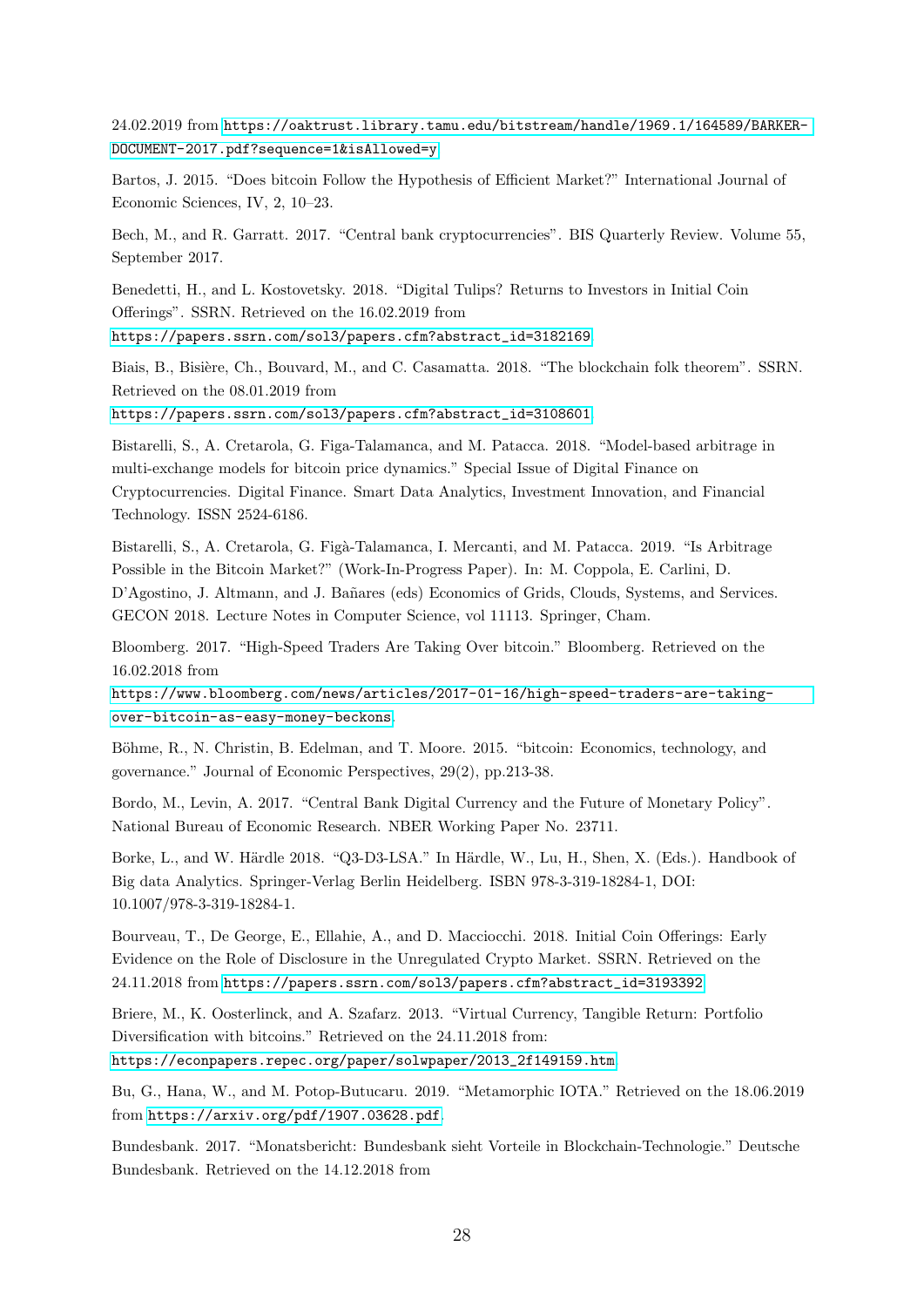[https://www.bundesbank.de/Redaktion/DE/Themen/2017/2017\\_09\\_18\\_monatsbericht\\_dlt.html/](https://www.bundesbank.de/Redaktion/DE/Themen/2017/2017_09_18_monatsbericht_dlt.html/).

Buterin, V. 2014. "On Stake. Ethereum Blog." Retrieved on the 24.11.2018 from <https://blog.ethereum.org/2014/07/05/stake/>.

Bhambhwani, S., Delikouras, S. and G. Korniotis. 2019. "Do Fundamentals Drive Cryptocurrency Prices?" SSRN. Retrieved on the 30.07.2019 from <https://ssrn.com/abstract=3342842>.

Camerer, C. 1989. "Bubbles and fads in asset prices." Journal of Economic Surveys 3 (1): 3–41. DOI: https://doi.org/10.1111/j.1467-6419.1989.tb00056.x.

Catalini, Ch., and J. Gans. 2016. "Some Simple Economics of the Blockchain." MIT Sloan Research Paper No. 5191-16. Retrieved on the 12.05.2018 from <http://dx.doi.org/10.2139/ssrn.2874598>.

Catalini, Ch., Jagadeesan, R., and S. Duke Kominers. 2019. " Market Design for a Blockchain-Based Financial System." SSRN. Retrieved on the 10.07.2019 from [https://papers.ssrn.com/sol3/papers.cfm?abstract\\_id=3396834](https://papers.ssrn.com/sol3/papers.cfm?abstract_id=3396834).

Catalini, Ch., and J. Gans. 2019. "Initial Coin Offerings and the Value of Crypto Tokens." MIT Sloan Research Paper No. 5347-18. Retrieved on the 11.03.2019 from <http://dx.doi.org/10.2139/ssrn.3137213>.

Chan, S., J. Chu, S. Nadarajah, and J. Osterrieder. 2017. "A Statistical Analysis of Cryptocurrencies." Journal of Risk and Financial Management, 2017, 10(2), 12.

Chaim, P., and M. Laurini. 2019. "Is Bitcoin a bubble?" Physica A: Statistical Mechanics and its Applications. Volume 517, 1 March 2019, Pages 222-232. DOI: https://doi.org/10.1016/j.physa.2018.11.031.

Chaum, D. 1983. "Blind signatures for untraceable payments." Advances in Cryptology Proceedings of Crypto. 82 (3): 199–203. doi:10.1007/978-1-4757-0602-4 18.

Cheung, A., E. Roca, and J. Su. 2015. "Crypto-currency bubbles: an application of the Phillips–Shi–Yu (2013) methodology on Mt. Gox bitcoin prices." Applied Economics, 47(23), 2348-2358.

Chen, C. YH., W. Härdle, A. Hou, and W. Wang. 2018a. "Pricing Cryptocurrency Options: The Case of CRIX and Bitcoin". Journal of Financial Economics. Revised and Resubmitted.

Chen, C. YH., R. Després, L. Guo, and T. Renault. 2018b. "What makes cryptocurrencies special? Investor sentiment and price predictability in the absence of fundamental value." IRTG 1792 Discussion Paper. ISSN: 2568-5619. Forthcoming.

Cretarola, A., G. Figa-Talamanca. 2017. "A Confidence-Based Model for Asset and Derivative Prices in the bitcoin Market." Retrieved on the 24.01.2018 from <http://dx.doi.org/10.2139/ssrn.2908921>.

Cretarola, A., Figà-Talamanca, G., and M. Patacca. 2017. "A Sentiment-Based Model for the Bitcoin: Theory, Estimation and Option Pricing." SSRN. Retrieved on the 19.03.2019 from [https://papers.ssrn.com/sol3/papers.cfm?abstract\\_id=3042029](https://papers.ssrn.com/sol3/papers.cfm?abstract_id=3042029).

Cong, L., and He, Z. 2017. "Blockchain Disruption and Smart Contracts". SSRN. Retrieved on the 24.11.2018 from [https://papers.ssrn.com/sol3/papers.cfm?abstract\\_id=2985764](https://papers.ssrn.com/sol3/papers.cfm?abstract_id=2985764).

Cong, L., He, Z., and J. Li. 2018a. "Decentralized Mining in Centralized Pools". SSRN. Retrieved on the 24.11.2018 from [https://papers.ssrn.com/sol3/papers.cfm?abstract\\_id=3143724](https://papers.ssrn.com/sol3/papers.cfm?abstract_id=3143724).

Cong, L., Li, Y., and N. Wang. 2018b. "Tokenomics: Dynamic Adoption and Valuation ". SSRN. Retrieved on the 24.02.2019 from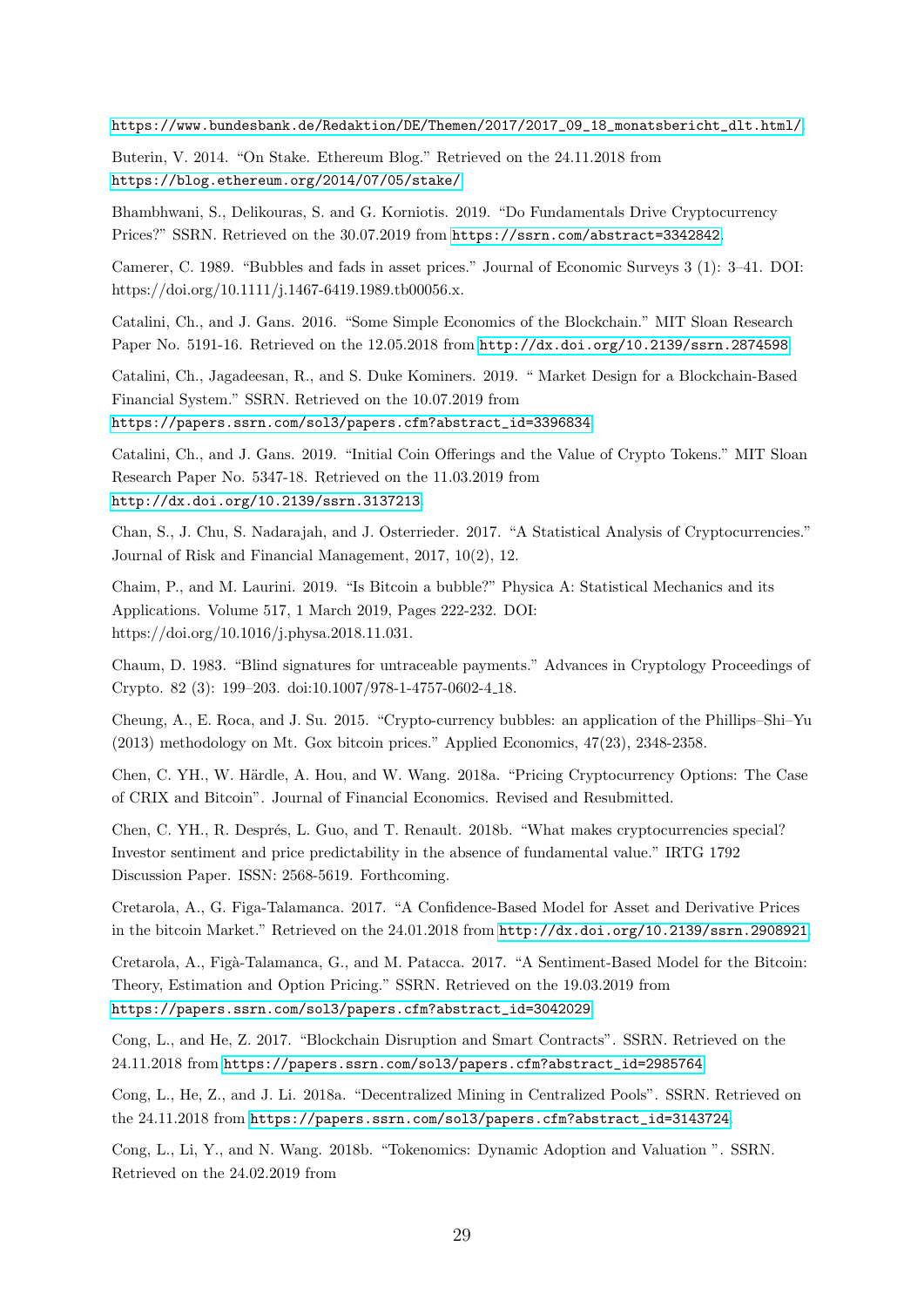[https://papers.ssrn.com/sol3/papers.cfm?abstract\\_id=3153860](https://papers.ssrn.com/sol3/papers.cfm?abstract_id=3153860).

Corbet, S., Lucey, B., and L. Yarovaya. 2019. "The Financial Market Effects of Cryptocurrency Energy Usage". SSRN. Retrieved on the 24.06.2019 from [https://papers.ssrn.com/sol3/papers.cfm?abstract\\_id=3412194](https://papers.ssrn.com/sol3/papers.cfm?abstract_id=3412194).

Cotillard, M. 2015. "bitcoin's Block Size Debate Tests Its Community Governance." Brave New Coin. 18 August. Retrieved on the 24.11.2018 from [https://bravenewcoin.com/news/bitcoins-block](https://bravenewcoin.com/news/bitcoins-block-size-debate-tests-its-community-governance/)[size-debate-tests-its-community-governance/](https://bravenewcoin.com/news/bitcoins-block-size-debate-tests-its-community-governance/).

Delmolino, K., M. Arnett, A. Kosba, A. Miller, and E. Shi. 2016. "Step by step towards creating a safe smart contract: Lessons and insights from a cryptocurrency lab." Retrieved on the 24.11.2018 from <https://eprint.iacr.org/2015/460.pdf>.

Derose, C. 2015. "Blockchain for Beginners - Behind the Ingenious Security Feature that Powers the Blockchain." American Banker. Retrieved on the 24.11.2018 from

[https://www.americanbanker.com/opinion/behind-the-ingenious-security-feature-that](https://www.americanbanker.com/opinion/behind-the-ingenious-security-feature-that-powers-the-blockchain)[powers-the-blockchain](https://www.americanbanker.com/opinion/behind-the-ingenious-security-feature-that-powers-the-blockchain).

Dong, F., Z. Xu, and Y. Zhang. 2018. "Bubbly bitcoin." SSRN. Retrieved on the 07.01.2019 from [https://papers.ssrn.com/sol3/papers.cfm?abstract\\_id=3290125](https://papers.ssrn.com/sol3/papers.cfm?abstract_id=3290125).

Dwork, C., and M. Naor. 1992. "Pricing via Processing or Combatting Junk Mail." Annual International Cryptology Conference. CRYPTO 1992: Advances in Cryptology. CRYPTO 92, pp. 139-147.

Dwyer, G. 2015. "The Johansen Tests for Cointegration." Retrieved on the 24.02.2018 from <http://www.jerrydwyer.com/pdf/Clemson/Cointegration.pdf>.

Easley, D., O'Hara, M, and S. Basu. 2018. "From Mining to Markets: The Evolution of Bitcoin Transaction Fees". Journal of Financial Economics (JFE). Forthcoming.

Erb, C., and C. Harvey. 2013. "The Golden Dilemma." Financial Analysts Journal, 2013:69:4, July-August, pp. 10-42.

Ernst & Young. 2017. "EY Research: Initial Coin Offerings (ICOs)." Retrieved on the 12.12.2018 from [https://www.ey.com/Publication/vwLUAssets/ey-research-initial-coin-offerings](https://www.ey.com/Publication/vwLUAssets/ey-research-initial-coin-offerings-icos/$File$/ey-research-initial-coin-offerings-icos.pdf)[icos/\\$File\\$/ey-research-initial-coin-offerings-icos.pdf](https://www.ey.com/Publication/vwLUAssets/ey-research-initial-coin-offerings-icos/$File$/ey-research-initial-coin-offerings-icos.pdf).

Franco, P. 2015. "Understanding bitcoin." Chichester, West Sussex: John Wiley & Sons Ltd.

Foley, S., Karlsen, J., and T. Putnins. 2018. "Sex, Drugs, and Bitcoin: How Much Illegal Activity Is Financed Through Cryptocurrencies?". Review of Financial Studies, Forthcoming.

Fry, J., and E. Cheah. 2016. "Negative bubbles and shocks in cryptocurrency markets." International Review of Financial Analysis, 47, 343-352.

Ghysels, E., and G. Nguyen. 2018. "Price Discovery of a Speculative Asset: Evidence from a bitcoin Exchange." SSRN. Retrieved on the 15.10.2018 from

[https://papers.ssrn.com/sol3/papers.cfm?abstract\\_id=3258508](https://papers.ssrn.com/sol3/papers.cfm?abstract_id=3258508).

Gkillas, K., and F. Longin. 2018. "Is bitcoin the New Digital Gold? Evidence From Extreme Price Movements in Financial Markets." SSRN. Retrieved on the 15.10.2018 from [https://papers.ssrn.com/sol3/papers.cfm?abstract\\_id=3245571](https://papers.ssrn.com/sol3/papers.cfm?abstract_id=3245571).

GlobalFindex. 2017. "The Global Findex Database 2017." The World Bank. Retrieved on the 05.06.2018 from <https://globalfindex.worldbank.org>.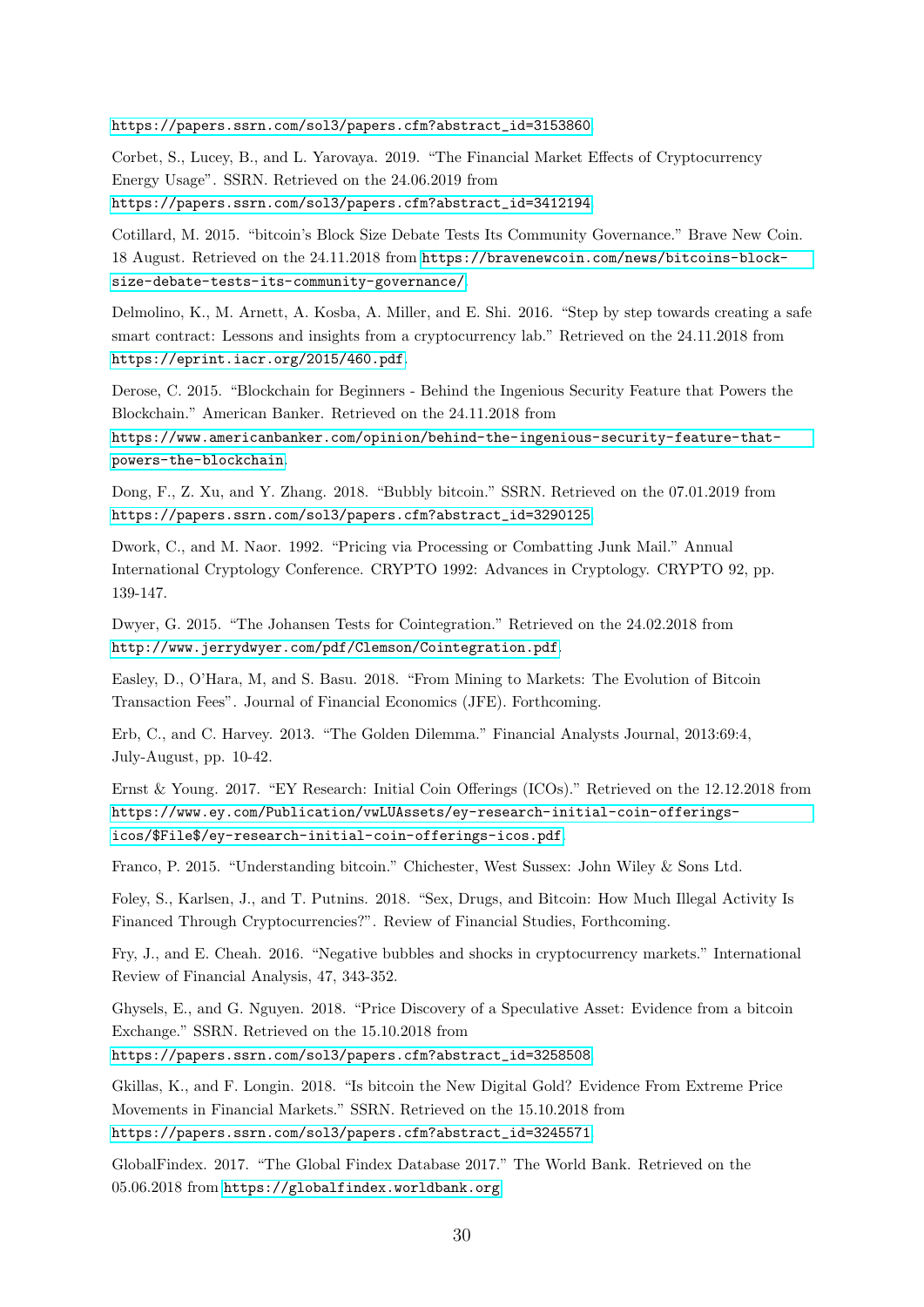Gronwald, M. 2014. "The Economics of bitcoins - Market Characteristics and Price Jumps." CESifo Working Paper, No. 5121.

Griffin, J., and A. Shams. 2018. "Is Bitcoin Really Un-Tethered?". SSRN. Retrieved on the 11.03.2019 from [https://papers.ssrn.com/sol3/papers.cfm?abstract\\_id=3195066](https://papers.ssrn.com/sol3/papers.cfm?abstract_id=3195066).

Guegan, D., and C. Henot 2018. A Probative Value for Authentication Use Case Blockchain. Special Issue of Digital Finance on Cryptocurrencies. Digital Finance. Smart Data Analytics, Investment Innovation, and Financial Technology. ISSN 2524-6186. Submitted.

Guo, L., and X. Li. 2017. "Risk Analysis of Cryptocurrency as an Alternative Asset Class." In Härdle, W., Chen, C. YH., Overbeck, L. (Eds.). Applied Quantitative Finance. Third edition. Springer-Verlag Berlin Heidelberg. ISBN 978-3-662-54485-3, e-ISBN 978-3-662-54486-0, DOI:10.1007/978-3-662-54486-0, pp. 309-329.

Guo, L., Y. Tao, and W. Härdle. 2018. "A Dynamic Network for Cryptocurrencies." Journal of the American Statistical Association. Submitted.

Haber, S., and W. Stornetta. 1991. "How to Time-Stamp a Digital Document." Journal of Cryptology. Volume 3, Issue 2, pp. 99–111

Hafner, Ch. 2018. "Testing for Bubbles in Cryptocurrencies with Time-Varying Volatility." SSRN. Retrieved on the 15.10.2018 from

[https://papers.ssrn.com/sol3/papers.cfm?abstract\\_id=3105251](https://papers.ssrn.com/sol3/papers.cfm?abstract_id=3105251)

Hansen, S. 2018. "Guide To Top Cryptocurrency Exchanges." Forbes. Retrieved on the 15.08.2018 from [https://www.forbes.com/sites/sarahhansen/2018/06/20/forbes-guide-to](https://www.forbes.com/sites/sarahhansen/2018/06/20/forbes-guide-to-cryptocurrency-exchanges/#503cf5ce2572)[cryptocurrency-exchanges/#503cf5ce2572](https://www.forbes.com/sites/sarahhansen/2018/06/20/forbes-guide-to-cryptocurrency-exchanges/#503cf5ce2572)

Harvey, C. 2014. "Bitcoin Myths and Facts." Retrieved on the 26.11.2018 from <https://ssrn.com/abstract=2479670>

Harvey, C. 2016. "Cryptofinance." Retrieved on the 9.02.2018 from

[https://papers.ssrn.com/sol3/papers.cfm?abstract\\_id=2438299](https://papers.ssrn.com/sol3/papers.cfm?abstract_id=2438299)

Harvey, C. 2017a. "Breaking Down bitcoin." Retrieved on the 26.05.2018 from [https://www.fuqua.duke.edu/duke-fuqua-insights/breaking-down-bitcoin-%E2%80%93](https://www.fuqua.duke.edu/duke-fuqua-insights/breaking-down-bitcoin-%E2%80%93-professor-campbell-harvey-digital-currency%E2%80%99s-prospects) [professor-campbell-harvey-digital-currency%E2%80%99s-prospects](https://www.fuqua.duke.edu/duke-fuqua-insights/breaking-down-bitcoin-%E2%80%93-professor-campbell-harvey-digital-currency%E2%80%99s-prospects)

Harvey, C. 2017b. "Blockchain 2.0." Global Risk Institute. Summit 2017. Retrieved on the 12.03.2018 from [http://globalriskinstitute.org/wp-content/uploads/2017/10/Campbell-Harvey-](http://globalriskinstitute.org/wp-content/uploads/2017/10/Campbell-Harvey-Blockchain-2.0.pdf)[Blockchain-2.0.pdf](http://globalriskinstitute.org/wp-content/uploads/2017/10/Campbell-Harvey-Blockchain-2.0.pdf)

Hautsch, N., Scheuch, Ch., and S. Voigt. 2018. "Limits to Arbitrage in Markets With Stochastic Settlement Latency." CFS Working Paper, No. 616, 2018.

Hayes, A. 2017. "Cryptocurrency Value Formation: An empirical study leading to a cost of production model for valuing Bitcoin." Telematics and Informatics. 34. 1308-1321. 10.1016/j.tele.2016.05.005.

Hendry, S., and Y. Zhu. 2017. "A Framework for Analyzing Monetary Policy in an Economy with Emoney." Bank of Canada. Retrieved on the 12.11.2018 from [https://editorialexpress.com/cgi](https://editorialexpress.com/cgi-bin/conference/download.cgi?db_name=mmmspr2017&paper_id=104)[bin/conference/download.cgi?db\\_name=mmmspr2017&paper\\_id=104](https://editorialexpress.com/cgi-bin/conference/download.cgi?db_name=mmmspr2017&paper_id=104)

Henry, D. and A. Irrera. 2017. "JPMorgan's Dimon says bitcoin 'is a fraud'." Retrieved on the 15.12.2018 from [https://www.reuters.com/article/legal-us-usa-banks-conference](https://www.reuters.com/article/legal-us-usa-banks-conference-jpmorgan/jpmorgans-dimon-says-bitcoin-is-a-fraud-idUSKCN1BN2PN)[jpmorgan/jpmorgans-dimon-says-bitcoin-is-a-fraud-idUSKCN1BN2PN](https://www.reuters.com/article/legal-us-usa-banks-conference-jpmorgan/jpmorgans-dimon-says-bitcoin-is-a-fraud-idUSKCN1BN2PN)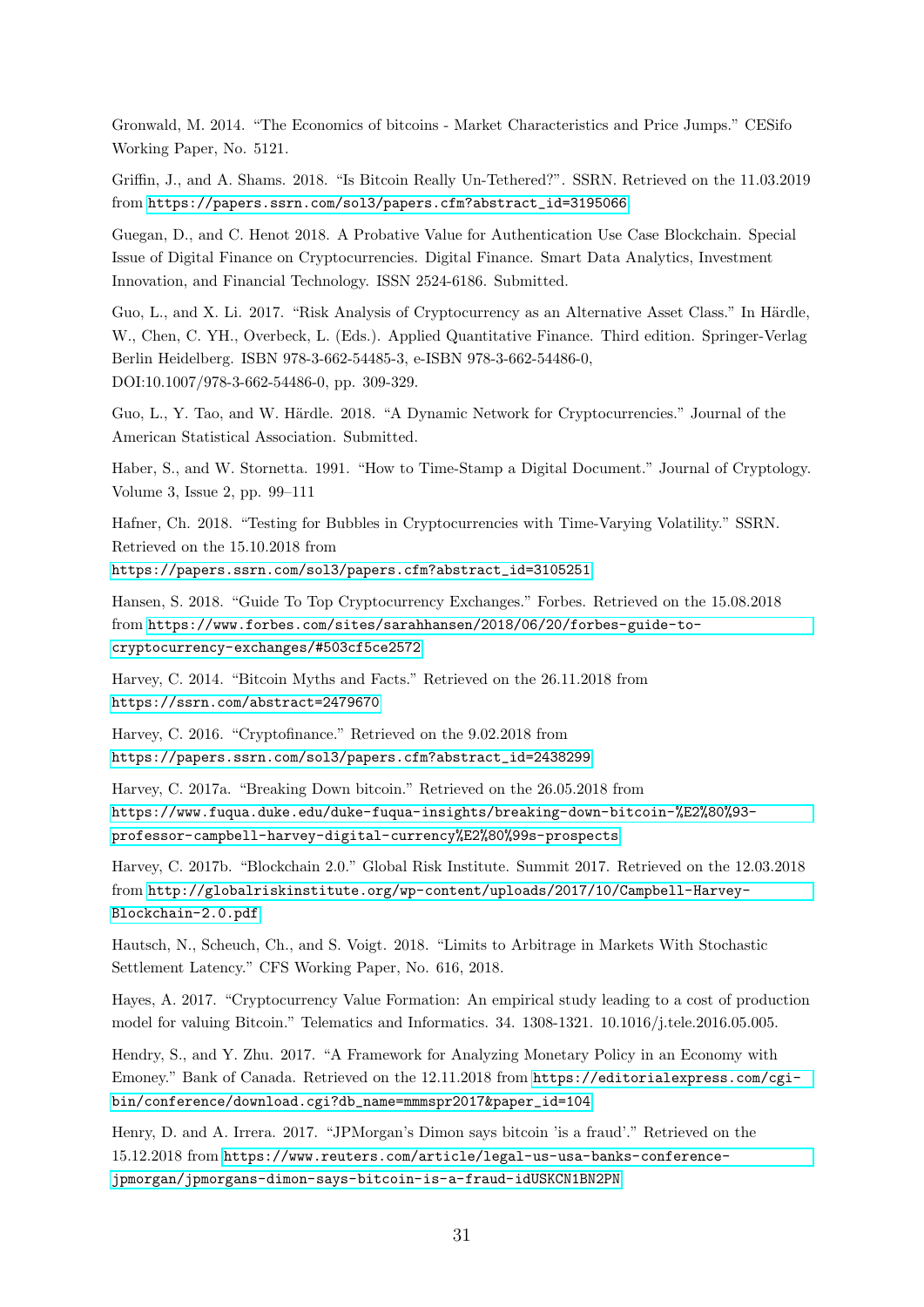Hileman, G., and M. Rauchs. 2017. "Global Cryptocurrency Benchmarking Study". Retrieved on the 06.01.2018 from

[https://www.jbs.cam.ac.uk/fileadmin/user\\_upload/research/centres/alternative](https://www.jbs.cam.ac.uk/fileadmin/user_upload/research/centres/alternative-finance/downloads/2017-global-cryptocurrency-benchmarking-study.pdf)[finance/downloads/2017-global-cryptocurrency-benchmarking-study.pdf](https://www.jbs.cam.ac.uk/fileadmin/user_upload/research/centres/alternative-finance/downloads/2017-global-cryptocurrency-benchmarking-study.pdf).

Howell, S., Niessner, M., and D. Yermack. 2018. "Initial Coin Offerings: Financing Growth with Cryptocurrency Token Sales". European Corporate Governance Institute (ECGI) - Finance Working Paper No. 564/2018.

Hu, A., Parlour, C., and U. Rajan. 2018. "Cryptocurrencies: Stylized Facts on a New Investible Instrument". SSRN. Retrieved on the 06.03.2019 from [https://papers.ssrn.com/sol3/papers.cfm?abstract\\_id=3182113](https://papers.ssrn.com/sol3/papers.cfm?abstract_id=3182113).

Huberman, G., Leshno, J., and C. Moallemi. 2017. "Monopoly Without a Monopolist: An Economic Analysis of the Bitcoin Payment System". Bank of Finland Research Discussion Paper No. 27/2017.

Iwamura, M., Y. Kitamura, and T. Matsumoto. 2014. "Is bitcoin the Only Cryptocurrency in the Town?" Economics of Cryptocurrency and Friedrich A. Hayek. Retrieved on the 24.11.2018 from <https://econpapers.repec.org/paper/hithituec/602.htm>.

Jakobsson, M., and A. Juels. 1999. "Proofs of Work and Bread Pudding Protocols. Communications and Multimedia Security." Kluwer Academic Publishers: 258–272.

Johansen, S., and K. Juselius. 1990. "Maxium likelihood estimation and inference on cointegration with applications to the demand for money." Oxford Bulletin of economics and statistics. Vol. 52, Issue 2, pp. 169-210.

Johansen, S. 1991. "Estimation and Hypothesis Testing of Cointegration Vectors in Gaussian Vector Autoregressive Models." Econometrica 59: 1551–1580.

Karkkainen, T. 2018. "Price Discovery in the bitcoin Futures and Cash Markets." SSRN. Retrieved on the 15.10.2018 from [https://papers.ssrn.com/sol3/papers.cfm?abstract\\_id=3243969](https://papers.ssrn.com/sol3/papers.cfm?abstract_id=3243969).

Keister, T.,and D. Sanches. 2018. "Managing Aggregate Liquidity: The Role of a Central Bank Digital Currency." Semanticscholar. Retrieved on the 15.11.2018 from

[https://www.semanticscholar.org/paper/Managing-Aggregate-Liquidity-%3A-The-Role-of-a-](https://www.semanticscholar.org/paper/Managing-Aggregate-Liquidity-%3A-The-Role-of-a-Bank-%E2%88%97-Keister-Sanches/feb3a1b19ea9b7915d5ede69fc75d77e5bf81d99)[Bank-%E2%88%97-Keister-Sanches/feb3a1b19ea9b7915d5ede69fc75d77e5bf81d99](https://www.semanticscholar.org/paper/Managing-Aggregate-Liquidity-%3A-The-Role-of-a-Bank-%E2%88%97-Keister-Sanches/feb3a1b19ea9b7915d5ede69fc75d77e5bf81d99).

Kim, A., S. Trimborn, and W. Härdle. 2019. "VCRIX - volatility index for crypto-currencies on the basis of CRIX." Forthcoming.

King, S., and S. Nadal. 2012. "PPCoin: Peer-to-Peer Crypto-Currency with Proof-of-Stake." Retrieved on the 24.11.2018 from <https://decred.org/research/king2012.pdf>.

Klein, T., P. Hien, and T. Walther. 2018. "bitcoin Is Not the New Gold: A Comparison of Volatility, Correlation, and Portfolio Performance." Retrieved on the 25.03.2018 from <http://dx.doi.org/10.2139/ssrn.3146845>.

Krueckeberg, S., and P. Scholz. 2018. "Decentralized Efficiency? Arbitrage in bitcoin Markets". http://dx.doi.org/10.2139/ssrn.3292127.

Lamport, L., R. Shostak, M. Pease. 1982. "The Byzantine Generals Problem." ACM Transactions on Programming Languages and Systems. 4 (3): 382–401. doi:10.1145/357172.357176.

Lee, S. 2018. "Bitcoin's Energy Consumption Can Power An Entire Country – But EOS Is Trying To Fix That." Forbes. Retrieved on the 14.01.2019 from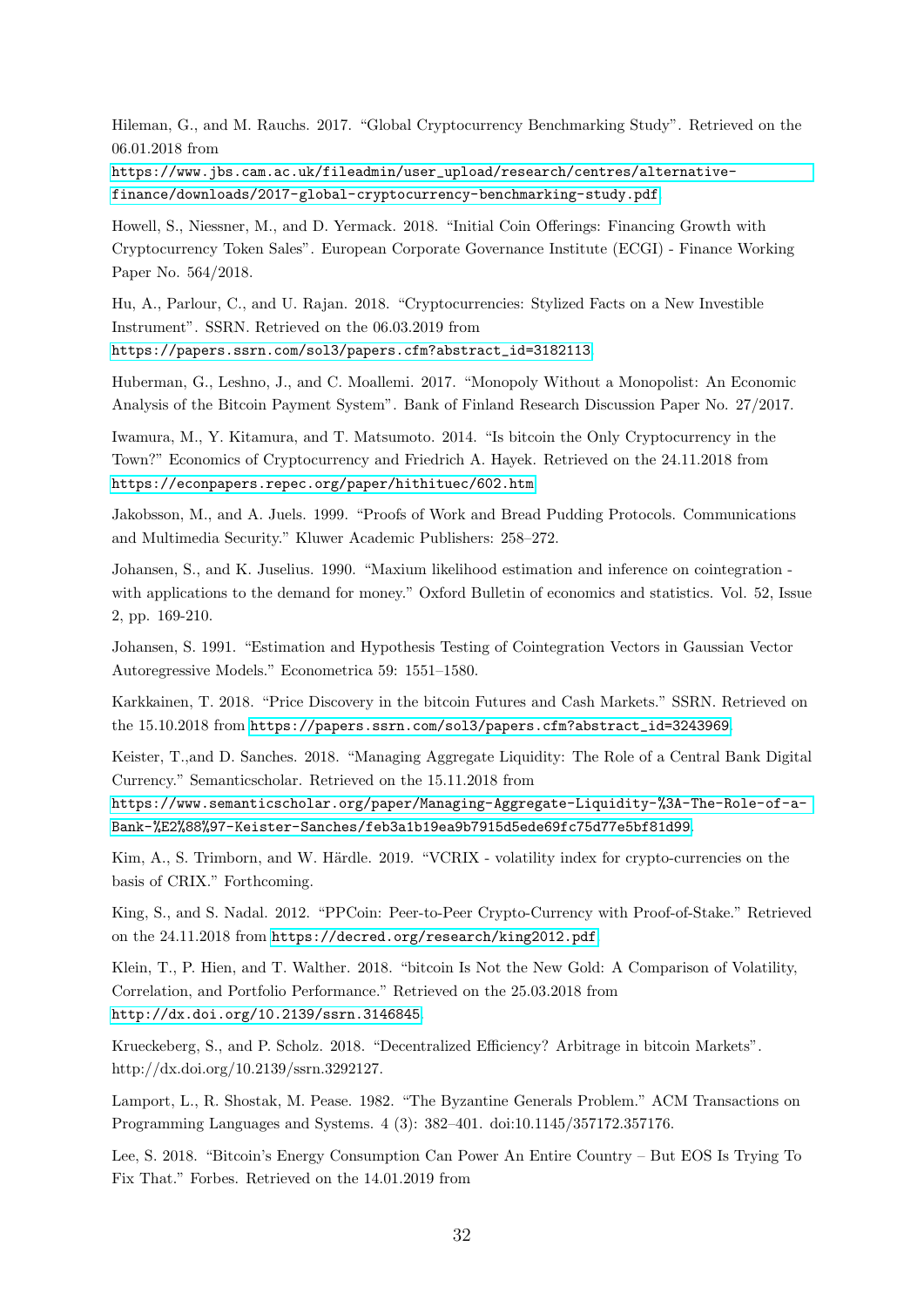[https://www.forbes.com/sites/shermanlee/2018/04/19/bitcoins-energy-consumption-can](https://www.forbes.com/sites/shermanlee/2018/04/19/bitcoins-energy-consumption-can-power-an-entire-country-but-eos-is-trying-to-fix-that/#79121fd01bc8)[power-an-entire-country-but-eos-is-trying-to-fix-that/#79121fd01bc8](https://www.forbes.com/sites/shermanlee/2018/04/19/bitcoins-energy-consumption-can-power-an-entire-country-but-eos-is-trying-to-fix-that/#79121fd01bc8).

Liu, Y., Tsyvinski, A., and X. Wu. 2019a. "Common Risk Factors in Cryptocurrency." SSRN. Retrieved on the 15.07.2019 from

[https://papers.ssrn.com/sol3/papers.cfm?abstract\\_id=3379131](https://papers.ssrn.com/sol3/papers.cfm?abstract_id=3379131).

Liu, Y., Sheng, J, and W. Wang. 2019b. "How Much Tech in FinTech? Evidence from Initial Coin Offerings." Working Paper. University of California Irvine.

Makarov, I., and A. Schoar. 2018. "Trading and Arbitrage in Cryptocurrency Markets." The Journal of Financial Economics. Forthcoming.

MAS. 2017. "Project Ubin: Central Bank Digital Money using Distributed Ledger Technology." Monetary Authority of Singapore. Retrieved on the 14.12.2018 from [http:](http://www.mas.gov.sg/Singapore-Financial-Centre/Smart-Financial-Centre/Project-Ubin.aspx)

[//www.mas.gov.sg/Singapore-Financial-Centre/Smart-Financial-Centre/Project-Ubin.aspx](http://www.mas.gov.sg/Singapore-Financial-Centre/Smart-Financial-Centre/Project-Ubin.aspx).

Mishra, S., V. Jacob, and S. Radhakrishnan. 2018. "Energy Consumption – Bitcoin's Achilles Heel." Retrieved on the 14.01.2019 from

<https://ssrn.com/abstract=3076734 or http://dx.doi.org/10.2139/ssrn.3076734>.

Momtaz, P. 2018. "Initial Coin Offerings." SSRN. Retrieved on the 12.12.2018 from <https://ssrn.com/abstract=3166709>.

Nasekin, S., and C. YH. Chen. 2019. "Deep Learning-Based Cryptocurrency Sentiment Construction." Digital Finance. Smart Data Analytics, Investment Innovation, and Financial Technology. ISSN 2524-6186. Forthcoming.

Nakamoto, S. 2008. "Bitcoin: A Peer-to-Peer Electronic Cash System." Retrieved on the 14.12.2018 from <https://bitcoin.org/bitcoin.pdf>.

Onatski, A., and C. Wang. 2018. "Alternative Asymptotics for Cointegration Tests in Large VARs." Econometrica, Volume 86, Issue 4. P.p 1465-1478. https://doi.org/10.3982/ECTA14649.

Ong, B., L. Guo, and K. Lee. 2015. "Evaluating the Potential of Alternative Cryptocurrencies." Elsevier, Academic Press. Pp. 81–135.

Paar, C., and J. Pelzl. 2010. "Understanding Cryptography." Berlin: Springer-Verlag.

Panwar, G., Misra, S., and R. Vishwanathan. 2019. "BlAnC: Blockchain-based Anonymous and Decentralized Credit Networks." Cryptology ePrint Archive: Report 2019/014. DOI: 10.1145/3292006.3300034.

Pagnotto, E., and A. Buraschi. 2018. "An Equilibrium Valuation of Bitcoin and Decentralized Network Assets." SSRN. Retrieved on the 20.01.2019 from

[https://papers.ssrn.com/sol3/papers.cfm?abstract\\_id=3142022](https://papers.ssrn.com/sol3/papers.cfm?abstract_id=3142022).

Park, S., K. Pietrzak, J. Alwen, G. Fuchsbauer, and P. Gazi. 2015. "Spacecoin: A cryptocurrency based on proofs of space." Cryptology ePrint Archive. Retrieved on the 24.11.2018 from <https://eprint.iacr.org/2015/528/20150623:221402>.

Petukhina, A., Trimborn, S., Härdle, W., and H. Elendner. 2018. "Investing With Cryptocurrencies – Evaluating the Potential of Portfolio Allocation Strategies". SSRN. Retrieved on the 12.01.2019 from [https://papers.ssrn.com/sol3/papers.cfm?abstract\\_id=3274193](https://papers.ssrn.com/sol3/papers.cfm?abstract_id=3274193).

Pieters, G., and S. Vivianco. 2015. "Bitcoin arbitrage and unofficial exchange rates." Trinity University. Retrieved on the 10.03.2019 from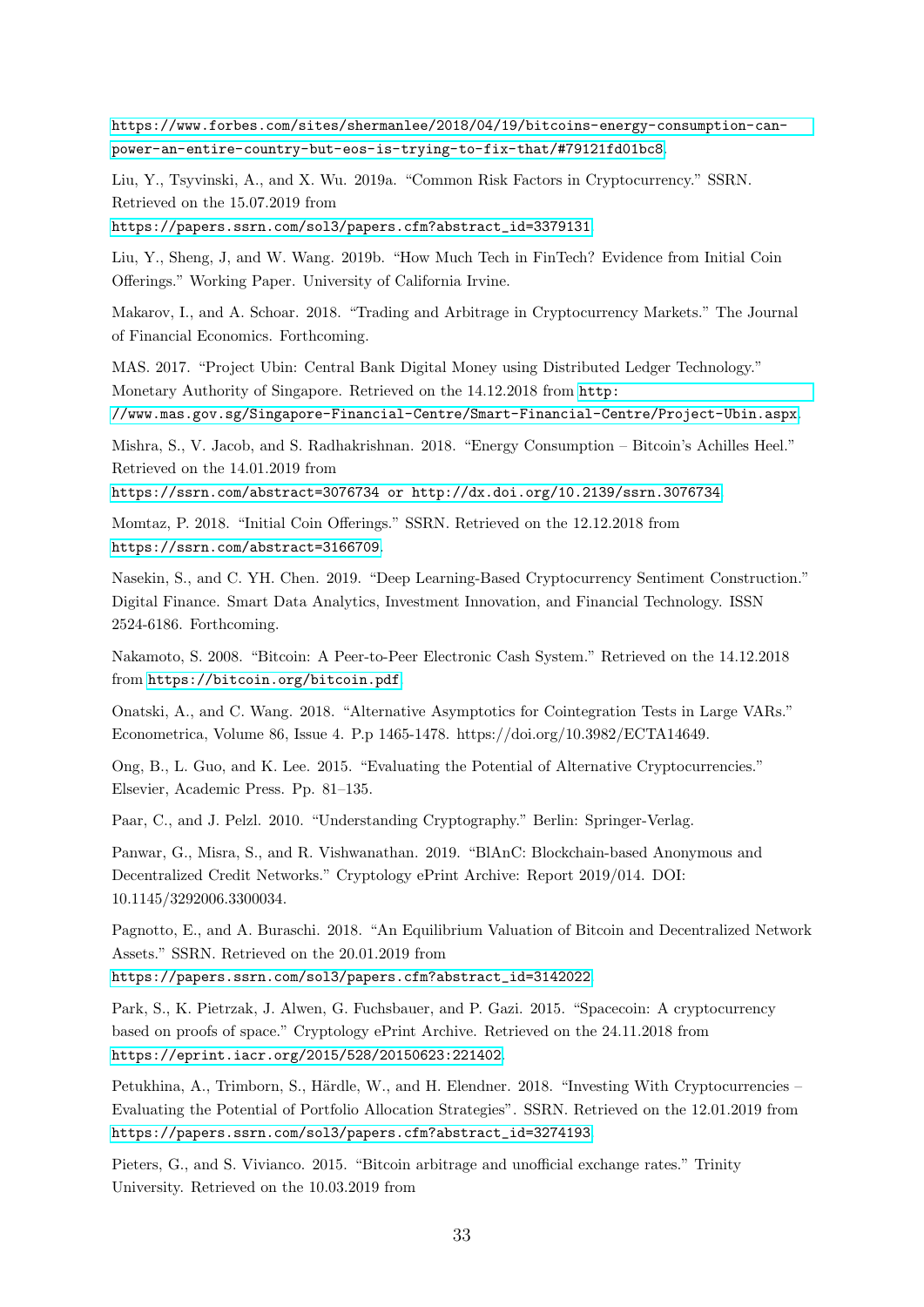<http://www.ginapieters.com/uploads/1/0/2/8/10288430/bitcoin.pdf>.

Pop, C., T. Cioara, M. Antal, I. Anghel, I. Salomie, and M. Bertoncini. 2018. "Blockchain Based Decentralized Management of Demand Response Programs in Smart Energy Grids." MDPI. Sensors 2018, 18, 162; doi:10.3390/s18010162.

Raskin, M., and D. Yermack. 2016. "Digital Currencies, Decentralized Ledgers, and the Future of Central Banking". National Bureau of Economic Research. NBER Working Paper No. 22238.

Robinson, P., Hyland-Wood, D., Saltini, R., Johnson, S., and J. Brainard. 2019. "Atomic Crosschain Transactions for Ethereum Private Sidechains." Retrieved on the 12.06.2019 from <https://arxiv.org/pdf/1904.12079.pdf>.

Santo, A., Minowa, I., Hosaka, G., Hayakawa, S., Kondo, M., Ichiki, S., and Y. Kaneko. 2016. Applicability of Distributed Ledger Technology to Capital Market Infrastructure. JPX Working Paper. Japan Exchange Group. Retrieved on the 12.12.2018 from

[https://www.cnbc.com/2017/10/13/bitcoin-get-serious-about-digital-currency-imf](https://www.cnbc.com/2017/10/13/bitcoin-get-serious-about-digital-currency-imf-christine-lagarde-says.html)[christine-lagarde-says.html](https://www.cnbc.com/2017/10/13/bitcoin-get-serious-about-digital-currency-imf-christine-lagarde-says.html).

SARB. 2018. "FinTech Programme - Media statement, Tuesday, 13 February 2018." South African Reserve Bank. Retrieved on the 15.12.2018 from

[https://www.cnbc.com/2017/10/13/bitcoin-get-serious-about-digital-currency](https://www.cnbc.com/2017/10/13/bitcoin-get-serious-about-digital-currency-imf-christine-lagarde-says.html) [-imf-christine-lagarde-says.html](https://www.cnbc.com/2017/10/13/bitcoin-get-serious-about-digital-currency-imf-christine-lagarde-says.html).

Scaillet, O., A. Treccani, and C. Trevisan. 2018. "High-Frequency Jump Analysis of the bitcoin Market." Journal of Financial Econometrics. Forthcoming.

Schilling, L., and H. Uhlig. 2018. "Some simple Bitcoin Economics". Becker Friedman Institute for Research in Economics Working Paper No. 2018-21.

Schuster, B. 2017. "Ripple – Why You Shouldn't Invest (and Not Because It's a Scam)." Retrieved on the 12.12.2018 from

<http://hivergent.com/you-shouldnt-invest-in-ripple-and-not-because-its-a-scam/>.

SEC. 2017a. SEC Issues Investigative Report Concluding DAO Tokens, a Digital Asset, Were Securities. U.S. Securities and Exchange Commission. Retrieved on the 14.12.2018 from <https://www.sec.gov/news/press-release/2017-131>.

SEC. 2017b. Investor Bulletin: Initial Coin Offerings. Retrieved on the 28.02.2018 from [https://www.investor.gov/additional-resources/news-alerts/alerts-bulletins/investor](https://www.investor.gov/additional-resources/news-alerts/alerts-bulletins/investor-bulletin-initial-coin-offerings)[bulletin-initial-coin-offerings](https://www.investor.gov/additional-resources/news-alerts/alerts-bulletins/investor-bulletin-initial-coin-offerings).

SEC. 2019. MEMORANDUM: Meeting with Bitwise Asset Management, Inc., NYSE Arca, Inc., and Vedder Price P.C. Retrieved on the 23.03.2019 from

<https://www.sec.gov/comments/sr-nysearca-2019-01/srnysearca201901-5164833-183434.pdf>.

Sharma, R. 2018. "The Number Of Dark Pools In Cryptocurrency Trading Is Increasing." Investopedia. Retrieved on the 14.10.2018 from [https://www.investopedia.com/news/number-dark](https://www.investopedia.com/news/number-dark-pools-cryptocurrency-trading-increasing/)[pools-cryptocurrency-trading-increasing/](https://www.investopedia.com/news/number-dark-pools-cryptocurrency-trading-increasing/).

Shilov, K. 2018. "Top 10 Jurisdictions for a Worry-Free ICO in the Current Regulatory Climate." Hackernoon. Retrieved on the 23.11.2018 from [https://hackernoon.com/top-10-jurisdictions](https://hackernoon.com/top-10-jurisdictions-for-a-worry-free-ico-in-the-current-regulatory-climate-40bb04661454)[for-a-worry-free-ico-in-the-current-regulatory-climate-40bb04661454](https://hackernoon.com/top-10-jurisdictions-for-a-worry-free-ico-in-the-current-regulatory-climate-40bb04661454).

Shu, S. and Z. Zhu. 2019. "Real-time Prediction of Bitcoin Bubble Crashes." arXiv. Retrieved on the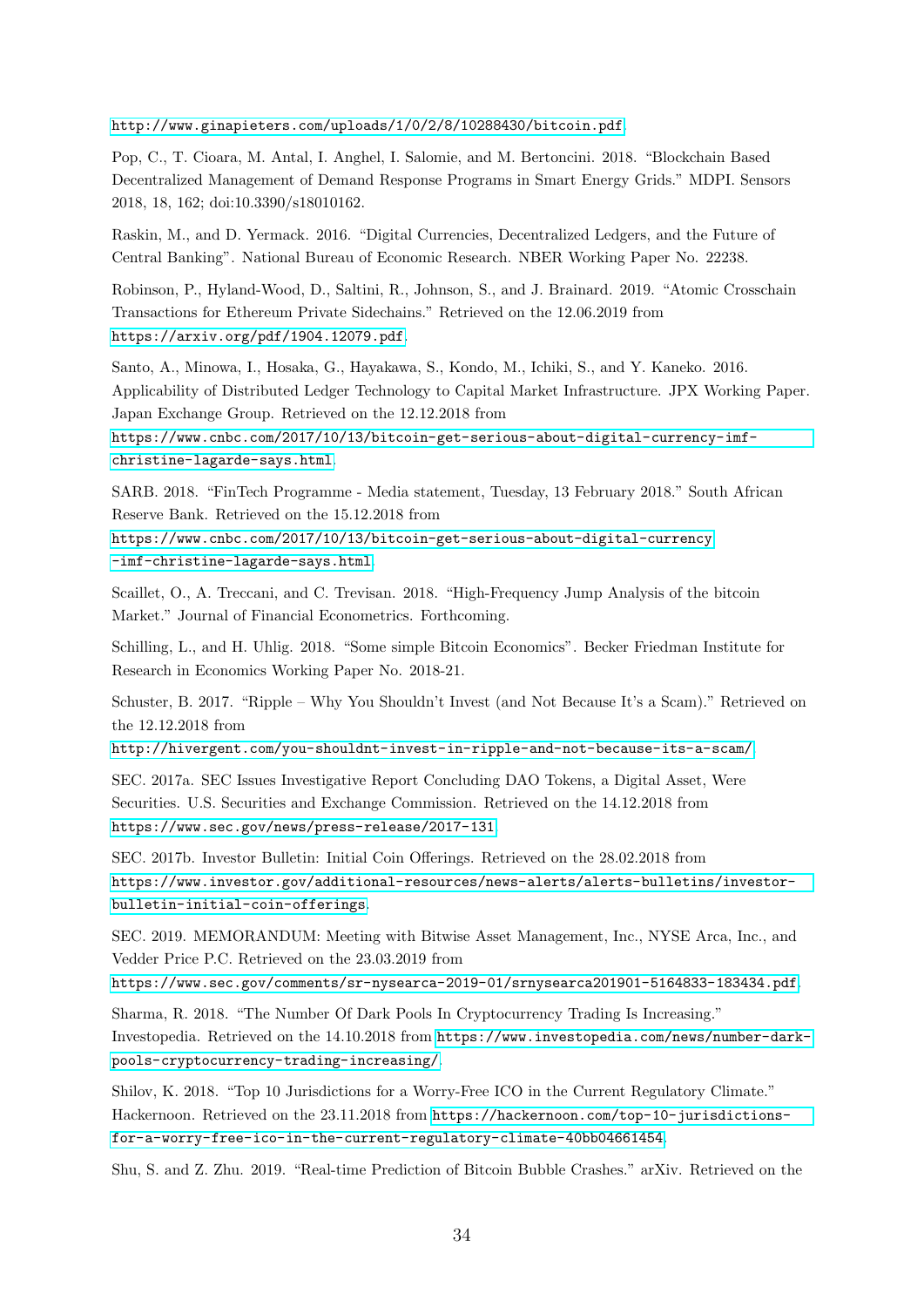28.05.2019 from <https://arxiv.org/abs/1905.09647>.

Sockin, M., and W. Xiong. 2018. "A Model of Cryptocurrencies." Princeton University. Retrieved on the 14.02.2019 from <http://wxiong.mycpanel.princeton.edu/papers/Crypto.pdf>.

Taskinsoy, J. 2019. "Facebook's Project Libra: Will Libra Sputter Out or Spur Central Banks to Introduce Their Own Unique Cryptocurrency Projects?" Retrieved on the 26.07.2019 from <https://ssrn.com/abstract=3423453> .

Trimborn, S., and W. Härdle. 2018. "CRIX an Index for cryptocurrencies." Journal of Empirical Finance. https://doi.org/10.1016/j.jempfin.2018.08.004 .

Wildi, M., and N. Bundi. 2018. "bitcoin and Market-(In)Efficiency: a Systematic Time Series Approach." Special Issue of Digital Finance on Cryptocurrencies. Digital Finance. Smart Data Analytics, Investment Innovation, and Financial Technology. ISSN 2524-6186.

World Bank. 2017. "UFA2020 Overview: Universal Financial Access by 2020." The World Bank. Retrieved on the 26.04.2018 from

[http://www.worldbank.org/en/topic/financialinclusion/brief/achieving-universal](http://www.worldbank.org/en/topic/financialinclusion/brief/achieving-universal-financial-access-by-2020)[financial-access-by-2020](http://www.worldbank.org/en/topic/financialinclusion/brief/achieving-universal-financial-access-by-2020) .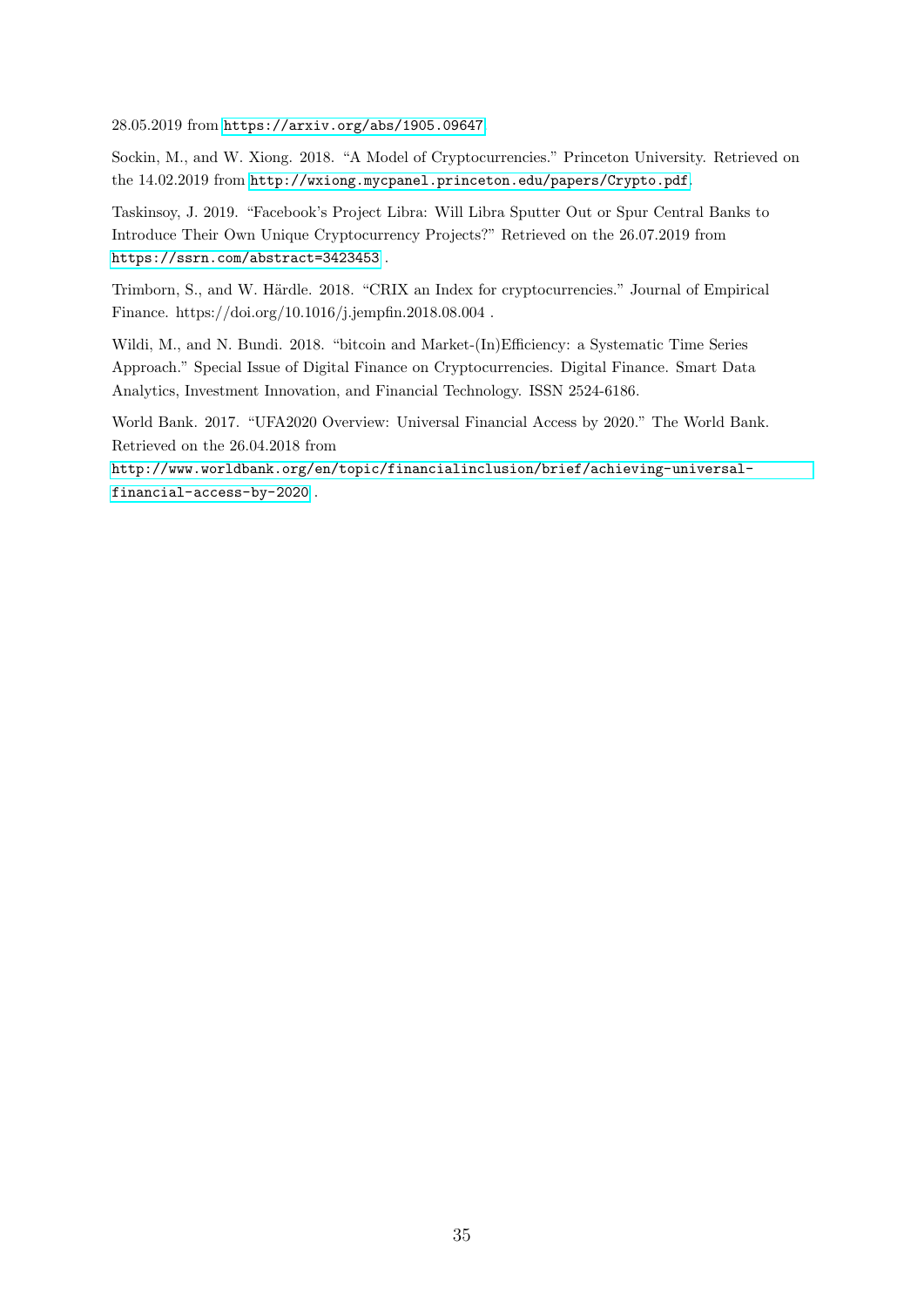# **IRTG 1792 Discussion Paper Series 2018**

For a complete list of Discussion Papers published, please visit irtg1792.hu-berlin.de.

- 001 "Data Driven Value-at-Risk Forecasting using a SVR-GARCH-KDE Hybrid" by Marius Lux, Wolfgang Karl Härdle and Stefan Lessmann, January 2018.
- 002 "Nonparametric Variable Selection and Its Application to Additive Models" by Zheng-Hui Feng, Lu Lin, Ruo-Qing Zhu asnd Li-Xing Zhu, January 2018.
- 003 "Systemic Risk in Global Volatility Spillover Networks: Evidence from Option-implied Volatility Indices " by Zihui Yang and Yinggang Zhou, January 2018.
- 004 "Pricing Cryptocurrency options: the case of CRIX and Bitcoin" by Cathy YH Chen, Wolfgang Karl Härdle, Ai Jun Hou and Weining Wang, January 2018.
- 005 "Testing for bubbles in cryptocurrencies with time-varying volatility" by Christian M. Hafner, January 2018.
- 006 "A Note on Cryptocurrencies and Currency Competition" by Anna Almosova, January 2018.
- 007 "Knowing me, knowing you: inventor mobility and the formation of technology-oriented alliances" by Stefan Wagner and Martin C. Goossen, February 2018.
- 008 "A Monetary Model of Blockchain" by Anna Almosova, February 2018.
- 009 "Deregulated day-ahead electricity markets in Southeast Europe: Price forecasting and comparative structural analysis" by Antanina Hryshchuk, Stefan Lessmann, February 2018.
- 010 "How Sensitive are Tail-related Risk Measures in a Contamination Neighbourhood?" by Wolfgang Karl Härdle, Chengxiu Ling, February 2018.
- 011 "How to Measure a Performance of a Collaborative Research Centre" by Alona Zharova, Janine Tellinger-Rice, Wolfgang Karl Härdle, February 2018.
- 012 "Targeting customers for profit: An ensemble learning framework to support marketing decision making" by Stefan Lessmann, Kristof Coussement, Koen W. De Bock, Johannes Haupt, February 2018.
- 013 "Improving Crime Count Forecasts Using Twitter and Taxi Data" by Lara Vomfell, Wolfgang Karl Härdle, Stefan Lessmann, February 2018.
- 014 "Price Discovery on Bitcoin Markets" by Paolo Pagnottoni, Dirk G. Baur, Thomas Dimpfl, March 2018.
- 015 "Bitcoin is not the New Gold A Comparison of Volatility, Correlation, and Portfolio Performance" by Tony Klein, Hien Pham Thu, Thomas Walther, March 2018.
- 016 "Time-varying Limit Order Book Networks" by Wolfgang Karl Härdle, Shi Chen, Chong Liang, Melanie Schienle, April 2018.
- 017 "Regularization Approach for NetworkModeling of German EnergyMarket" by Shi Chen, Wolfgang Karl Härdle, Brenda López Cabrera, May 2018.
- 018 "Adaptive Nonparametric Clustering" by Kirill Efimov, Larisa Adamyan, Vladimir Spokoiny, May 2018.
- 019 "Lasso, knockoff and Gaussian covariates: a comparison" by Laurie Davies, May 2018.

**IRTG 1792, Spandauer Straße 1, D-10178 Berlin http://irtg1792.hu-berlin.de**



This research was supported by the Deutsche Forschungsgemeinschaft through the IRTG 1792.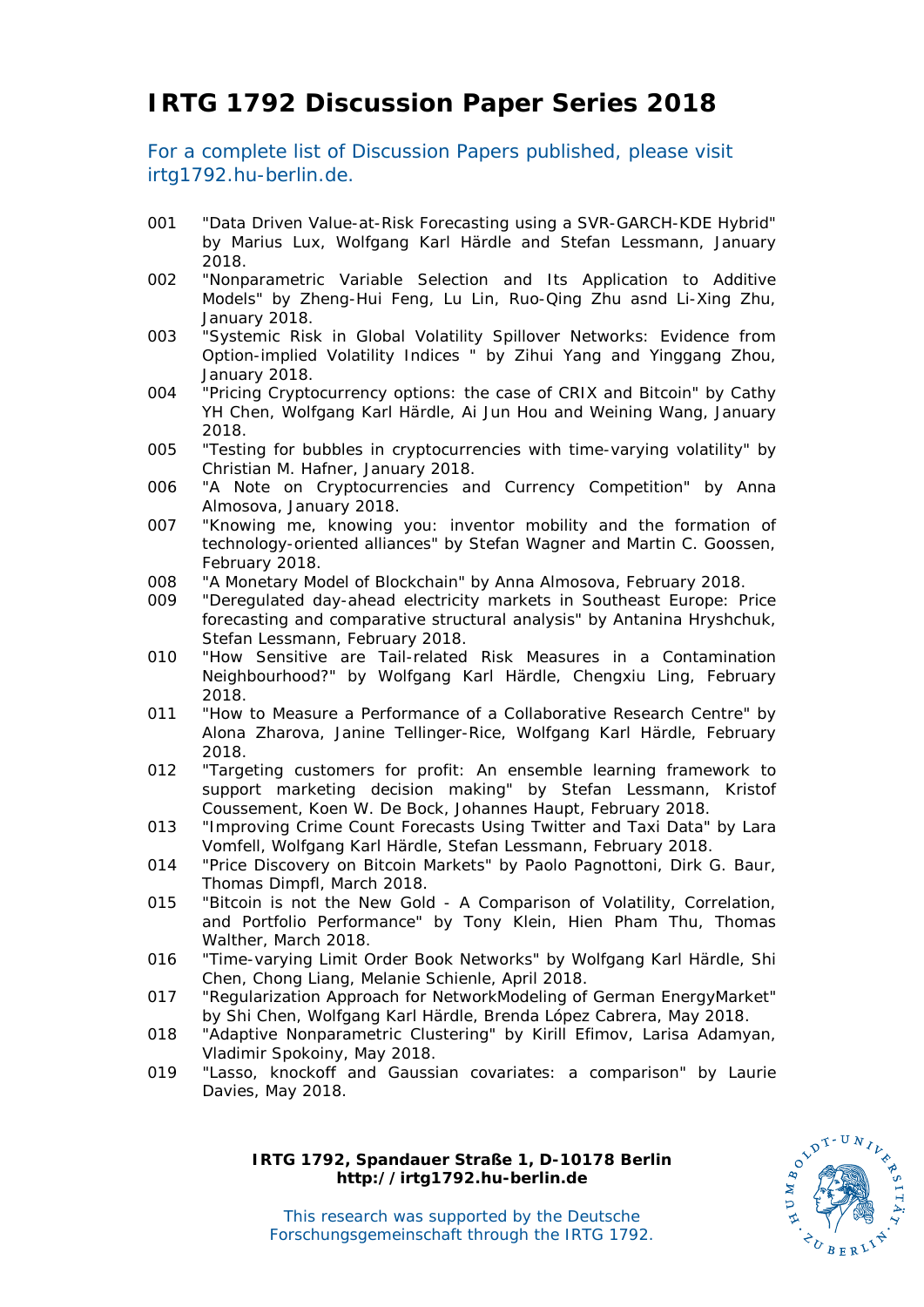# **IRTG 1792 Discussion Paper Series 2018**

For a complete list of Discussion Papers published, please visit irtg1792.hu-berlin.de.

- 020 "A Regime Shift Model with Nonparametric Switching Mechanism" by Haiqiang Chen, Yingxing Li, Ming Lin and Yanli Zhu, May 2018.
- 021 "LASSO-Driven Inference in Time and Space" by Victor Chernozhukov, Wolfgang K. Härdle, Chen Huang, Weining Wang, June 2018.
- 022 " Learning from Errors: The case of monetary and fiscal policy regimes" by Andreas Tryphonides, June 2018.
- 023 "Textual Sentiment, Option Characteristics, and Stock Return Predictability" by Cathy Yi-Hsuan Chen, Matthias R. Fengler, Wolfgang Karl Härdle, Yanchu Liu, June 2018.
- 024 "Bootstrap Confidence Sets For Spectral Projectors Of Sample Covariance" by A. Naumov, V. Spokoiny, V. Ulyanov, June 2018.
- 025 "Construction of Non-asymptotic Confidence Sets in 2 -Wasserstein Space" by Johannes Ebert, Vladimir Spokoiny, Alexandra Suvorikova, June 2018.
- 026 "Large ball probabilities, Gaussian comparison and anti-concentration" by Friedrich Götze, Alexey Naumov, Vladimir Spokoiny, Vladimir Ulyanov, June 2018.
- 027 "Bayesian inference for spectral projectors of covariance matrix" by Igor Silin, Vladimir Spokoiny, June 2018.
- 028 "Toolbox: Gaussian comparison on Eucledian balls" by Andzhey Koziuk, Vladimir Spokoiny, June 2018.
- 029 "Pointwise adaptation via stagewise aggregation of local estimates for multiclass classification" by Nikita Puchkin, Vladimir Spokoiny, June 2018.
- 030 "Gaussian Process Forecast with multidimensional distributional entries" by Francois Bachoc, Alexandra Suvorikova, Jean-Michel Loubes, Vladimir Spokoiny, June 2018.
- 031 "Instrumental variables regression" by Andzhey Koziuk, Vladimir Spokoiny, June 2018.
- 032 "Understanding Latent Group Structure of Cryptocurrencies Market: A Dynamic Network Perspective" by Li Guo, Yubo Tao and Wolfgang Karl Härdle, July 2018.
- 033 "Optimal contracts under competition when uncertainty from adverse selection and moral hazard are present" by Natalie Packham, August 2018.
- 034 "A factor-model approach for correlation scenarios and correlation stress-testing" by Natalie Packham and Fabian Woebbeking, August 2018.
- 035 "Correlation Under Stress In Normal Variance Mixture Models" by Michael Kalkbrener and Natalie Packham, August 2018.
- 036 "Model risk of contingent claims" by Nils Detering and Natalie Packham, August 2018.
- 037 "Default probabilities and default correlations under stress" by Natalie Packham, Michael Kalkbrener and Ludger Overbeck, August 2018.
- 038 "Tail-Risk Protection Trading Strategies" by Natalie Packham, Jochen Papenbrock, Peter Schwendner and Fabian Woebbeking, August 2018.

#### **SFB 649, Spandauer Straße 1, D-10178 Berlin IRTG 1792, Spandauer Straße 1, D-10178 Berlin http://sfb649.wiwi.hu-berlin.de http://irtg1792.hu-berlin.de http://irtg1792.hu-berlin.de**



This research was supported by the Deutsche This research was supported by the Deutsche IRTG 1792, Spandauer Straße 1, D-10178 Berlin<br>http://irtg1792.hu-berlin.de<br>This research was supported by the Deutsche<br>Forschungsgemeinschaft through the IRTG 1792.